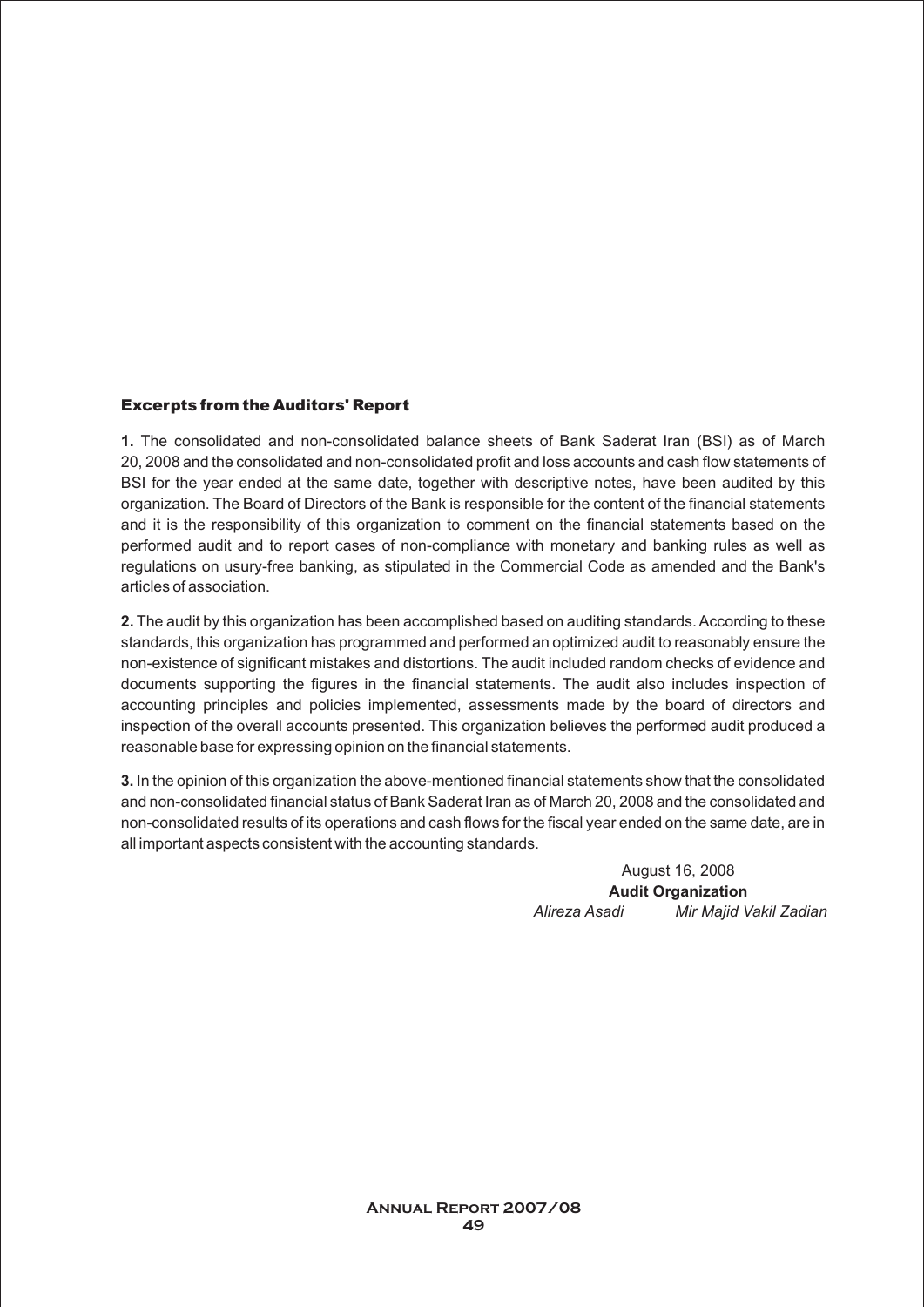### **Bank Saderat Iran Group Consolidated Balance Sheet As at 20 March, 2008**

|                                                      |             |                    |             | (Revised)          |                    |  |
|------------------------------------------------------|-------------|--------------------|-------------|--------------------|--------------------|--|
|                                                      |             |                    | 20.03.2008  | 20.03.2007         |                    |  |
|                                                      | <b>Note</b> | <b>billion RIs</b> | million USD | <b>billion RIs</b> | <b>Million USD</b> |  |
| Assets:                                              |             |                    |             |                    |                    |  |
| Cash                                                 | 5           | 2,178              | 243         | 2,880              | 312                |  |
| Due from central banks                               | 6           | 40,453             | 4,510       | 32,554             | 3,522              |  |
| Due from banks & credit Institutions                 | 7           | 21,123             | 2,355       | 18,854             | 2,040              |  |
| Due from Government                                  | 8           | 13,816             | 1,540       | 6,718              | 727                |  |
| Facilities granted & claims from public sector       | 9           | 4,867              | 543         | 6,890              | 745                |  |
| Facilities granted & claims from private sector      | 10          | 180,489            | 20,121      | 148,662            | 16,083             |  |
| Due under Letters of Credit & Forex Bills            | 11          | 33,985             | 3,789       | 27,230             | 2,946              |  |
| Participation bonds & other similar bonds            | 12          | 12,133             | 1,353       | 11,749             | 1,271              |  |
| Investments & participations                         | 13          | 8,607              | 960         | 6,901              | 747                |  |
| Investment in affiliated companies                   | 14          | 3.635              | 405         | 2,462              | 266                |  |
| <b>Fixed assets</b>                                  | 15          | 22,301             | 2,486       | 21,077             | 2,280              |  |
| Goodwill                                             | 16          | 4,726              | 527         | 4,346              | 470                |  |
| Other assets                                         | 17          | 19,447             | 2,168       | 15,737             | 1,703              |  |
| Items in transit                                     | 18          | 18,552             | 2,068       | 13,850             | 1,498              |  |
| <b>Total Assets</b>                                  |             | 386,312            | 43.067      | 319,910            | 34.610             |  |
|                                                      |             |                    |             |                    |                    |  |
| Liabilities:                                         |             |                    |             |                    |                    |  |
| Due to central bank                                  | 19          | 10,894             | 1,214       | 14,245             | 1,541              |  |
| Due to banks & credit institutions                   | 20          | 30,120             | 3,358       | 34,823             | 3,767              |  |
| Demand deposits                                      | 21          | 94,197             | 10,501      | 67,180             | 7,268              |  |
| Saving & similar deposits                            | 22          | 22,448             | 2,503       | 21,159             | 2,289              |  |
| Term investment deposits                             | 23          | 107,479            | 11,982      | 82,934             | 8,972              |  |
| Other deposits                                       | 24          | 41,290             | 4,603       | 27,049             | 2,926              |  |
| Provision & other liabilities                        | 25          | 22,586             | 2,518       | 19,928             | 2,156              |  |
| Due under letters of credit & forex bills            | 26          | 26,895             | 2,998       | 22,293             | 2,412              |  |
| <b>Total liabilities</b>                             |             | 355,909            | 39,678      | 289,611            | 31,332             |  |
|                                                      |             |                    |             |                    |                    |  |
| Shareholders' equity:                                |             |                    |             |                    |                    |  |
| Share capital                                        | 27          | 16,803             | 1,873       | 16,803             | 1,818              |  |
| Reserves                                             | 28          | 6,272              | 699         | 6.200              | 671                |  |
| Changes due to foreign exchanges rate<br>unification | 29          | 1,348              | 150         | 1,245              | 135                |  |
| Exchange rate profit /(loss)                         | 30          | 1,448              | 161         | 1,342              | 145                |  |
| Retained profit /(loss)                              |             | 790                | 88          | 913                | 99                 |  |
| Total bank's shareholders' equity                    |             | 26,661             | 2,972       | 26,503             | 2,867              |  |
| Minority interest                                    | 31          | 3,742              | 417         | 3,796              | 411                |  |
| Total shareholders' equity                           |             | 30,403             | 3,389       | 30,299             | 3,278              |  |
| Total liabilities & shareholders' equity             |             | 386,312            | 43,067      | 319,910            | 34,610             |  |
| Letters of credit                                    |             | 25,635             | 2,858       | 26,396             | 2,856              |  |
| Letters of guarantee                                 |             | 31,997             | 3,567       | 24,734             | 2,676              |  |
| Commitments                                          |             | 14,610             | 1,629       | 6,086              | 658                |  |
| Managed & similar funds                              |             | 12,661             | 1,411       | 12,097             | 1,309              |  |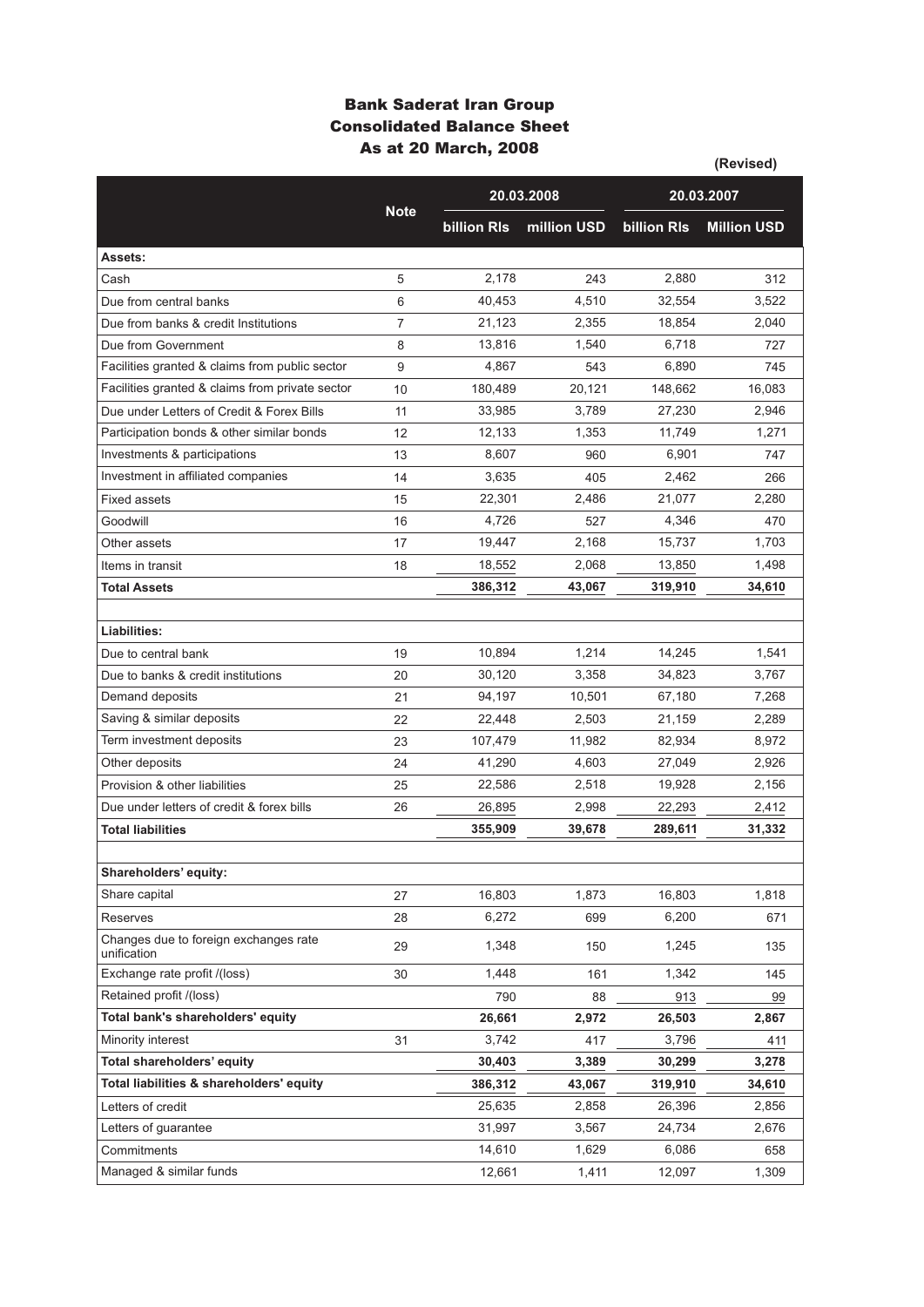### **Bank Saderat Iran Group Consolidated Profit & Loss Account For the Year Ended 20 March, 2008**

|                                                                          |             |             |             |             | (Revised)          |  |
|--------------------------------------------------------------------------|-------------|-------------|-------------|-------------|--------------------|--|
|                                                                          | <b>Note</b> |             | 20.03.2008  |             | 20.03.2007         |  |
|                                                                          |             | billion RIs | million USD | billion RIs | <b>Million USD</b> |  |
| Income from joint investments: 1                                         |             |             |             |             |                    |  |
| Profit & compensation on delay of payment                                | 32          | 19,514      | 2,175       | 15,645      | 1,701              |  |
| Other revenues                                                           | 33          | 192         | 21          | 202         | 22                 |  |
| Sub-total                                                                |             | 19,706      | 2,197       | 15,847      | 1,723              |  |
| Profit paid on depositors                                                | 44          | (11, 392)   | (1,270)     | (8, 204)    | (892)              |  |
| Fees for management of investment deposits                               |             | 517         | 58          | 685         | 74                 |  |
| Net depositors' share                                                    |             | (10, 875)   | (1, 212)    | (7, 519)    | (817)              |  |
| Bank's fees & income from joint<br>investments                           |             | 8,831       | 985         | 8,328       | 905                |  |
| Income from own investments:                                             |             |             |             |             |                    |  |
| Profit & compensation on delay of payment                                | 34          | 7,481       | 834         | 5,287       | 575                |  |
| Commission received                                                      | 35          | 1,903       | 212         | 1.494       | 162                |  |
| Other revenues                                                           | 36          | 781         | 87          | 874         | 95                 |  |
| Sub-total                                                                |             | 10,165      | 1,133       | 7,655       | 832                |  |
| <b>Total banks' revenues</b>                                             |             | 18,996      | 2,118       | 15,983      | 1,737              |  |
|                                                                          |             |             |             |             |                    |  |
| Operating revenues of subsidiaries                                       | 37          | 6,302       | 703         | 3,483       | 379                |  |
| Operating expenses of subsidiaries                                       | 38          | (4, 437)    | (495)       | (2,521)     | (274)              |  |
| Sub-total                                                                |             | 1,865       | 208         | 962         | 105                |  |
| Profit from operating investments                                        | 39          | 351         | 39          | 1,181       | 128                |  |
| <b>Total bank's revenues &amp; Operating</b><br>revenues of subsidiaries |             | 21,212      | 2,365       | 18,126      | 1,970              |  |
| <b>Expenses:</b>                                                         |             |             |             |             |                    |  |
| Profit paid (except depositors' profit)                                  | 40          | (6,067)     | (676)       | (3, 416)    | (371)              |  |
| Commission paid                                                          | 41          | (63)        | (7)         | (119)       | (13)               |  |
| General expenses                                                         | 42          | (12, 959)   | (1, 445)    | (11, 213)   | (1, 219)           |  |
| Net Other Operating Revenues and Expenses                                | 43          | (1,047)     | (117)       | (620)       | (67)               |  |
| <b>Total expenses</b>                                                    |             | (20, 136)   | (2, 245)    | (15, 368)   | (1,670)            |  |
|                                                                          |             |             |             |             |                    |  |
| <b>Operating profit</b>                                                  |             | 1,076       | 120         | 2,758       | 300                |  |
| <b>Financial expenses</b>                                                | 45          | (210)       | (23)        | (274)       | (30)               |  |
| Net other Incomes & non-operating expenses                               |             | 6           | 1           | 128         | 14                 |  |
| Sub-total                                                                |             | (204)       | (23)        | (146)       | (16)               |  |
| Profit before calculation of bank's share of<br>subsidiary companies     |             | 872         | 97          | 2,613       | 284                |  |
| Bank's share of the profit (loss) of subsidiary<br>companies             |             | 751         | 84          | 453         | 49                 |  |
| Profit before tax                                                        |             | 1,623       | 181         | 3,066       | 333                |  |
| Tax                                                                      |             | (310)       | (35)        | (576)       | (62)               |  |
| Net profit                                                               |             | 1,313       | 146         | 2,490       | 271                |  |
| Minority interest                                                        |             | 762         | 85          | 901         | 98                 |  |

**1.** The bank's investment resources are divided into "Joint Investments" and "Own Investments" to distinguish between tehran deposit funds on the one side and Gharz-Al-Hassaneh funds and its own equity on the other side. Further explanation can be found in the "banking industry" section.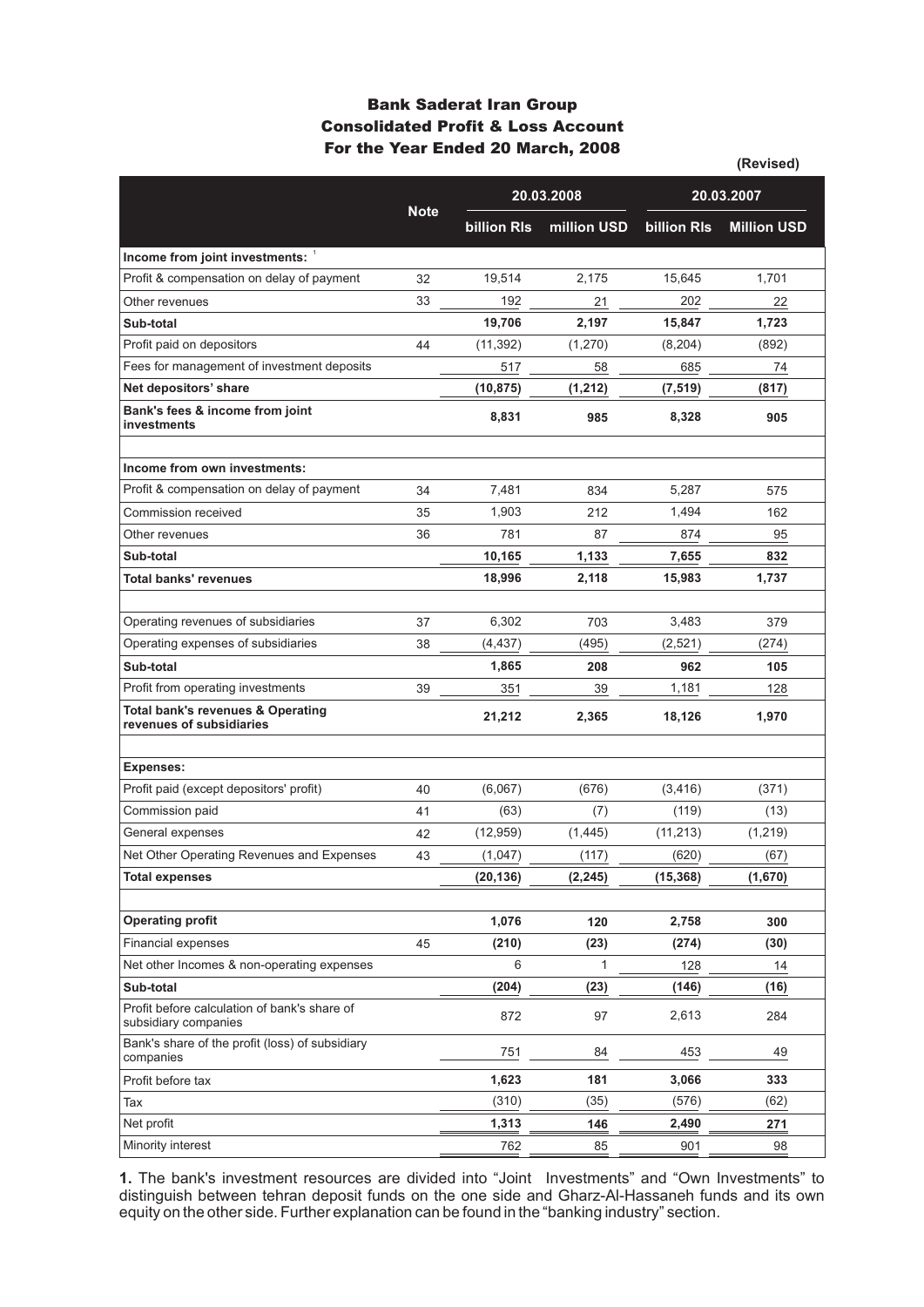### **Bank Saderat Iran Group Consolidated Statement of Earnings For the Year Ended 20 March, 2008**

|                                                              |             |             |             |             | (Revised)          |
|--------------------------------------------------------------|-------------|-------------|-------------|-------------|--------------------|
|                                                              |             | 20.03.2008  |             | 20.03.2007  |                    |
|                                                              | <b>Note</b> | billion RIs | million USD | billion RIs | <b>Million USD</b> |
| Net profit of the year                                       |             | 1,313       | 146         | 2,489       | 271                |
| Retained earnings at the beginning of the year               |             | 4,405       | 491         | 2,677       | 291                |
| Prior year adjustments                                       | 46          | 3,492       | 389         | (1,839)     | (200)              |
| Retained earnings at the beginning of the year -<br>adjusted |             | 913         | 102         | 838         | 91                 |
|                                                              |             |             |             |             |                    |
| Allocable profit                                             |             | 2,226       | 248         | 3,327       | 362                |
| Consolidated year adjustments                                |             | 624         | 70          | 495         | 54                 |
| Budget Act (Article1.C)                                      |             | (385)       | (43)        | (497)       | (54)               |
| Legal reserve                                                |             | (592)       | (66)        | (246)       | (27)               |
| R & D reserve                                                |             | (213)       | (24)        | (1,580)     | (172)              |
| Other reserves                                               |             | (870)       | (97)        | (587)       | (64)               |
|                                                              |             |             |             |             |                    |
| Sub-Total                                                    |             | (2,060)     | (230)       | 2,414       | 262                |
| Retained earnings at the end of the year                     |             | 1,399       | 156         | 1,204       | 131                |
| <b>Minority Interest</b>                                     |             | 610         | 68          | 291         | 32                 |

### **Bank Saderat Iran Group Comprehensive Consolidated Statement of Earnings For the Year Ended 20 March, 2008**

**(Revised)**

|                                                             | <b>Note</b> | 20.03.2008  |             |             | 20.03.2007         |
|-------------------------------------------------------------|-------------|-------------|-------------|-------------|--------------------|
|                                                             |             | billion RIs | million USD | billion RIs | <b>Million USD</b> |
| Net profit of the year                                      |             | 1.313       | 146         | 2,489       | 271                |
| Exchange rate profit / (loss)                               |             | 106         | 12          | 328         | 36                 |
| <b>Fiscal year profit</b>                                   |             | 1.419       | 158         | 2,817       | 306                |
| Prior year adjustments                                      | 46          | (3, 492)    | (389)       | (1,839)     | (200)              |
| Recognized comprehensive profit<br>from last reporting date |             | (2,073)     | (231)       | 978         | 106                |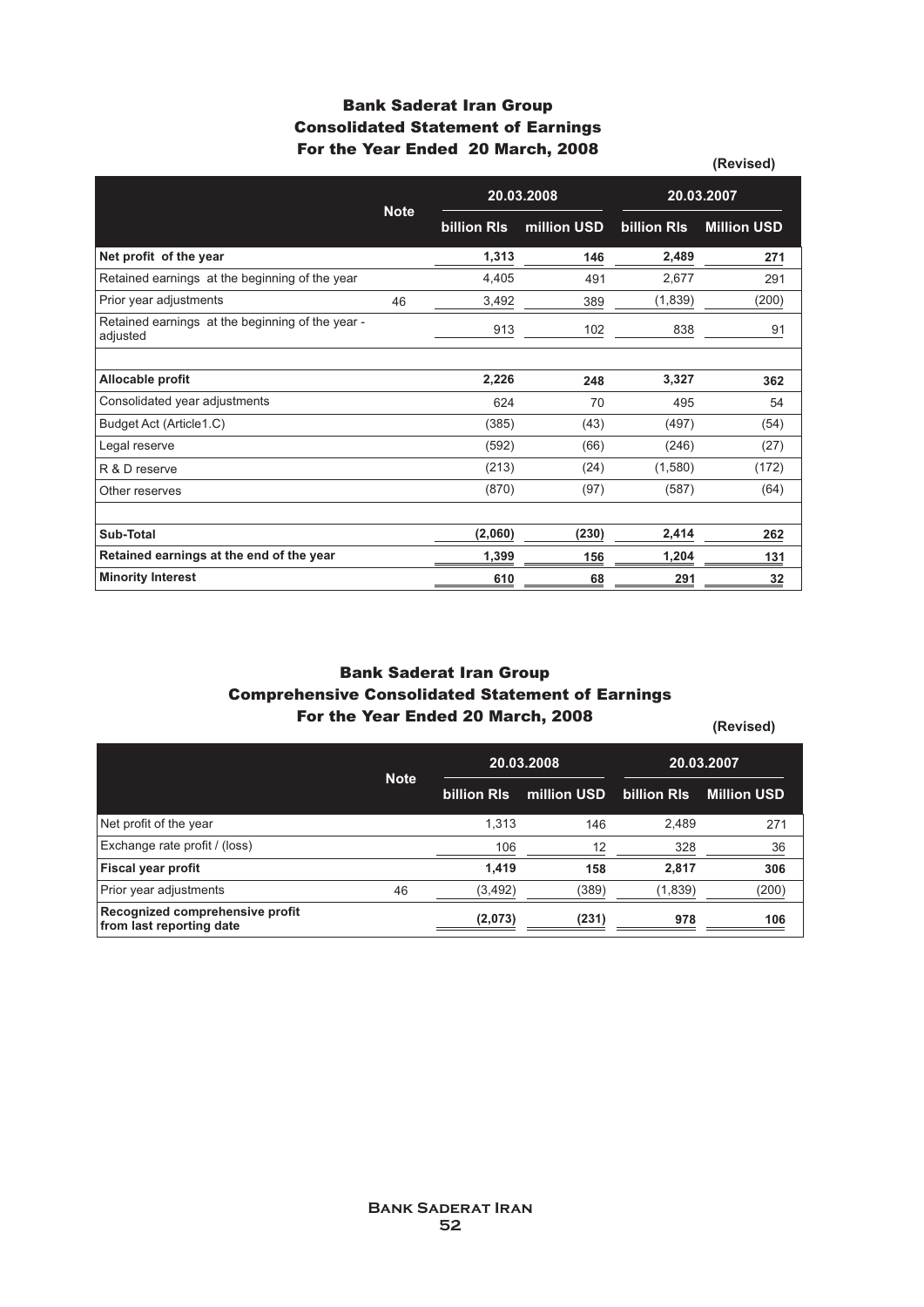### **Consolidated Cash Flow Statement For the Year Ended 20 March, 2008 Bank Saderat Iran Group**

|                                                                         | <b>Note</b> | 20.03.2008         |             |                    | 20.03.2007         |
|-------------------------------------------------------------------------|-------------|--------------------|-------------|--------------------|--------------------|
|                                                                         |             | <b>billion RIs</b> | million USD | <b>billion RIs</b> | <b>Million USD</b> |
| <b>Operating Activities:</b>                                            |             |                    |             |                    |                    |
| Net cash flow from operating activities                                 |             | 11,794             | 1,315       | 163                | 18                 |
|                                                                         |             |                    |             |                    |                    |
| Interest & dividends:                                                   |             |                    |             |                    |                    |
| Interest received from bank dividend, deposits<br>& participation bonds |             | $\Omega$           | $\Omega$    | 19                 | $\overline{2}$     |
| Dividends paid to mother company shareholders                           |             | (385)              | (43)        | (459)              | (50)               |
| <b>Financial expenses</b>                                               |             | (2,989)            | (333)       | (274)              | (30)               |
| Dividends paid to minority shareholders                                 |             | (181)              | (20)        | (933)              | (101)              |
| Net cash flow from interest & dividends                                 |             | (3, 555)           | (396)       | (1,647)            | (179)              |
|                                                                         |             |                    |             |                    |                    |
| Income tax:                                                             |             |                    |             |                    |                    |
| Income tax paid                                                         |             | (901)              | (100)       | (1, 291)           | (140)              |
|                                                                         |             |                    |             |                    |                    |
| <b>Investment activities:</b>                                           |             |                    |             |                    |                    |
| Amount paid for direct investments & legal<br>partnerships & goodwill   |             | (3,566)            | (398)       | 26                 | 3                  |
| Amounts paid for purchase of tangible<br>fixed assets                   |             | (2, 141)           | (239)       | (1,923)            | (209)              |
| Amounts received from sale of tangible<br>fixed assets                  |             | 408                | 45          | 771                | 84                 |
| Net cash flow from investment activities                                |             | (5, 299)           | (591)       | (1, 126)           | (122)              |
| Net cash flow before financing activities                               |             | 2,039              | 227         | (3,901)            | (424)              |
|                                                                         |             |                    |             |                    |                    |
| <b>Financing Activities:</b>                                            |             |                    |             |                    |                    |
| Net financial facilities received                                       |             |                    |             |                    |                    |
| Capital increase                                                        |             | 0                  | $\mathbf 0$ |                    |                    |
| Increase (decrease) in financial Facilities<br>received                 |             | (5,719)            | (638)       | 6,062              | 659                |
|                                                                         |             |                    |             |                    |                    |
| Net cash flow from financing activities                                 |             | (5, 719)           | (638)       | 6,062              | 659                |
| Net chages in cash                                                      |             | (3,680)            | (410)       | 2.161              | 235                |
| Cash balance at the beginning of the year                               |             | 13,255             | 1,478       | 11,094             | 1,206              |
| Cash balance at the end of the year                                     |             | 9,575              | 1,067       | 13,255             | 1,441              |

**(Revised)**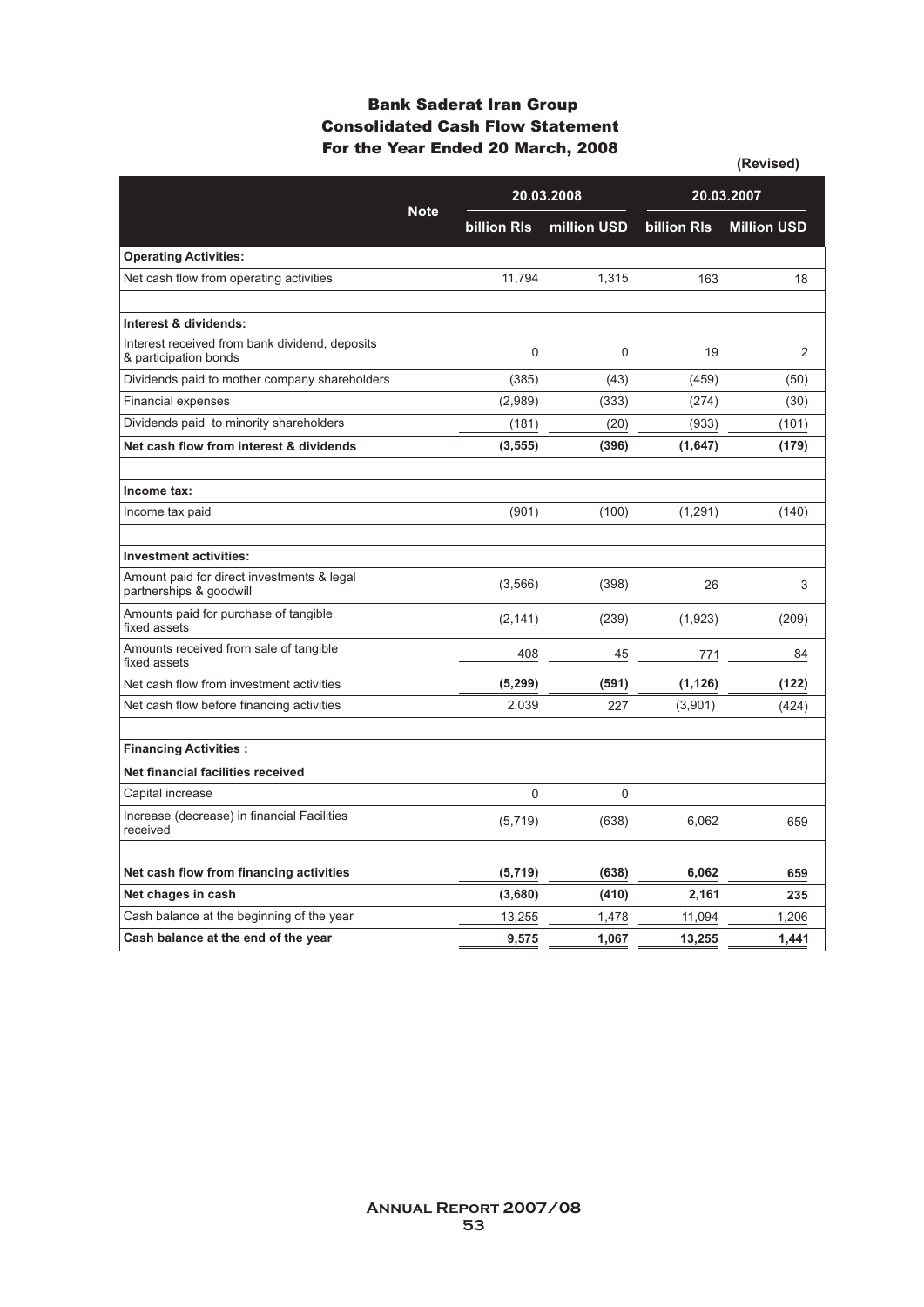### **Bank Saderat Iran Network Balance Sheet As at 20 March, 2008**

|                                                   | 20.03.2008         |             |                    | 20.03.2007         |
|---------------------------------------------------|--------------------|-------------|--------------------|--------------------|
|                                                   | <b>billion RIs</b> | million USD | <b>billion RIs</b> | <b>Million USD</b> |
| Assets:                                           |                    |             |                    |                    |
| Cash                                              | 1,849              | 206         | 2,588              | 280                |
| Due from central banks                            | 40,453             | 4,510       | 32,554             | 3,522              |
| Due from banks & credit institutions              | 21,123             | 2,355       | 18,854             | 2,040              |
| Due from Government                               | 13,816             | 1,540       | 6,718              | 727                |
| Facilities granted & claims from public sector    | 4,867              | 543         | 6,890              | 745                |
| Facilities granted & claims from private sector   | 183,675            | 20,477      | 150,159            | 16,246             |
| Due under letters of credit & forex bills         | 33,985             | 3,789       | 27,230             | 2,946              |
| Participation bonds & other similar bonds         | 11,991             | 1,337       | 11,736             | 1,270              |
| Investments & participations                      | 7,691              | 857         | 6,219              | 673                |
| <b>Fixed assets</b>                               | 20,365             | 2,270       | 19,491             | 2,109              |
| Other assets                                      | 12,575             | 1,402       | 9,293              | 1,005              |
| Items in transit                                  | 18,552             | 2,068       | 13,851             | 1,498              |
| <b>Total assets</b>                               | 370,942            | 41,354      | 305,583            | 33,061             |
| Liabilities:                                      |                    |             |                    |                    |
| Due to central bank                               | 10,894             | 1,214       | 14,245             | 1,541              |
| Due to banks & credit institutions                | 30,120             | 3,358       | 34,823             | 3,767              |
| Demand deposits                                   | 94,300             | 10,513      | 67,219             | 7,272              |
| Saving & similar deposits                         | 22,447             | 2,502       | 21,159             | 2,289              |
| Term investment deposits                          | 107,479            | 11,982      | 82,935             | 8,973              |
| Other deposits                                    | 41,290             | 4,603       | 27,049             | 2,926              |
| Due under letters of credit and forex bills       | 26,895             | 2,998       | 22,293             | 2,412              |
| Other liabilities & provisions                    | 17,650             | 1,968       | 16,456             | 1,780              |
| <b>Total liabilities</b>                          | 351,075            | 39,139      | 286,179            | 30,962             |
| Shareholders' equity:                             |                    |             |                    |                    |
| <b>Share Capital</b>                              | 16,803             | 1,873       | 16,803             | 1,818              |
| Reserves                                          | 2,444              | 272         | 1,645              | 178                |
| Changes due to foreign exchanges rate unification | 1,348              | 150         | 1,245              | 135                |
| Retained profit/ (loss)                           | (2, 176)           | (243)       | (1,631)            | (176)              |
| Exchange rate profit/ (loss)                      | 1,448              | 161         | 1,342              | 145                |
| <b>Total shareholder's equity</b>                 | 19,867             | 2,215       | 19,404             | 2,099              |
| Total liabilities & shareholders' equity          | 370,942            | 41,354      | 305,583            | 33,061             |
| Letters of Credit                                 | 25,635             | 2,858       | 26,396             | 2,856              |
| Letters of Guarantee                              | 31,997             | 3,567       | 24,734             | 2,676              |
| Commitments                                       | 14,610             | 1,629       | 6,086              | 658                |
| Managed & similar funds                           | 12,661             | 1,411       | 12,097             | 1,309              |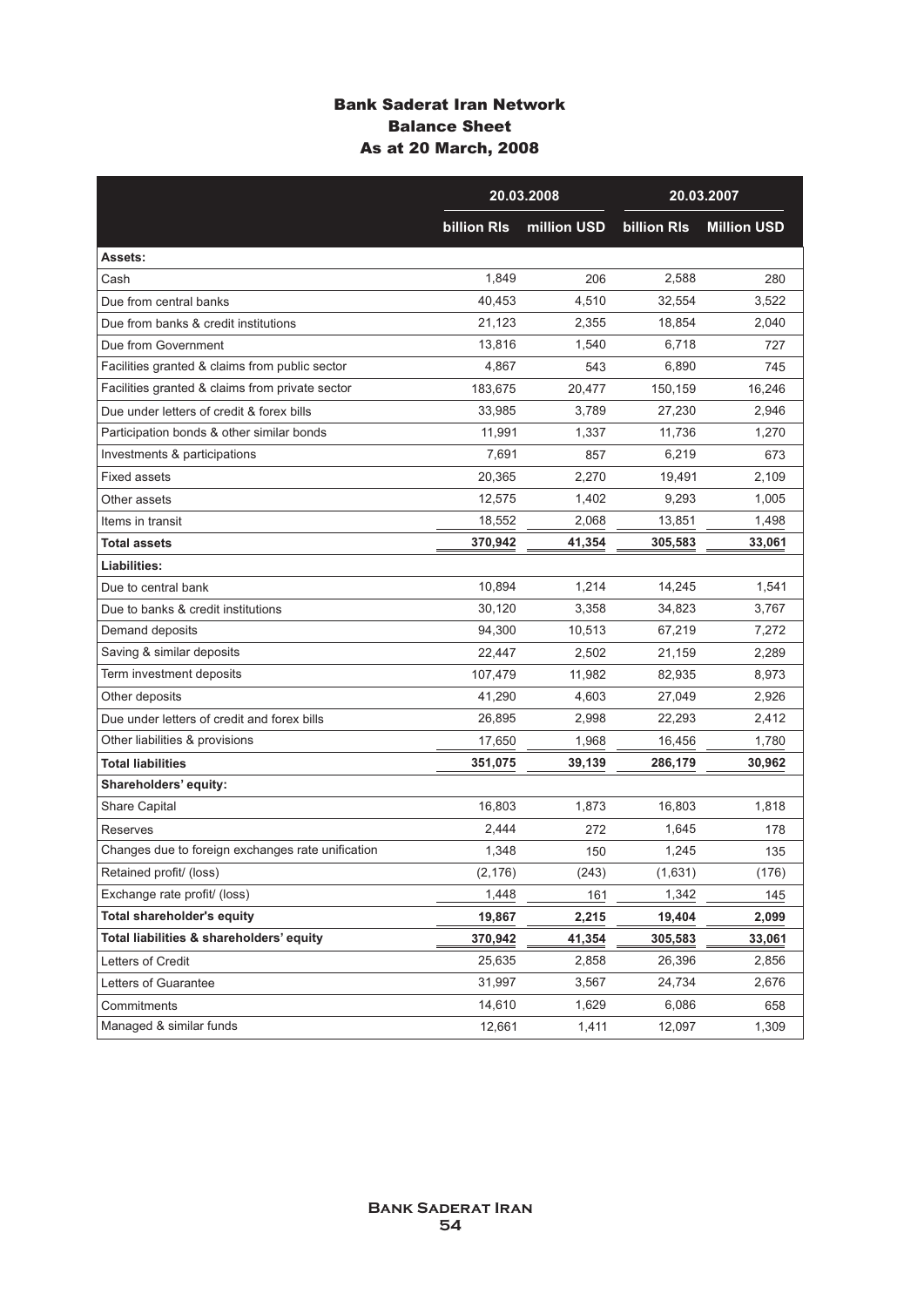### **Bank Saderat Iran Network Profit & Loss Account For the Year Ended 20 March, 2008**

|                                              |             |             |                    | (Revised)          |
|----------------------------------------------|-------------|-------------|--------------------|--------------------|
|                                              |             | 20.03.2008  |                    | 20.03.2007         |
|                                              | billion RIs | million USD | <b>billion RIs</b> | <b>Million USD</b> |
| Income from joint investments:               |             |             |                    |                    |
| Profit & compensation on delay of payment    | 20,369      | 2,271       | 15,923             | 1,731              |
| <b>Other Revenues</b>                        | 192         | 21          | 202                | 22                 |
| Sub-total                                    | 20,561      | 2,292       | 16,125             | 1,753              |
| Profit paid on depositors                    | (11, 393)   | (1,270)     | (8, 205)           | (892)              |
| Fees for management of investment deposits   | 518         | 58          | 685                | 74                 |
| Net depositors' share                        | (10, 875)   | (1, 212)    | (7, 520)           | (817)              |
| Bank's income from joint investments         | 9,686       | 1,080       | 8,605              | 935                |
| Income from own investments:                 |             |             |                    |                    |
| Profit & compensation on delay of payment    | 7,481       | 834         | 5,302              | 576                |
| Commission received                          | 1,903       | 212         | 1,494              | 162                |
| <b>Other Revenues</b>                        | 781         | 87          | 922                | 100                |
| Sub-total                                    | 10,165      | 1,133       | 7,718              | 839                |
| <b>Total bank revenues</b>                   | 19,851      | 2,213       | 16,323             | 1,774              |
| <b>Expenses:</b>                             |             |             |                    |                    |
| Interest paid (excluding depositors' profit) | (6,067)     | (676)       | (3, 416)           | (371)              |
| Commission paid                              | (63)        | (7)         | (119)              | (13)               |
| General expenses                             | (12, 653)   | (1, 411)    | (10, 971)          | (1, 193)           |
| Other expenses                               | (868)       | (97)        | (384)              | (42)               |
| Sub-total                                    | (19, 651)   | (2, 191)    | (14, 890)          | (1,618)            |
| <b>Profit before tax</b>                     | 200         | 22          | 1,433              | 156                |
| Tax                                          | (102)       | (11)        | (494)              | (54)               |
| <b>Net Profit</b>                            | 98          | 11          | 939                | 102                |

### **Bank Saderat Iran Network Statement of Earnings For the Year Ended 20 March, 2008**

**(Revised)**

**20.03.2008 20.03.2007 billion Rls million USD billion Rls Million USD** Net profit of the year Retained earnings at the beginning of the year Prior year adjustments **Retained earnings at the beginning of the year after adjustments Allocable profit:** Budget Act (Article1.C) Reserves **Sub-Total Retained earnings at the end of the year** 11 201 (382) (171) (43) (29) **(72) (243)** 98 1,800 (3,431) (1,533) (385) (258) **(643) (2,176)** 102 114 (278) (62) (54) (61) **(115) (177)** 939 1,046 (2,556) (570) (497) (564) **(1,061) (1,631)** (1,631) (182) (1,509) (164)

> **Annual Report 2007/08 55**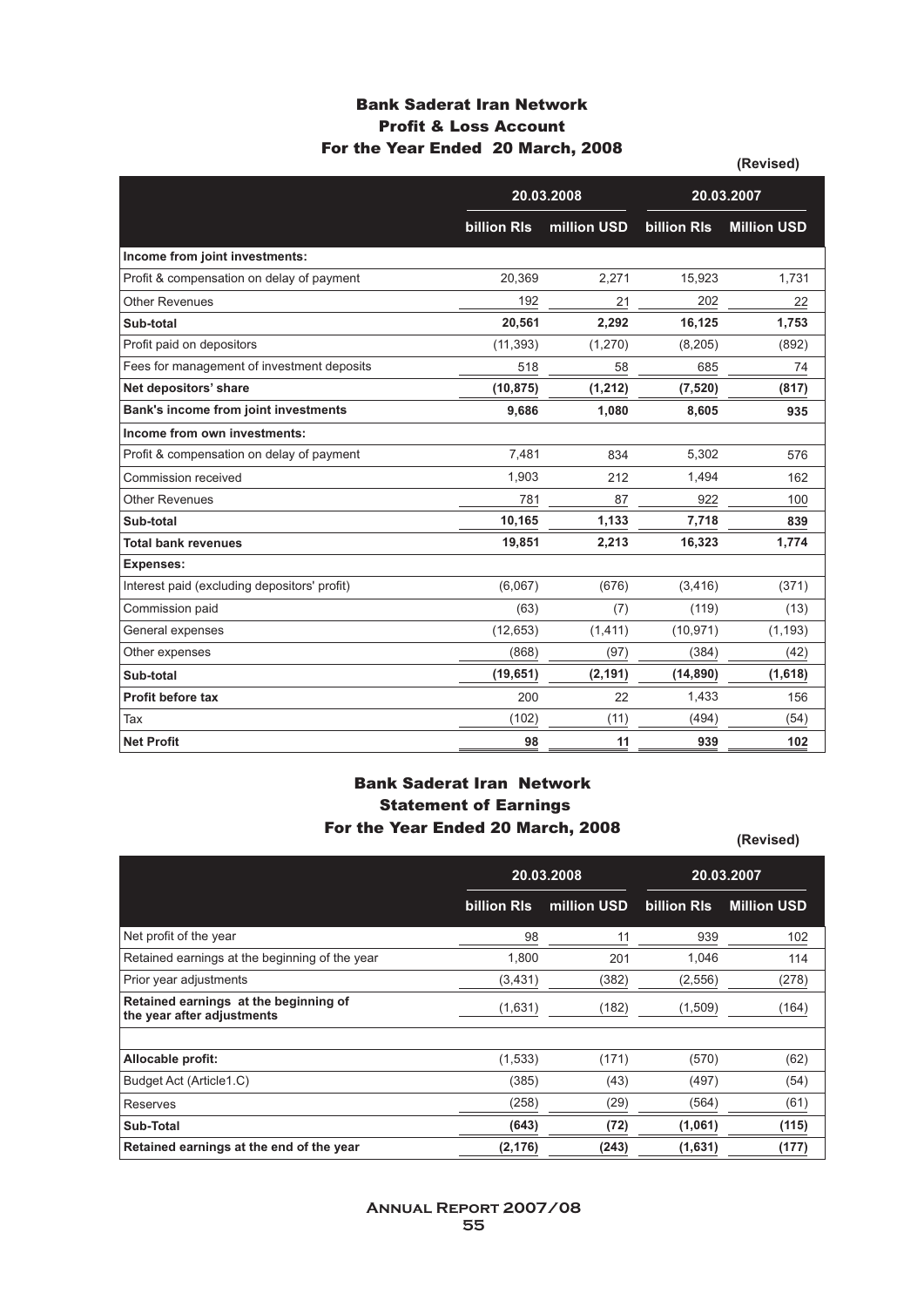### **Bank Saderat Iran Network Comprehensive Statement of Earnings For the Year Ended 20 March, 2008**

|                                         |             |             |             | (Revised)          |
|-----------------------------------------|-------------|-------------|-------------|--------------------|
|                                         | 20.03.2008  |             | 20.03.2007  |                    |
|                                         | billion RIs | million USD | billion RIs | <b>Million USD</b> |
| Net profit /(less) of the year          | 98          | 11          | 939         | 102                |
| Unification of foreign exchange results | 1,348       | 150         | 1,245       | 135                |
| Exchange rate profit /(loss)            | 106         | 12          | 328         | 36                 |
| <b>Fiscal year profit</b>               | 1,552       | 173         | 2,512       | 273                |
| Prior year adjustments                  | (3, 431)    | (382)       | (2,556)     | (278)              |
| <b>Sub-Total</b>                        | (1,879)     | (209)       | (44)        | (5)                |

### **Bank Saderat Iran Network Cash Flow Statement For the Year Ended 20 March, 2008**

|                                                             | 20.03.2008         |             |             | 20.03.2007         |
|-------------------------------------------------------------|--------------------|-------------|-------------|--------------------|
|                                                             | <b>billion RIs</b> | million USD | billion RIs | <b>Million USD</b> |
| <b>Operating Activities:</b>                                |                    |             |             |                    |
| Net cash flow from operating activities                     | (793)              | (88)        | 7.541       | 820                |
| Interest and dividends:                                     |                    |             |             |                    |
| Dividends received                                          | 414                | 46          | 278         | 30                 |
| Dividends paid to depositors                                | (385)              | (43)        | (459)       | (50)               |
| Net cash flow from Interest and dividends                   | 29                 | 3           | (181)       | (20)               |
| Income tax:                                                 |                    |             |             |                    |
| Income tax paid                                             | (102)              | (11)        | (1, 291)    | (140)              |
| <b>Investment activities:</b>                               |                    |             |             |                    |
| Amounts paid for direct investments &<br>legal partnerships | (1, 473)           | (164)       | (1, 170)    | (127)              |
| Amounts paid for purchase of tangible<br>fixed assets       | (1, 322)           | (147)       | (2,092)     | (227)              |
| Amounts received from sale of tangible<br>fixed assets      | 50                 | 6           | 588         | 64                 |
| Net cash flow from investment activities                    | (2,745)            | (306)       | (2,674)     | (291)              |
| Net cash flow before financing activities                   | (3,611)            | (403)       | 3,395       | 369                |
| <b>Financing activities:</b>                                |                    |             |             |                    |
| Amounts received from capital increase                      | (3,611)            | (403)       | 3,395       | 369                |
| Foreign exchange (profit) / loss                            | (106)              | (12)        | 328         | 36                 |
| Net decrease (increase) in cash                             | (3,717)            | (414)       | 3,723       | 405                |
| Cash balance at the beginning of the year                   | 12,963             | 1,445       | 9,240       | 1,004              |
| Cash balance at the end of the year                         | 9,246              | 1,031       | 12,963      | 1,409              |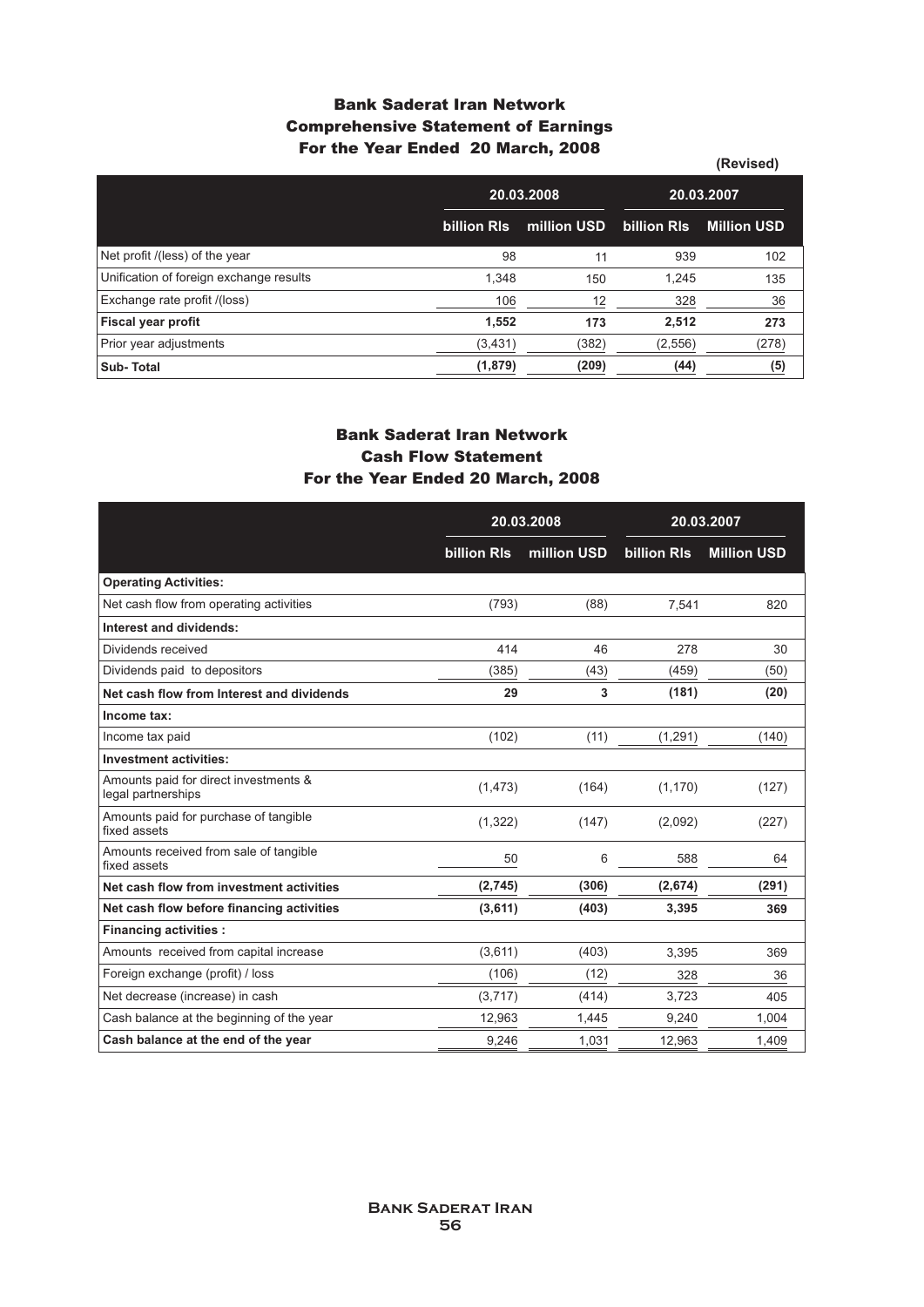### **Bank Saderat Iran Balance Sheet As at 20 March , 2008**

|                                                   |                |                    |             |                    | (Revised)          |
|---------------------------------------------------|----------------|--------------------|-------------|--------------------|--------------------|
|                                                   |                |                    | 20.03.2008  |                    | 20.03.2007         |
|                                                   | <b>Note</b>    | <b>billion RIs</b> | million USD | <b>billion RIs</b> | <b>Million USD</b> |
| Assets:                                           |                |                    |             |                    |                    |
| Cash                                              | 5              | 535                | 60          | 493                | 53                 |
| Due from central banks                            | 6              | 18,051             | 2,012       | 15,069             | 1,630              |
| Due from banks & credit institutions              | $\overline{7}$ | 15,881             | 1.770       | 14,213             | 1,538              |
| Due from Government                               | 8              | 7,291              | 813         | 1,850              | 200                |
| Facilities granted & claims from public sector    | 9              | 3,675              | 410         | 4,873              | 527                |
| Facilities granted & claims from private sector   | 10             | 85,731             | 9,558       | 76,503             | 8,277              |
| Due under letters of credit & forex bills         | 11             | 20,332             | 2,267       | 19,391             | 2,098              |
| Participation bonds & other similar bonds         | 12             | 9,164              | 1,022       | 7,895              | 854                |
| Investments & participations                      | 13             | 6,004              | 669         | 4,451              | 482                |
| <b>Fixed assets</b>                               | 15             | 18,325             | 2,043       | 17,984             | 1,946              |
| Other assets                                      | 17             | 8,884              | 990         | 6,120              | 662                |
| Items in transit                                  | 18             | 4.506              | 502         | 3,453              | 374                |
| <b>Total assets</b>                               |                | 198,379            | 22,116      | 172,295            | 18,641             |
|                                                   |                |                    |             |                    |                    |
| Liabilities:                                      |                |                    |             |                    |                    |
| Due to central bank                               | 19             | 9,791              | 1,092       | 13,364             | 1,446              |
| Due to banks & credit institutions                | 20             | 24,155             | 2,693       | 22,607             | 2,446              |
| Demand deposits                                   | 21             | 35,941             | 4,007       | 28,680             | 3,103              |
| Saving & similar deposits                         | 22             | 6,825              | 761         | 5,942              | 643                |
| Term investment deposits                          | 23             | 37,100             | 4,136       | 30,742             | 3,326              |
| Other deposits                                    | 24             | 37,340             | 4,163       | 24,044             | 2,601              |
| Provision & other liabilities                     | 25             | 10,724             | 1,196       | 9,189              | 994                |
| Due under letters of credit & forex bills         | 26             | 16,208             | 1,807       | 18,221             | 1,971              |
| <b>Total liabilities</b>                          |                | 178,084            | 19,853      | 152,789            | 16,530             |
|                                                   |                |                    |             |                    |                    |
| Shareholders' equity:                             |                |                    |             |                    |                    |
| Share capital                                     | 27             | 16,803             | 1,873       | 16,803             | 1,818              |
| <b>Legal Reserves</b>                             |                | 743                | 83          | 538                | 58                 |
| <b>Capital Reserves</b>                           |                | 204                | 23          | 0                  | 0                  |
| Changes due to foreign exchanges rate unification | 29             | 1,245              | 139         | 1,245              | 135                |
| Retained profit / (loss)                          |                | 664                | 74          | 347                | 38                 |
| Exchanges rate profit / (loss)                    | 30             | 636                | 71          | 573                | 62                 |
| Total shareholders' equity                        |                | 20,295             | 2,263       | 19,506             | 2,110              |
| Total liabilities & shareholders' equity          |                | 198,379            | 22,116      | 172,295            | 18,641             |
| Letters of credit                                 |                | 15,613             | 1,741       | 19,655             | 2,126              |
| Letters of quarantee                              |                | 16,961             | 1,891       | 13,237             | 1,432              |
| Commitments                                       |                | 12,781             | 1,425       | 6,687              | 723                |
| Managed & similar funds                           |                | 8,544              | 953         | 7,210              | 780                |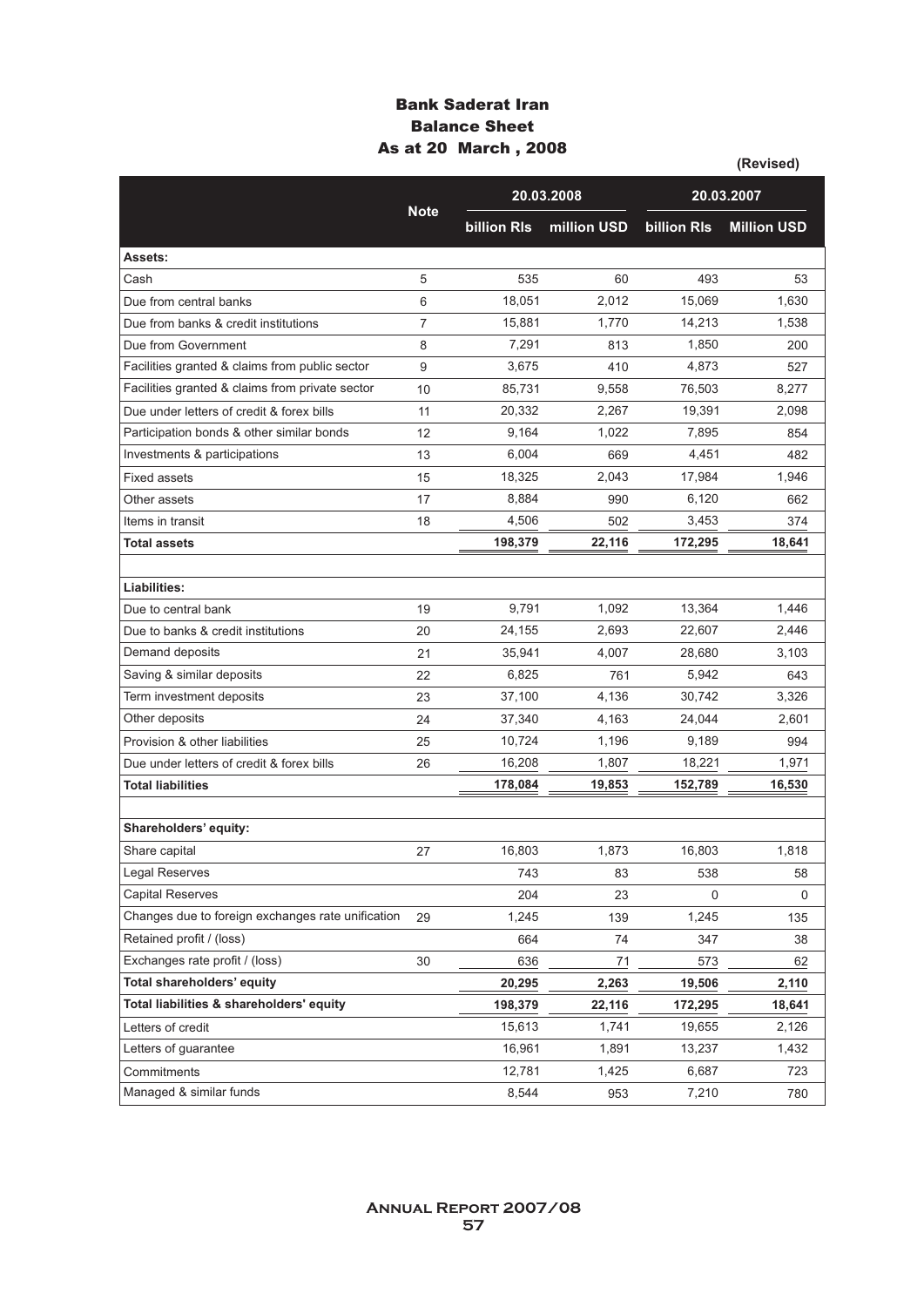### **Bank Saderat Iran Profit & Loss Account For the Year Ended 20 March, 2008**

|                                            |             |                    |             |                    | (Revised)          |
|--------------------------------------------|-------------|--------------------|-------------|--------------------|--------------------|
|                                            |             | 20.03.2008         |             | 20.03.2007         |                    |
|                                            | <b>Note</b> | <b>billion RIs</b> | million USD | <b>billion RIs</b> | <b>Million USD</b> |
| Income from joint investments:             |             |                    |             |                    |                    |
| Profit & compensation on delay of payment  | 32          | 8,324              | 928         | 6,278              | 682                |
| Other revenues                             | 33          | 59                 | 7           | 49                 | 5                  |
| Sub-total                                  |             | 8,383              | 935         | 6,327              | 688                |
| Profit paid on depositors                  | 44          | (4, 154)           | (463)       | (3,050)            | (332)              |
| Fees for management of investment deposits |             | 186                | 21          | 256                | 28                 |
| Net depositors' share                      |             | (3,968)            | (442)       | (2,794)            | (304)              |
| Bank's income from joint investments       |             | 4,415              | 492         | 3,533              | 384                |
| Income from own investments:               |             |                    |             |                    |                    |
| Profit & compensation on delay of payment  | 34          | 6,849              | 764         | 4,457              | 484                |
| Commission received                        | 35          | 1,221              | 136         | 1.056              | 115                |
| Other revenues                             | 36          | 457                | 51          | 591                | 64                 |
| Sub-total                                  |             | 8,527              | 951         | 6,104              | 663                |
| <b>Total bank revenues</b>                 |             | 12,942             | 1,443       | 9,637              | 1,048              |
| <b>Expenses:</b>                           |             |                    |             |                    |                    |
| Profit paid (except depositors' profit)    | 40          | (5, 597)           | (624)       | (2,907)            | (316)              |
| Commission paid                            | 41          | (43)               | (5)         | (82)               | (9)                |
| <b>General Expenses</b>                    | 42          | (5,778)            | (644)       | (5,598)            | (608)              |
| Other Expenses                             |             | (562)              | (63)        | (128)              | (14)               |
| <b>Total expenses</b>                      |             | (11,980)           | (1, 336)    | (8, 715)           | (947)              |
| Profit before tax                          |             | 962                | 107         | 922                | 100                |
| Tax                                        |             | 0                  | 0           | (32)               | (3)                |
| Net profit                                 |             | 962                | 107         | 890                | 97                 |

### **Bank Saderat Iran Statement of Earnings For the Year Ended 20 March, 2008**

| $1.91$ the Teal Enged ZV martin Z000                                |                    |             | (Revised)   |                    |  |
|---------------------------------------------------------------------|--------------------|-------------|-------------|--------------------|--|
|                                                                     |                    | 20.03.2008  |             | 20.03.2007         |  |
|                                                                     | <b>billion RIs</b> | million USD | billion RIs | <b>Million USD</b> |  |
| Net profit of the year                                              | 962                | 107         | 890         | 97                 |  |
| Retained earnings at the beginning of the year                      | 1,402              | 156         | 166         | 18                 |  |
| Prior year adjustments                                              | (1,054)            | (118)       | (212)       | (23)               |  |
| Retained earnings at the beginning of the year<br>after adjustments | 348                | 39          | (46)        | (5)                |  |
| Allocable profit                                                    | 1,310              | 146         | 844         | 92                 |  |
|                                                                     |                    |             |             |                    |  |
| Budget act (article 1.C)                                            | (385)              | (43)        | (496)       | (54)               |  |
| Legal Reserve                                                       | (145)              | (16)        | 0           | 0                  |  |
| <b>Other Reserve</b>                                                | (116)              | (13)        | 0           | 0                  |  |
| Sub Total                                                           | (646)              | (72)        | (496)       | (54)               |  |
| Retained earnings at the end of the year                            | 664                | 74          | 348         | 38                 |  |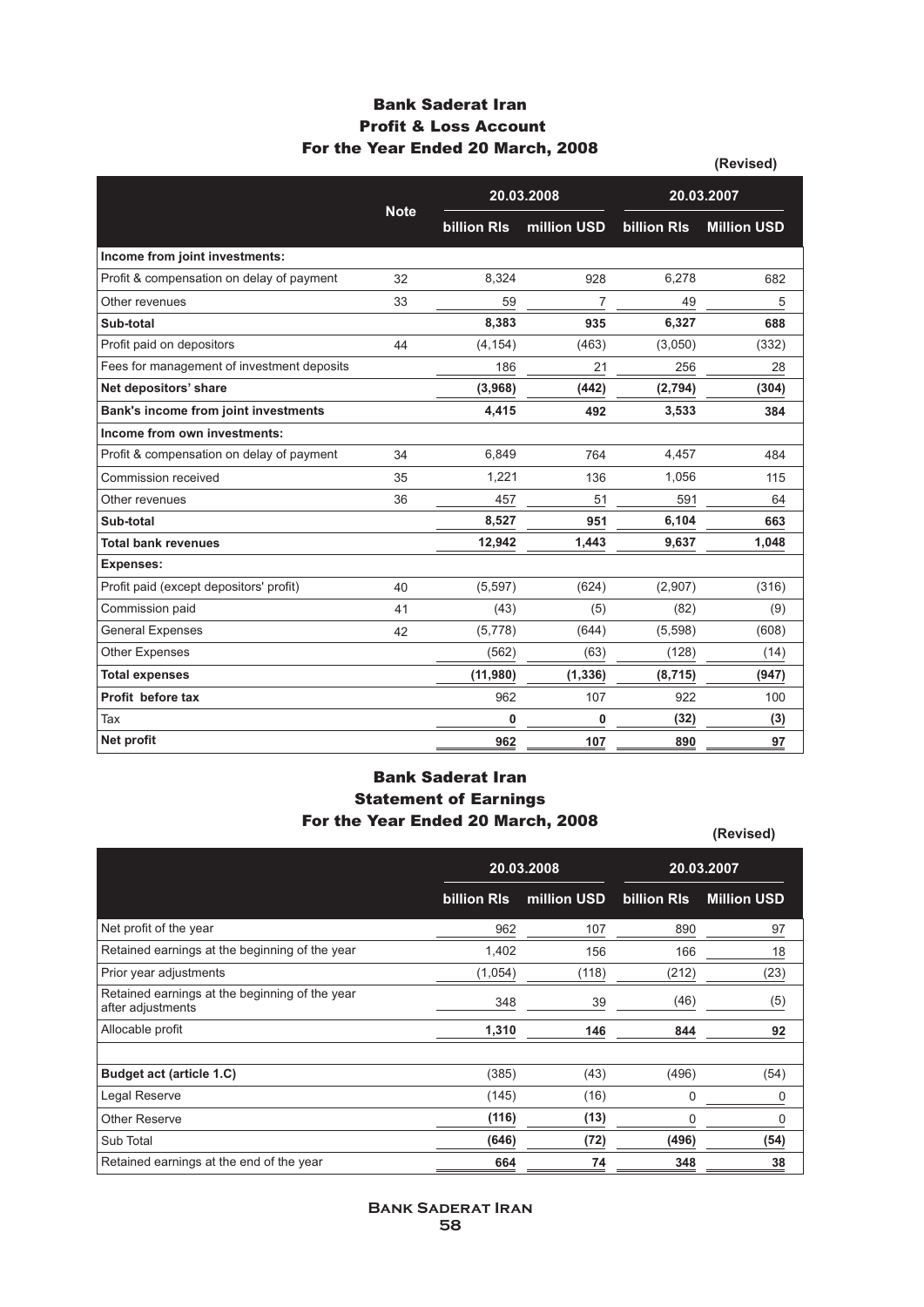### **Bank Saderat Iran Comprehensive Statement of Earnings For the Year Ended 20 March, 2008**

|                                 | 20.03.2008<br>billion RIs<br>million USD |       | 20.03.2007  |                    |
|---------------------------------|------------------------------------------|-------|-------------|--------------------|
|                                 |                                          |       | billion RIs | <b>Million USD</b> |
| Net profit of the year          | 962                                      | 107   | 890         | 97                 |
| Exchange rate profit (loss)     | 63                                       |       | 78          | 8                  |
| Comperehensive Profit           | 1,025                                    | 114   | 968         | 105                |
| Prior year adjustments          | (1,054)                                  | (118) | (212)       | (23)               |
| Recognized comprehensive Profit | (29)                                     | (3)   | 756         | 82                 |

#### **Bank Saderat Iran Cash Flow Statement For the Year Ended 20 March, 2008**

**(Revised)**

**20.03.2008 20.03.2007 billion Rls million USD billion Rls Million USD Operating Activities:** Net cash flow from operating activities **Interest and Dividends:** Dividends paid to financial activities Dividends paid to depositors **Sub-Total Income tax:** Income tax paid **Investment activities:** Increase /decrease in direct investments & Legal participation Amounts paid for purchase of tangible fixed assets Amounts received from sale of tangible fixed assets **Net cash flow from investment activities Net cash flow before financing activities Financing activities:** Increase /decrease in received financial activities Net cash flow Cash balance at the beginning of the year Cash balance at the end of the year 213 **(310)** (43) **(353)** (54) (173) (105) 29 (249) (442) 96 (346) 1,254 **907** 1,908 **(2,778)** (385) **(3,163)** (480) (1,553) (943) 263 (2,234) (3,969) 864 (3,105) 11,245 **8,140** (833) **(29)** (50) **(79)** (28) (1) (136) 57 (80) (1,020) 803 (216) 1,438 **1,222** (7,660) **(268)** (459) **(727)** (257) (8) (1,255) 527 (736) (9,380) 7,392 (1,988) 13,233 **11,245**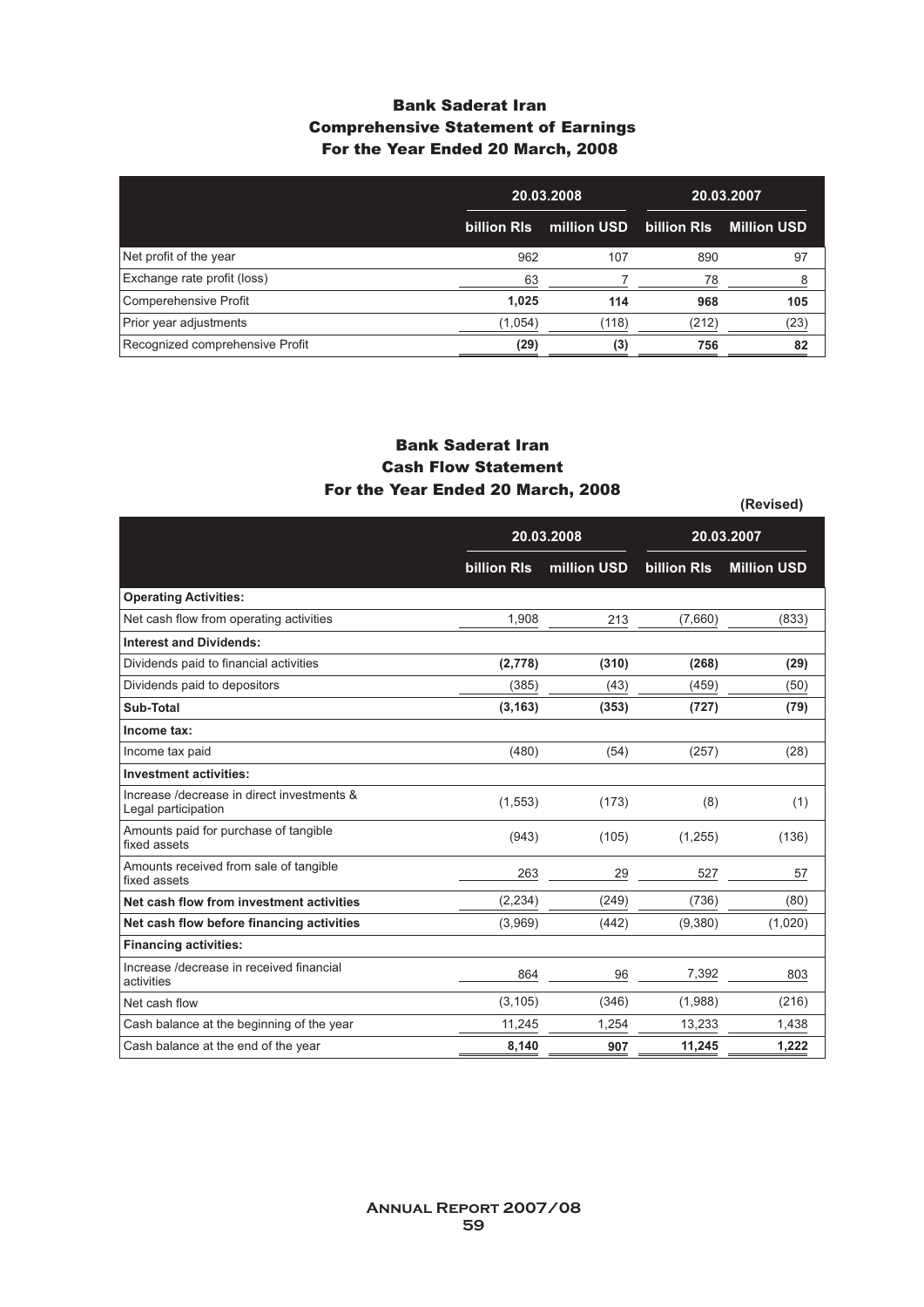### **1. Basis for Preparation of the Financial Statements**

The Group's Consolidated financial statements as well as Bank Saderat Iran have been prepared on a historical cost basis while the current values have also been applied if needed. In addition, immovable properties and goodwill of the Bank have been reevaluated in 1992 and 2004 and the changes have duly been reflected in the accounts.

### **2. Basis for Interest Paid on Depositors**

In implementation of the Non-Usury Banking Operation Act approved in 1983 and related regulations and also in line with the Central Bank of Iran Decree No.1799 dated 08.01.2003, all the revenues received from financial facilities, investments in shares and participation bonds are recognized as profit and depositor's share of profit is proportional to their net balance used in the above activities.

According to the agreement between Bank Saderat Iran, its provincial subsidiaries and depositors, the Bank is the legal attorney of the depositors to invest their money. The basis for calculation of the profit paid on deposits are the deposits held by the entire Bank Saderat Group (Bank Saderat Iran and provincial banks).

### **3. Basis for Consolidation**

**3.1.** Consolidated financial statements are derived from the financial statements of Bank Saderat Iran and its subsidiaries after deduction of intra-group transactions and uncertain profit and loss.

**3.2.** The operational outcomes of purchased subsidiaries and sold ones are involved in the consolidated profit and loss statement from the time of such transfers.

**3.3.** The fiscal years of Ghadir Investment Company, Bank Saderat PLC and Bank Saderat Tashkent end on December 21 and December 31 respectively. The results are reflected in the consolidated accounts without any changes. In case of any significant changes in the accounts, they are reflected as adjustment in the accounts.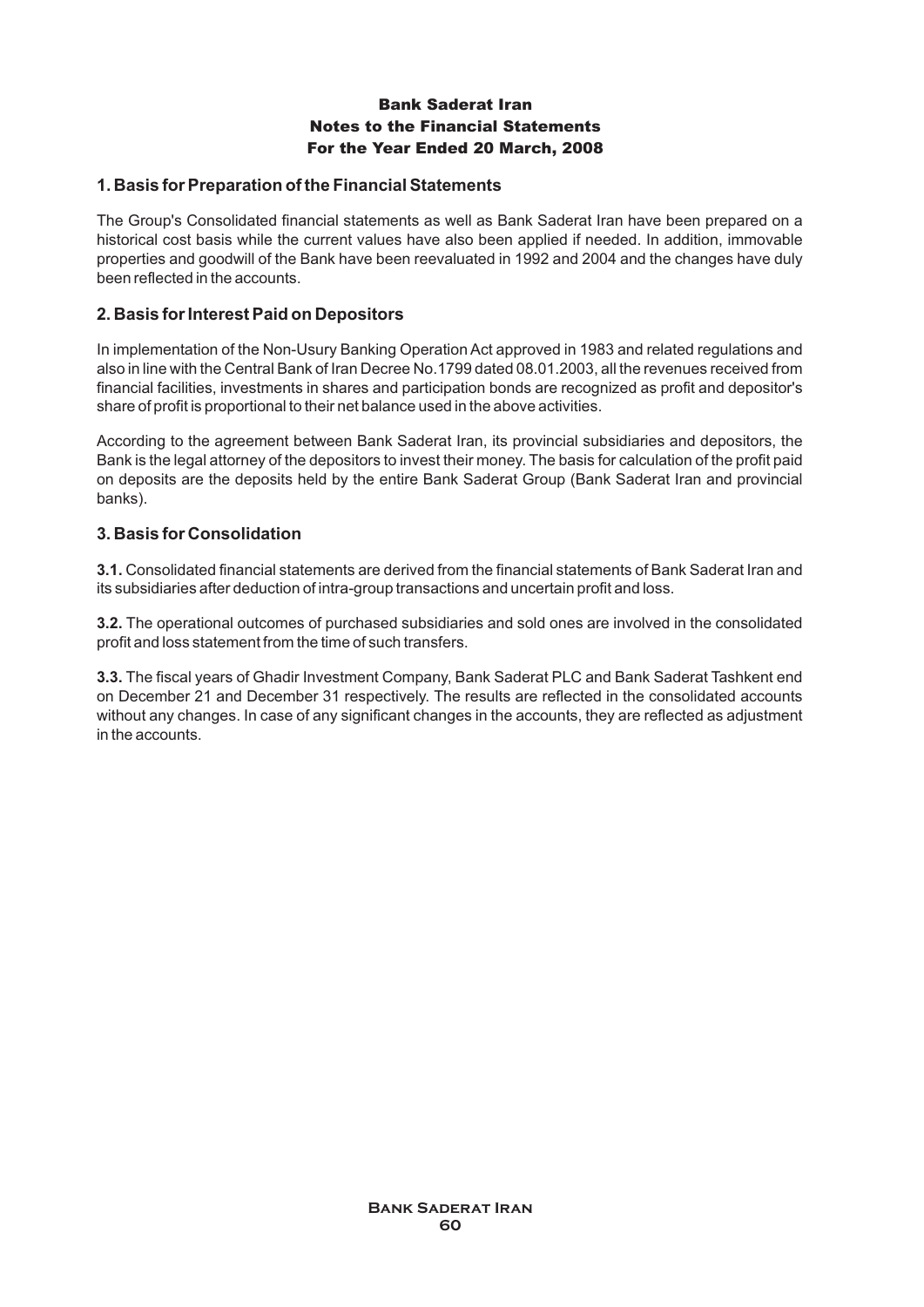### **4. Significant Accounting Policies**

#### **4.1.**Investments

| <b>Evaluation Method</b>                                      |                                                                                                              |                                                                                                                                 |
|---------------------------------------------------------------|--------------------------------------------------------------------------------------------------------------|---------------------------------------------------------------------------------------------------------------------------------|
| Long-term Investments:                                        | Group                                                                                                        | <b>BSI</b>                                                                                                                      |
| Investments in subsidiaries included<br>in the reconciliation | Included in the reconciliation                                                                               | Cost price (after provision in case of a<br>permanent decrease in the value of<br>the investment)                               |
| Investments in affiliated companies                           | Net worth                                                                                                    | Cost price (after provision in case of a<br>permanent decrease in the value of<br>the investment)                               |
| Other long-term investments                                   | Cost price (after provision in case of a<br>permanent decrease in the value of<br>the investment)            | Cost price (after provision in case of a<br>permanent decrease in the value of<br>the investment)                               |
| <b>Current investment:</b>                                    |                                                                                                              |                                                                                                                                 |
| Immediate disposal investments                                | Lower cost price and net market<br>value of the whole investments                                            | Lower cost price and net market value of<br>the whole investments                                                               |
| Other current investments                                     | Lower cost price and net market<br>value of each investments                                                 | Lower cost price and net market value of<br>each investments                                                                    |
| <b>Revenue Recognition Method:</b>                            |                                                                                                              |                                                                                                                                 |
| Investments in subsidiaries included<br>in the reconciliation | Included in the reconciliation                                                                               | At the time of approval of dividends by the<br>AGM of the investee company (until the<br>approval date of financial statements) |
| Investments in affiliated companies                           | Net worth                                                                                                    | At the time of approval of dividends by the<br>AGM of the investee company (until the<br>approval date of financial statements) |
| Other long-and short Term<br>investments                      | At the time of approval of dividends<br>by the AGM of the investee company<br>(until the balance sheet date) | At the time of approval of dividends by the<br>AGM of the investee company (until the<br>approval date of financial statements) |

#### **4.2.** Fixed Assets

**4.2.1.** Fixed assets are recorded at cost price. Renovation and substantial repairs, which significantly increase the capacity or useful life of the fixed assets, are considered as capital expenditures and are depreciated over the remaining useful life of such assets. Maintenance expenses and minor repairs, which are sustained to preserve the economic interests expected by trade units, are considered as current expenses, under profit & loss Account.

**4.2.2.**Immovable assets and goodwill were reevaluated in 1992 and 2004 by an amount of RLS.930 billion and Rls.13,646 billion respectively, both as assets and as the increase in capital from the early 2006, based on depreciation schedule pursuant to article 151 of the Direct Taxation ACT, depreciation is no longer calculated for the goodwill.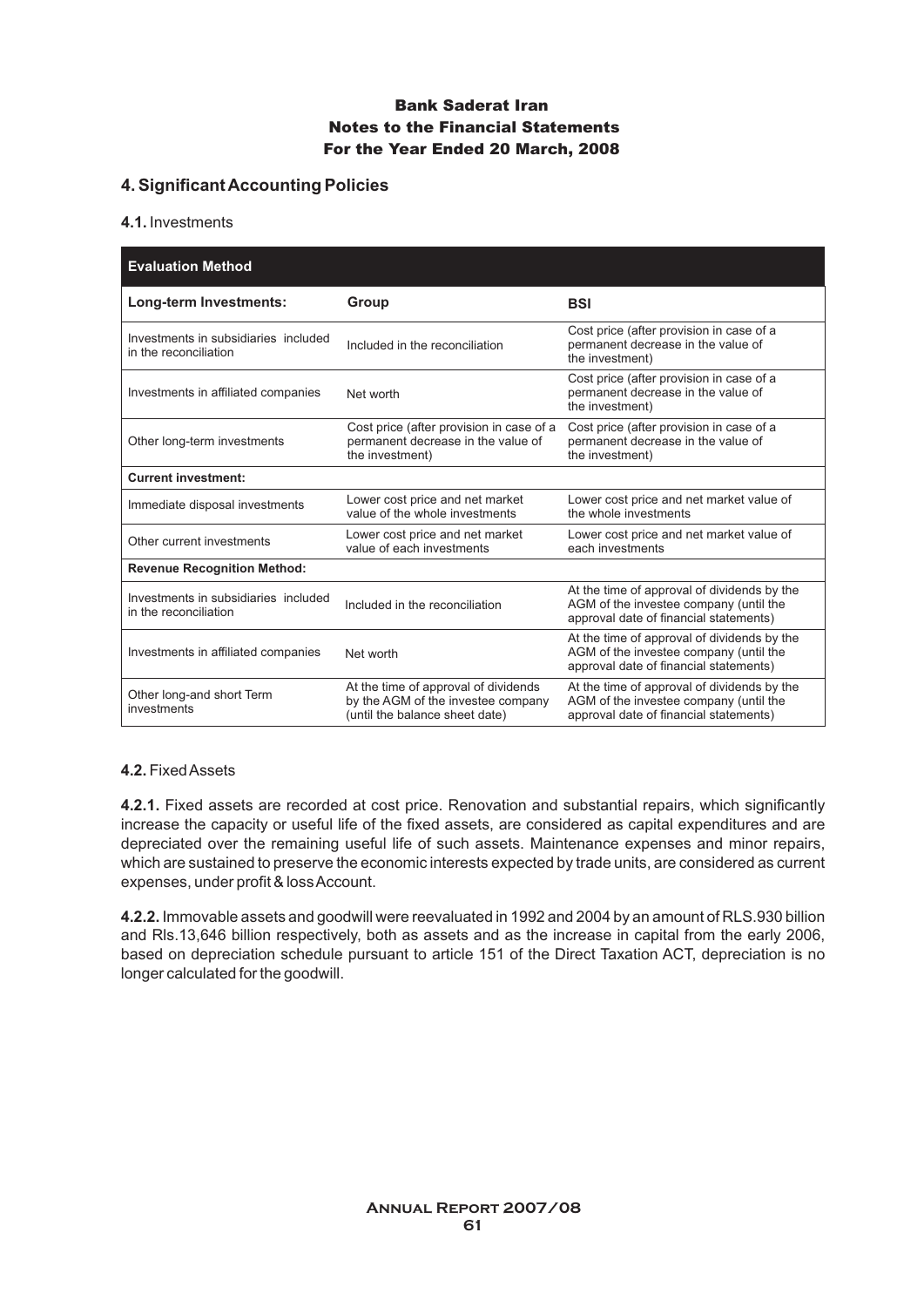**4.2.3.** With respect to decree number 1077 issued by the Monetary and Credit Council dated (17.2.2007) from 2006 the depreciation of fixed assets are calculated based on depreciation schedule pursuant to article 151 of the Direct Taxation Act. Some of the rates and methods of depreciation are set out as below:

| <b>Assets</b>                | <b>Depreciation</b> | <b>Depreciation method</b> |
|------------------------------|---------------------|----------------------------|
| Building & equipments        | 7 %                 | <b>Reducing Balance</b>    |
| Motor vehicles               | 25%                 | <b>Reducing Balance</b>    |
| fixtures & computer hardware | 10 years            | Straight line              |
| Computer hardware (P.C)      | 3 years             | Straight line              |

The depreciation at revaluated buildings of the Bank at the end of 2004 is calculated with the depreciation schedule pursuant to Article 151 of the Direct Taxation Act at the rate of 3.5 percent and declining procedure.

**Note:** Depreciation of fixed assets of the foreign units are calculated according to the depreciation schedule of the host country.

#### **4.4.** Consolidated Goodwill

Consolidated accounting of commercial entities is conducted by the purchase method. Surplus of cost price of attracting investments in consolidated companies to the group's share in the net fair value of their assessable assets and liabilities at the time of purchase is recognized as goodwill and depreciated on a straight line basis over 20 years. Goodwill which is derived from ownership of a subsidiary is reflected in the consolidated balance sheet as the book value of long-term investment.

#### **4.5.** Recognition of Bank's Revenues

Registration of all bank's group consolidated revenues are recognized with the credit method in accordance with related accounting standards.

#### **4.6.** Foreign Currency Exchange Rate

**4.6.1. Local Units:** Monetary items in foreign currency are exchanged at the exchange rate of the balance sheet date and non-monetary items (cost price) in foreign currency are exchanged at the exchange rate of disposal date. The derived differences are recognized and recorded as revenues or expenses of the occurrence period.

**4.6.2. Foreign Units:** All monetary and non-monetary items (except for shareholders' equity) of foreign units are exchanged at the exchange rate of the balance sheets date and shareholders' equity is exchanged at the exchange rate of equity formation date. Profit and Loss figures are exchanged at the average rate of the fiscal year. The differences caused by conversion in financial statements are recognized and recorded as shareholders' equity.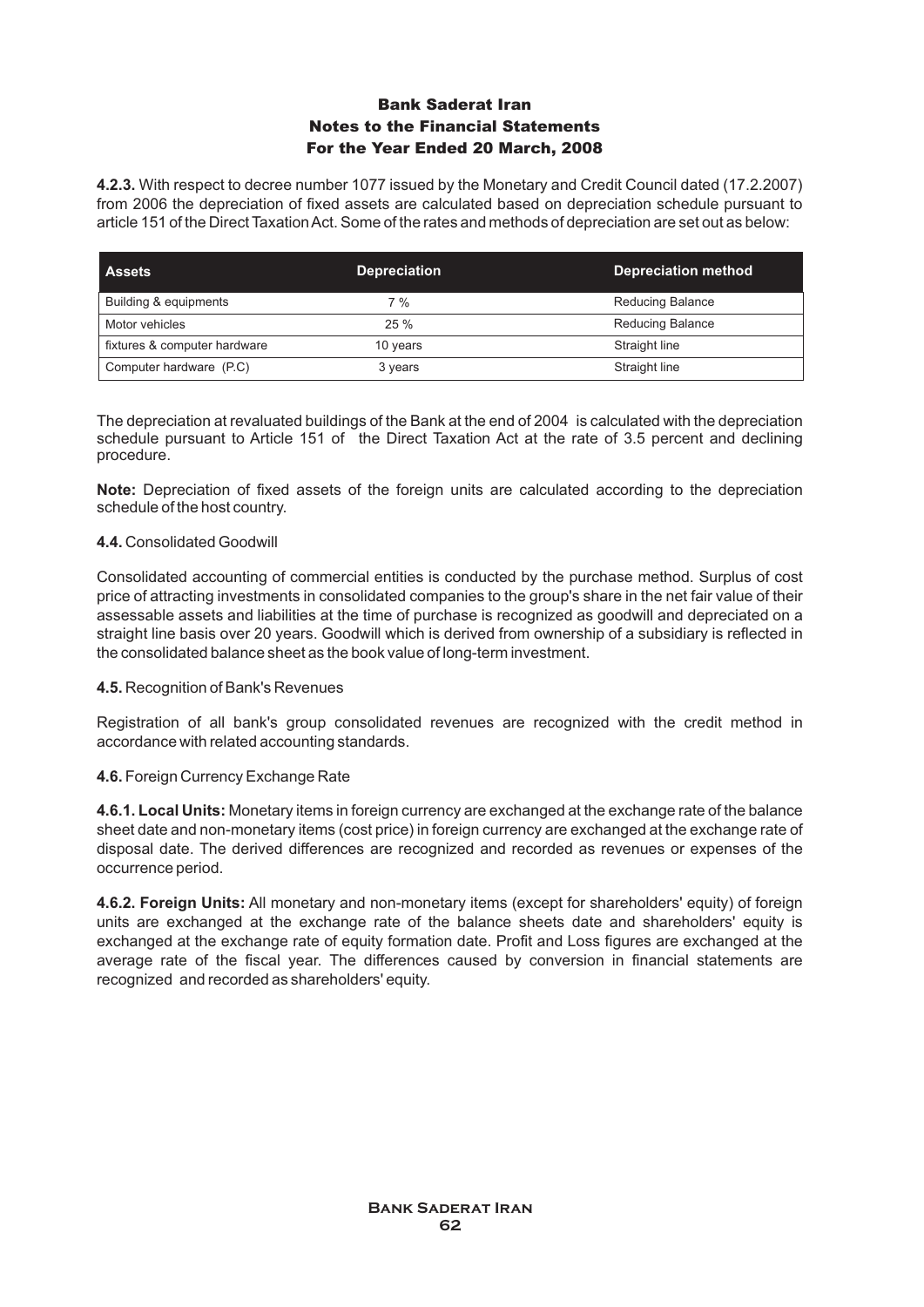**4.7. Provision for Doubtful Debts** 

**4.7.1.**Local Units:

**A)** General Provision: In line with the prevailing banking regulations as administered and enforced by the Central Bank of Iran, all banks are required to set aside 1.5% of their loan portfolio as a general provision for doubtful debts.

**B)** Specific Provision: The amount of specific provision for each category is calculated as follows:

| <b>a.</b> Overdue Debts                          | 10%        |
|--------------------------------------------------|------------|
| <b>b.</b> Bad Debts                              | 20%        |
| c. Doubtful Debts                                | 50 To 100% |
| d. Advances which are overdue for                | $100\%$    |
| 5 years or more (including principal + interest) |            |

#### **4.7.2.** Foreign Units:

Provisions for doubtful debts of foreign units are made based on the host country's accounting rules and regulations and independent auditors' comments. The debtors' situation in the bank attorneys' point of views acts as basis for debt provisions. In some cases, a general provision is made in the accounts in proportion to the total debts.

#### **4.8.** Provision for Work Termination Benefits

Provision for employees' termination benefits is calculated and recorded based on each employee's most recent monthly base salary for each year of employment.

**4.9.** Categorization of Assets

The facilities granted by the bank, which are in accordance with directive issued by the Monetary and Credit Council are categorized and evaluated according to the period of payment delayed, customer's credit report, situation and condition of the customer's activity, as shown below:

**1)** Current group

**2)** Overdue group

**3)** Outstanding group

**4)** Doubtful group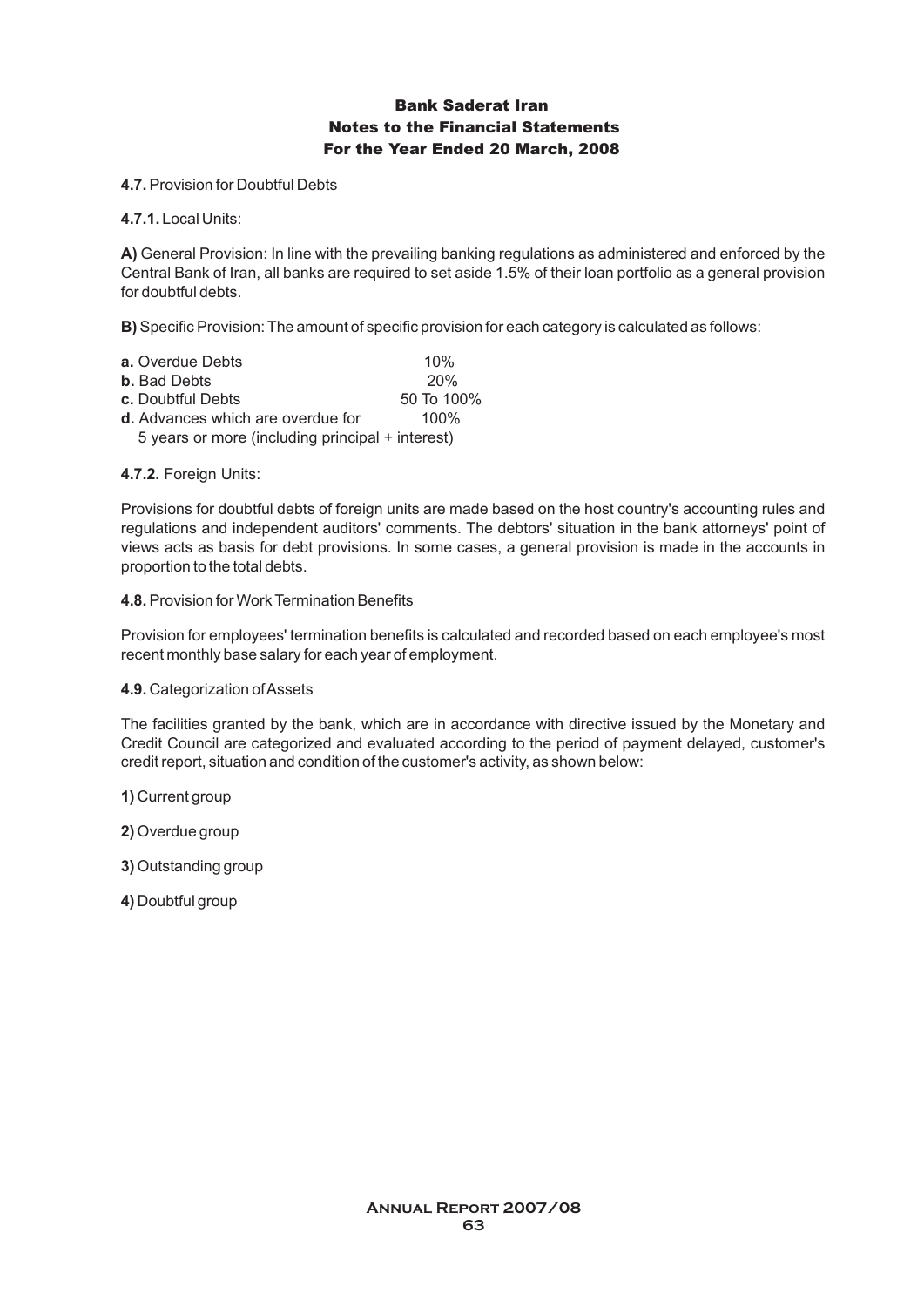# **5. Cash**

|                 |               | <b>Consolidated</b>  |                          | Non - consolidated       |
|-----------------|---------------|----------------------|--------------------------|--------------------------|
| billion RIs     | March-20,2008 | <b>March-20,2007</b> | March-20,2008            | <b>March-20,2007</b>     |
| Cash in Rials   | 1,090         | 962                  | 448                      | 375                      |
| Cash in Forex   | 721           | 1,637                | 87                       | 118                      |
| Cash with banks | 321           | 212                  | $\overline{\phantom{0}}$ | $\overline{\phantom{a}}$ |
| Cash in Transit | 30            | 39                   | ٠                        | -                        |
| Petty Cash      | 16            | 30                   | ۰                        |                          |
| <b>Total</b>    | 2,178         | 2,880                | 535                      | 493                      |

The amount of Rls 1,090 billion of notes & coins are related to BSI Network and total deposits held with Treasury Department and its units ,which have been counted and confirmed by the inspectors and auditors at the end of year and the remaining Rls. 431 million is related to the other group units.

### **6. Due from Central Banks**

|                                                    |                      | <b>Consolidated</b>  |               | Non - consolidated   |  |
|----------------------------------------------------|----------------------|----------------------|---------------|----------------------|--|
| billion RIs                                        | <b>March-20,2008</b> | <b>March-20,2007</b> | March-20,2008 | <b>March-20,2007</b> |  |
| Statutory deposits                                 | 36,713               | 28,730               | 14,324        | 10,784               |  |
| Current accounts with other<br><b>Central Bank</b> | 2.485                |                      | 2.485         |                      |  |
| Term deposits with Central Bank                    | 1.219                | 3.556                | 1.219         | 4.028                |  |
| Advance payments for forex with<br>Central Bank    | 15                   | 18                   | 11            | 11                   |  |
| Forex demand deposits with<br><b>Central Bank</b>  | 12                   | 245                  | 12            | 246                  |  |
| Other                                              | 9                    | 5                    |               |                      |  |
| <b>Total</b>                                       | 40,453               | 32,554               | 18,051        | 15,069               |  |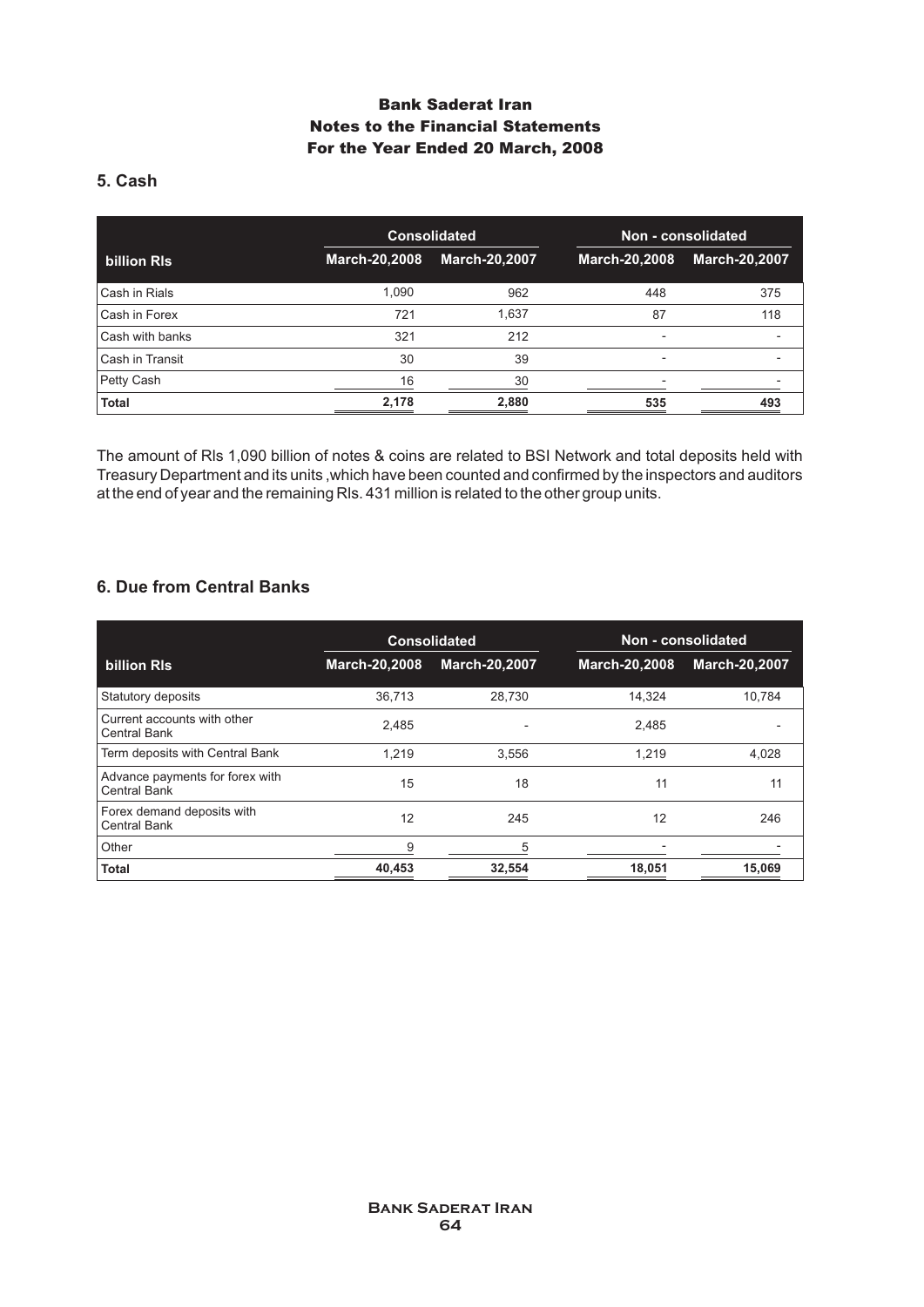### **7. Due from Banks and Credit Institutions**

|                                         | <b>Consolidated</b> |                      | Non - consolidated       |                      |
|-----------------------------------------|---------------------|----------------------|--------------------------|----------------------|
| <b>billion RIs</b>                      | March-20,2008       | <b>March-20,2007</b> | March-20,2008            | <b>March-20,2007</b> |
| Foreign branches loans to Iranian banks | 10.535              | 4,830                | 10,741                   | 6,406                |
| Loans to foreign banks                  | 5,270               | 5,707                |                          |                      |
| Forex balance with other banks          | 3,604               | 6,729                | 3.901                    | 6,720                |
| Loans & credit to local banks           | 1,102               | 1.004                | 1.098                    | 1.074                |
| Clearing other banks' cheques           | 524                 | 505                  | 157                      | 25                   |
| Account balance with local banks        | 90                  | 29                   | -                        | 4                    |
| Deposits with other banks               | 16                  | 66                   | $\overline{\phantom{0}}$ |                      |
| Sub-total                               | 21,141              | 18,870               | 15,897                   | 14,229               |
| Doubtful debts provision                | (18)                | (16)                 | (16)                     | (16)                 |
| Total                                   | 21,123              | 18.854               | 15,881                   | 14,213               |

**7.1.** Loans granted by foreign branches in the amount of Rls 10,535 billion is mainly related to loans paid by Regional Office, Paris & Athens branches.

**7.2.** Loans granted to foreign banks in the amount of Rls.5,270 billion is related to loans granted by Bank Saderat PLC London.

**7.3.** The Forex balance held with banks in the amount of Rls 3,603 billion is mainly related to the Balance of term deposit for Rls.1,563 billion and forex demand deposit of foreign branches for Rls 1,277 billion with foreign banks.

**7.4.** Loans and credit granted to Local banks in the amount of Rls 1,102 billion is related to paid L/Cs by Bank Saderat Iran to other local banks.

### **8. Due from Government**

|                              |               | <b>Consolidated</b>  |               | Non - consolidated   |
|------------------------------|---------------|----------------------|---------------|----------------------|
| billion RIs                  | March-20,2008 | <b>March-20,2007</b> | March-20,2008 | <b>March-20,2007</b> |
| Due from Government          | 14.013        | 6.810                | 7.402         | 1.878                |
| Provision for doubtful debts | (197)         | (92)                 | (111)         | (28)                 |
|                              | 13.816        | 6,718                | 7.291         | 1,850                |

**8.1.** The amount of Rls 14,013 billion is related to the main due participation bonds, profit and delayed interest of the granted facilities which are under the budget notes of the previous years, and has been recognized as the bank's claim from the government which has not yet been collected.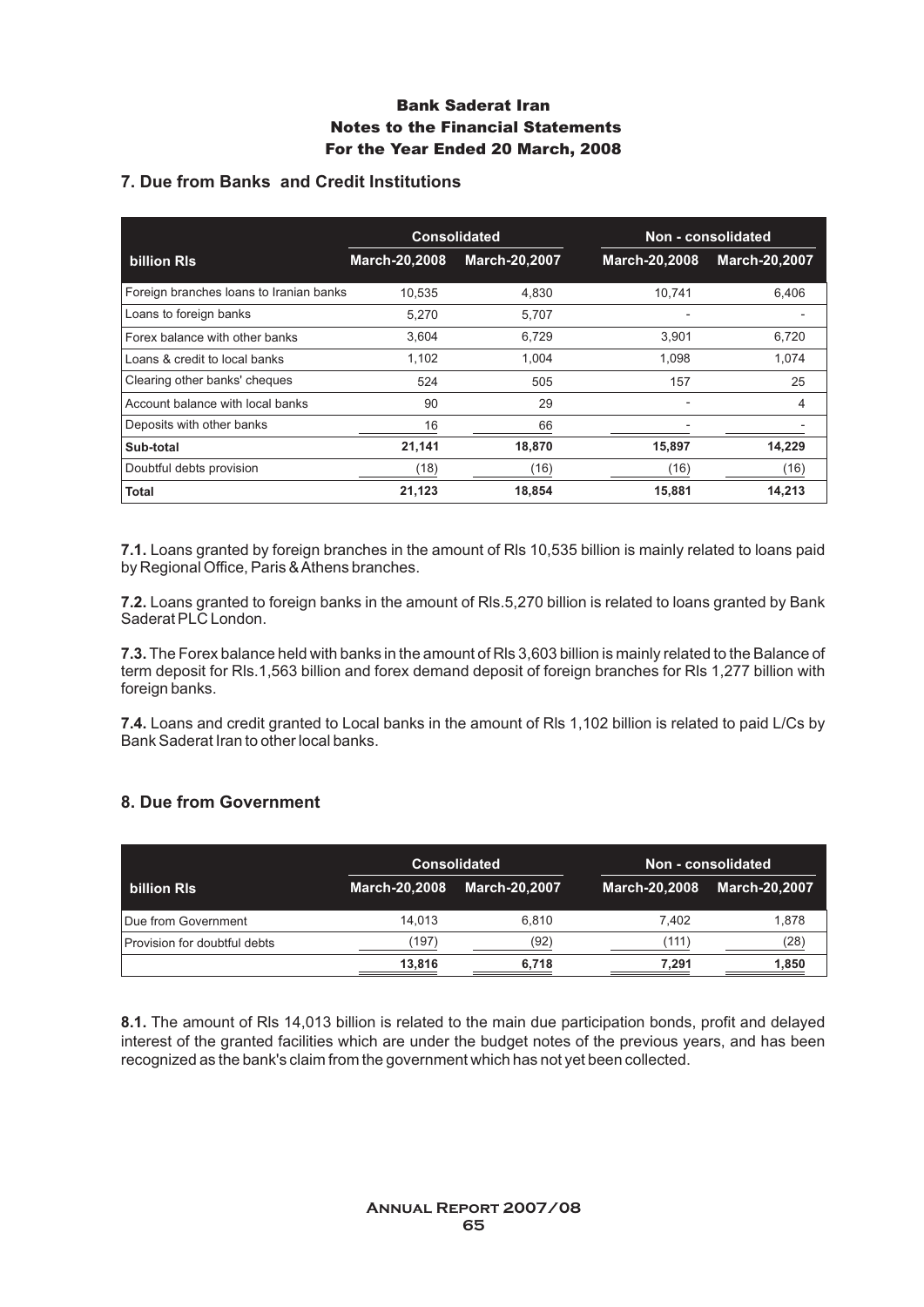# **9. Facilities Granted and Claims from Public Sector**

|                          |               | <b>Consolidated</b>  |               | Non - consolidated   |
|--------------------------|---------------|----------------------|---------------|----------------------|
| billion RIs              | March-20,2008 | <b>March-20,2007</b> | March-20,2008 | <b>March-20,2007</b> |
| Loans                    | 4,807         | 7.114                | 3,605         | 4,734                |
| Overdue debts            | 88            | 17                   | 82            |                      |
| Outstanding dues         | 51            | 96                   | 46            | 233                  |
| Overdue debts            | 251           |                      | 249           |                      |
| Doubtful debts provision | (330)         | (337)                | (307)         | (95)                 |
| <b>Total</b>             | 4,867         | 6,890                | 3,675         | 4,873                |

**9.1.** Facilities granted to public sector are categorized in following contracts :

|                                           |                | <b>Consolidated</b> |               | Non - consolidated |
|-------------------------------------------|----------------|---------------------|---------------|--------------------|
| billion RIs                               | March-20,2008  | March-20,2007       | March-20,2008 | March-20,2007      |
| Installment sale                          | 1,671          | 1,823               | 758           | 1,443              |
| Civil partnership                         | 243            | 833                 | 243           | 742                |
| Hire purchase loans                       | 112            | 216                 | 112           | 215                |
| Modharabah                                | 1,000          | 2,006               | 1,000         | 6                  |
| Forward deals                             | $\mathbf 0$    | 139                 |               |                    |
| Jo'aaleh                                  | 945            | 1,348               | 596           | 1,082              |
| Ghardh Al Hassaneh                        | 56             | 74                  | 56            | 70                 |
| L/Cs paid debtors                         | 72             | 653                 | 62            | 653                |
| L/Gs paid debtors                         | $\overline{2}$ |                     | $\Omega$      | 0                  |
| Former housing loans                      | 1              | 3                   | ٠             | $\blacksquare$     |
| <b>Granted facilities in Forex</b>        | 1,100          | 1,034               | 1,100         | 1,033              |
| Profit received from financial facilities | 382            | 61                  | 318           | 58                 |
| <b>Total</b>                              | 5,584          | 8,190               | 4,245         | 5,302              |
| Less: profit of coming years              | (384)          | ٠                   | (248)         | (431)              |
| Outstanding profit                        | (212)          |                     | (212)         | (15)               |
| Uncollected fulfilled profit              | (181)          | (1,076)             | (180)         | (123)              |
|                                           | 4,807          | 7,114               | 3,605         | 4,733              |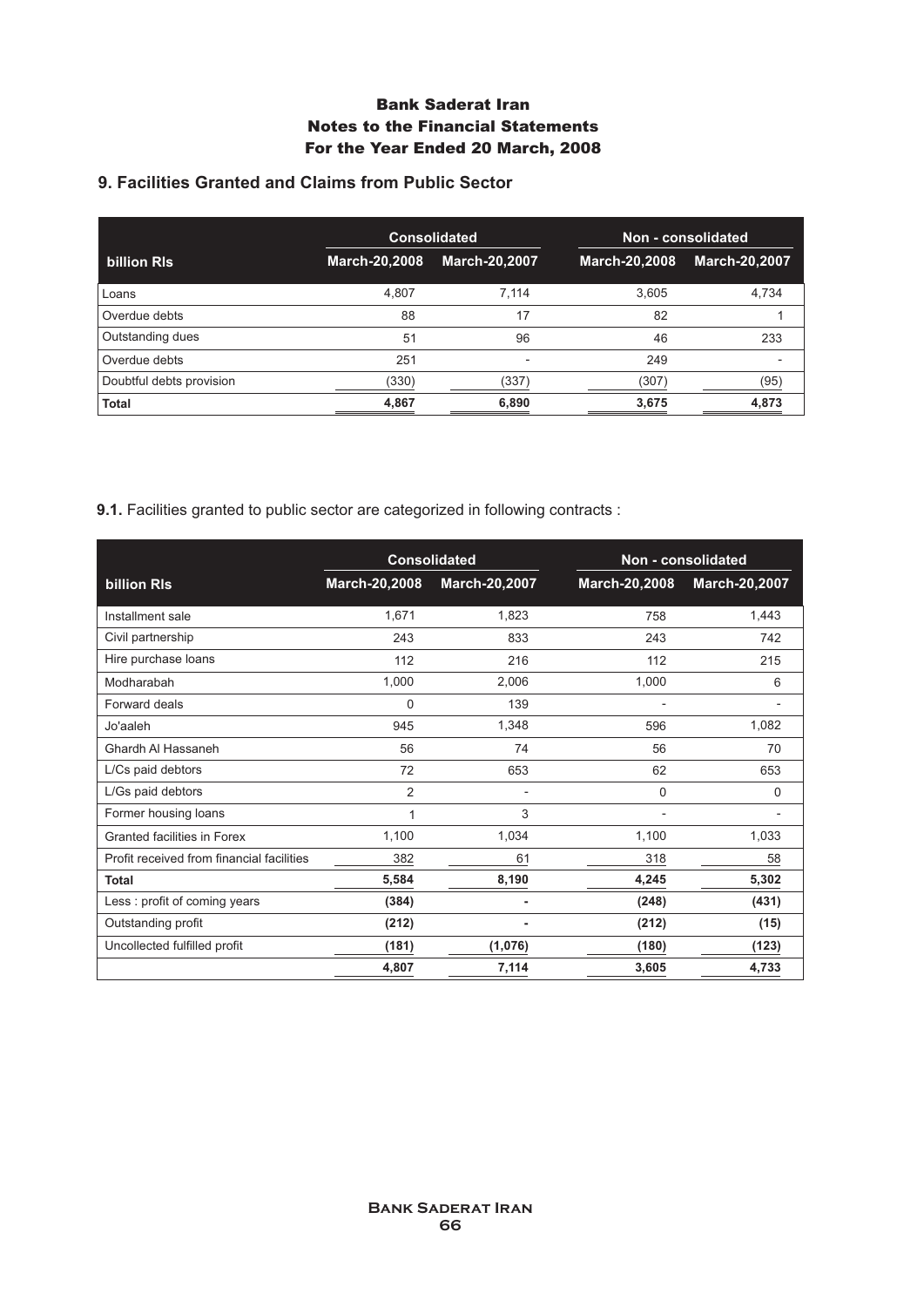# **10. Facilities Granted and Claims from Private Sector**

|                          |                      | <b>Consolidated</b>  |               | Non - consolidated   |
|--------------------------|----------------------|----------------------|---------------|----------------------|
| billion RIs              | <b>March-20,2008</b> | <b>March-20.2007</b> | March-20,2008 | <b>March-20,2007</b> |
| Facilities granted       | 162.818              | 142.118              | 72.682        | 67,232               |
| Overdue debts            | 4,054                | 3,938                | 1.393         | 1,437                |
| Outstanding debts        | 14.949               | 5.843                | 12.883        | 8,621                |
| Doubtful debts           | 13.978               | 8.870                | 9.082         | 7.720                |
| Doubtful debts Provision | (15, 310)            | (12, 107)            | (10, 309)     | (8, 507)             |
|                          | 180.489              | 148.662              | 85.731        | 76.503               |

**10.1.** Facilities granted to private sector are as follows:

|                                                      | <b>Consolidated</b> |               | Non - consolidated |               |
|------------------------------------------------------|---------------------|---------------|--------------------|---------------|
| <b>billion RIs</b>                                   | March-20,2008       | March-20,2007 | March-20,2008      | March-20,2007 |
| Installment sale                                     | 76,085              | 61,018        | 25,925             | 23,991        |
| Civil partnership                                    | 20.367              | 14,570        | 4,583              | 3,982         |
| Hire purchase                                        | 1,427               | 866           | 638                | 648           |
| Modharebeh                                           | 14,631              | 12,762        | 8,276              | 8,829         |
| Salaf                                                | 7,413               | 6,497         | 1,369              | 1,158         |
| Jo'aaleh                                             | 9,707               | 8,470         | 5,120              | 4,210         |
| Ghardh Al Hassaneh (interest free)                   | 8,289               | 5,615         | 2,094              | 1,448         |
| Debt purchase                                        | 1,623               | 224           | 1,322              | 208           |
| L/Cs paid debtors                                    | 5,774               | 8,444         | 3,386              | 6,371         |
| L/Gs paid debtors                                    | 124                 | 531           | 38                 | 370           |
| Housing loans (previously extended)                  | $\overline{2}$      | 1,240         |                    |               |
| Granted facilities in Forex                          | 8,202               | 5.608         | 7,465              | 5,148         |
| Interest receivable from facilities                  | 6,208               | 4,197         | 2,039              | 1,744         |
| Customers debt for foreign exchange<br>difference    | 372                 | 414           | 339                | 339           |
| Installment sales for foreign exchange<br>difference | 10                  | 178           |                    |               |
| Excess withdrawal                                    | 7,386               | 7,909         | 7,386              | 7,909         |
| Loan & credit                                        | 5,108               | 3,442         | 5,108              | 3,296         |
| Purchased documents & bills                          | 8,430               | 7,046         | 8,430              | 7,042         |
| Loans & credit to clients of Bank<br>Saderat PLC     | 2,714               | 3,094         |                    |               |
| Sub total                                            | 183,872             | 152,125       | 83,518             | 76,693        |
| Less: Profit of coming years                         | (14, 562)           | (9,999)       | (5,610)            | (5, 457)      |
| Amounts received from Mozarebeh                      | (5)                 | (8)           | (2)                | (2)           |
| Outstanding profit                                   | (5, 154)            | ä,            | (4, 762)           | (3,626)       |
| Uncollected fulfilled profit                         | (1, 333)            |               | (462)              | (376)         |
|                                                      | 162,818             | 142,118       | 72,682             | 67,232        |

**Annual Report 2007/08 67**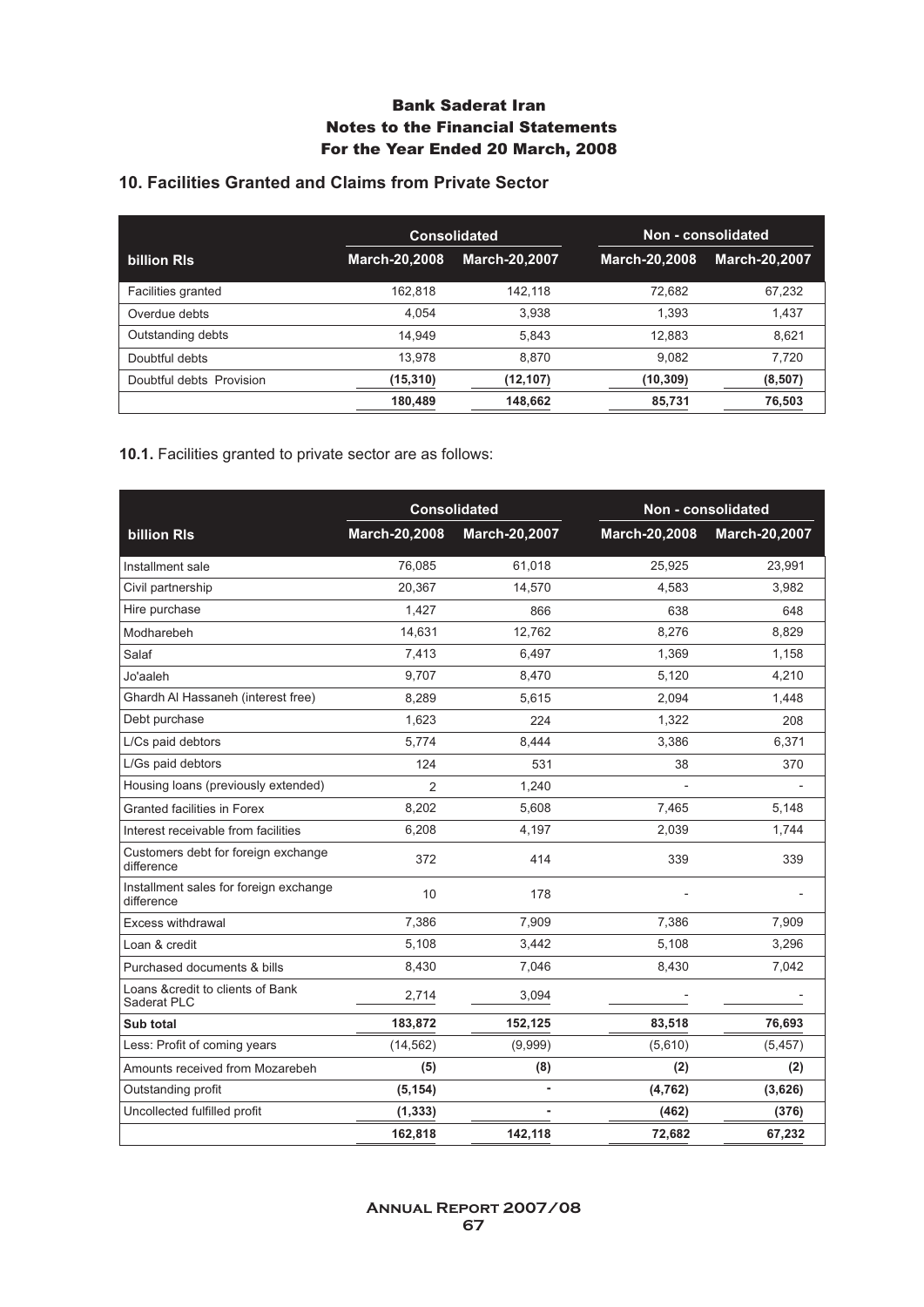### **11. The Bank Claims under L/Cs & Forex Bills**

Net balance of L/Cs & Forex bills debtors for Rls.33,985 billion is related to the clients' liabilities concerning Finance & Usance L/Cs by semi annual maturity which is described as follows:

|                                           | <b>Consolidated</b>  |                      | Non - consolidated |                      |
|-------------------------------------------|----------------------|----------------------|--------------------|----------------------|
| billion RIs                               | <b>March-20,2008</b> | <b>March-20.2007</b> | March-20,2008      | <b>March-20,2007</b> |
| Due from term bills of exchange<br>& L/Cs | 34.142               | 27.305               | 20.395             | 19.409               |
| Provision for doubtful debts              | (157)                | (75)                 | (63)               | (18)                 |
| <b>Total</b>                              | 33,985               | 27,230               | 20,332             | 19,391               |

### **12. Participation Bonds and Other Similar Bonds**

|                                   | <b>Consolidated</b>  |                      | Non - consolidated |                      |
|-----------------------------------|----------------------|----------------------|--------------------|----------------------|
| billion RIs                       | <b>March-20,2008</b> | <b>March-20,2007</b> | March-20,2008      | <b>March-20,2007</b> |
| Public sector participation bonds | 10.263               | 8.978                | 8.619              | 7,100                |
| Debt securities bonds             | 1.312                | 1.961                | -                  |                      |
| Private & public bonds            | 558                  | 809                  | 545                | 795                  |
| Private sector participation      |                      |                      |                    |                      |
| <b>Total</b>                      | 12,133               | 11,749               | 9,164              | 7,895                |

### **13. Investments and Participations**

|                                              | <b>Consolidated</b>      |                      | Non - consolidated |                      |
|----------------------------------------------|--------------------------|----------------------|--------------------|----------------------|
| billion RIs                                  | <b>March-20,2008</b>     | <b>March-20,2007</b> | March-20,2008      | <b>March-20,2007</b> |
| Investment in unlisted companies             | 4,397                    | 4,423                |                    |                      |
| Legal participations                         | 3,414                    | 2,142                | 3,598              | 2,045                |
| Investment in listed companies               | 1,002                    | 737                  |                    |                      |
| Investment deposits                          | 468                      | 370                  | -                  |                      |
| Investment in provincial subsidiary<br>banks | $\overline{\phantom{a}}$ |                      | 2,208              | 2,208                |
| Share & foreign participations               | 433                      | 394                  | 1.772              | 1,707                |
| Direct investments                           |                          |                      | 102                | 171                  |
| Sub-total                                    | 9,714                    | 8,066                | 7,680              | 6,131                |
| Provision                                    | (1, 107)                 | (1, 165)             | (1,676)            | (1,680)              |
| Total                                        | 8,607                    | 6,901                | 6,004              | 4.451                |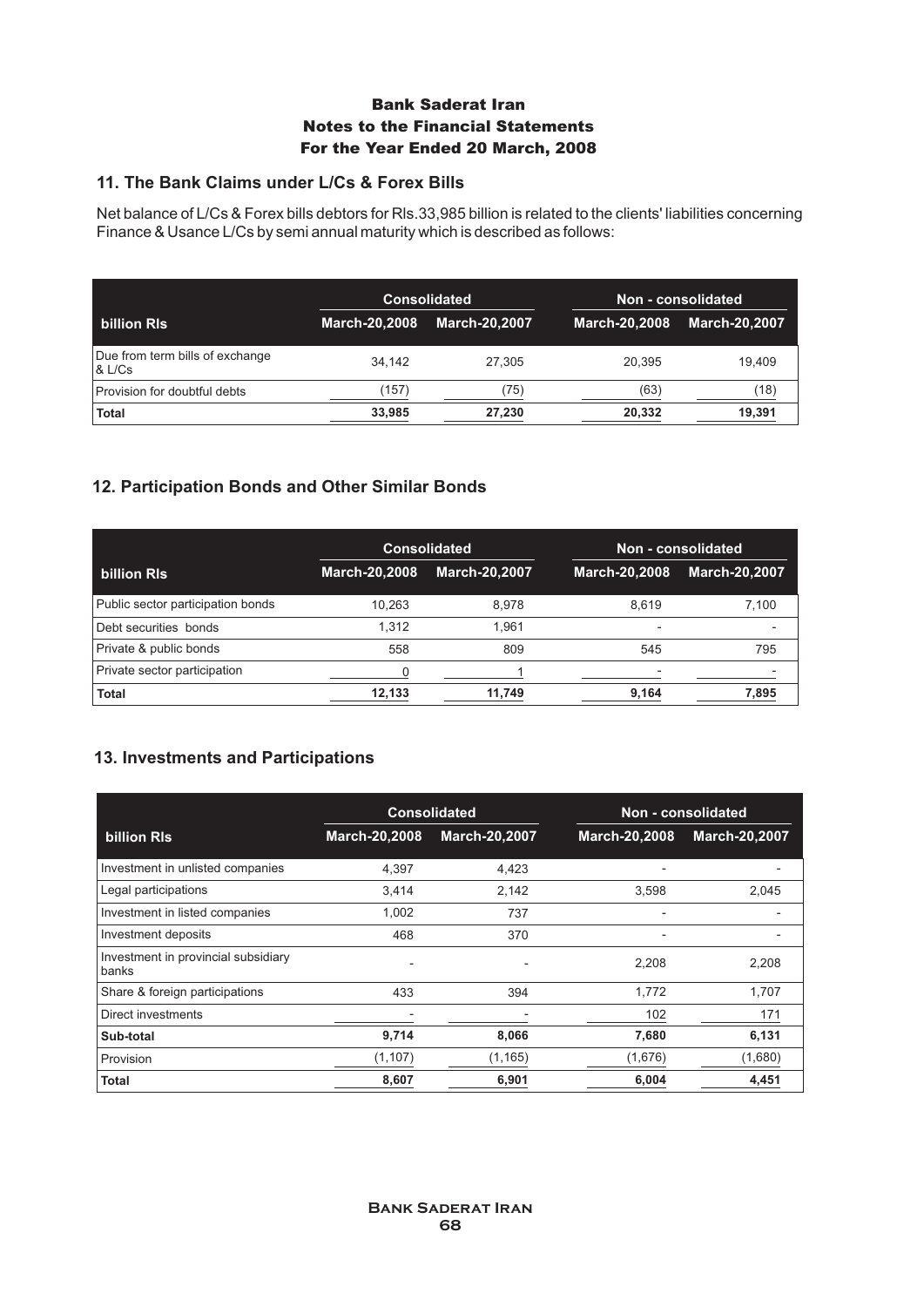# **14. Investment in Affiliated Companies**

| <b>Consolidated</b><br>billion RIs                                   | <b>Share of Net Assets</b> | Goodwill | <b>Share of Net Assets</b> |
|----------------------------------------------------------------------|----------------------------|----------|----------------------------|
| Balance at the beginning of the year                                 | 1.559                      | 903      | 2,462                      |
| Addition during the year                                             | 599                        | 717      | 1.316                      |
| Cost price                                                           | (125)                      | (18)     | (143)                      |
| Return of accumulated depreciation of<br>transferable goodwill share | $\overline{\phantom{a}}$   | 8        | 8                          |
| Adjustments                                                          | (57)                       | (43)     | (101)                      |
| Share in the profit of affiliated companies                          | 913                        |          | 913                        |
| Received & receivable dividend                                       | (660)                      |          | (659)                      |
| Goodwill depreciation                                                |                            | (162)    | (162)                      |
| <b>Total</b>                                                         | 2,229                      | 1,405    | 3,634                      |

### **15. Fixed Assets**

| <b>Consolidated</b>          | <b>Cost price</b> | <b>Accumulated</b><br><b>Depreciation</b> | <b>Book value</b> |               |
|------------------------------|-------------------|-------------------------------------------|-------------------|---------------|
| billion RIs                  | March-20,2008     | March-20,2007                             | March-20,2008     | March-20,2007 |
| Movable assets:              |                   |                                           |                   |               |
| Furniture                    | 2.148             | 1,108                                     | 1,040             | 661           |
| <b>Machineries</b>           | 727               | 346                                       | 382               | 478           |
| Vehicles                     | 212               | 145                                       | 67                | 75            |
| Equipments & Moulds          | 55                | 19                                        | 36                | 14            |
| <b>Total</b>                 | 3,142             | 1,617                                     | 1,525             | 1,228         |
| Immovable assets:            |                   |                                           |                   |               |
| <b>Building</b>              | 10.416            | 0                                         | 5,936             | 5,793         |
| Land                         | 5,936             | 1,261                                     | 9,155             | 8,877         |
| <b>Total</b>                 | 16,352            | 1,261                                     | 15,091            | 14,670        |
| Goodwill                     | 2,125             | 0                                         | 2,125             | 2,118         |
| Assets under Completion      | 3,171             | 0                                         | 3,171             | 2,490         |
| Orders & capital prepayments | 333               | 0                                         | 333               | 521           |
| <b>Trusts</b>                | 29                | 36                                        | (8)               | 33            |
| Capital items in warehouse   | 64                | 0                                         | 64                | 17            |
| Sub-total                    | 5,722             | 36                                        | 5,685             | 5,179         |
| <b>Total</b>                 | 25,216            | 2,915                                     | 22,301            | 21,077        |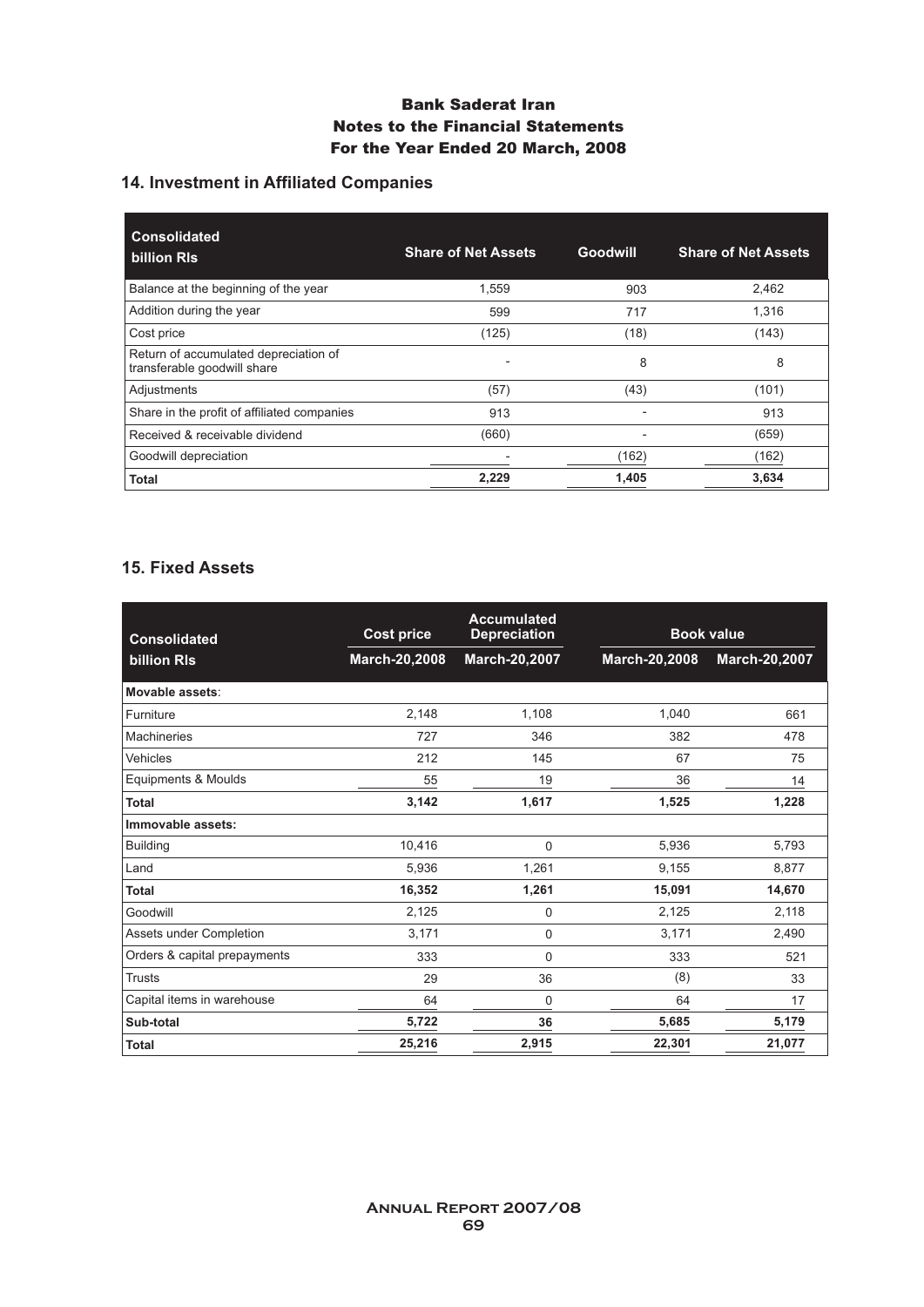# **16. Goodwill**

| <b>Consolidated</b><br>billion RIs                                | <b>March-20,2008</b> | <b>March-20,2007</b> |
|-------------------------------------------------------------------|----------------------|----------------------|
| Cost price at the beginning of the year                           | 4,980                | 8,098                |
| Acquired goodwill during the year                                 | 844                  | 1,107                |
| Assigned goodwill share during the year                           | (72)                 | (3, 165)             |
| Transfer to goodwill from acquiring<br>affiliated companies       |                      | (1,060)              |
| Cost price at the end of the year                                 | 5,752                | 4,980                |
| Accumulated depreciation at the<br>beginning of the year          | 635                  | 836                  |
| Depreciation of the year                                          | 399                  | 373                  |
| Adjustments                                                       | 3                    | (574)                |
| Depreciation of assigned goodwill<br>share during the fiscal year | (11)                 |                      |
| Accumulated depreciation at the end<br>of the year                | 1,026                | 634                  |
| Book value                                                        | 4,726                | 4,346                |
| Loss from decreasing value of<br>investments-affiliated           |                      |                      |
| Amount at the end of the year                                     | 4,726                | 4,346                |

# **17. Other Assets**

|                                                            | <b>Consolidated</b> |               |               | Non - consolidated |
|------------------------------------------------------------|---------------------|---------------|---------------|--------------------|
| billion RIs                                                | March-20,2008       | March-20,2007 | March-20,2008 | March-20,2007      |
| Receivable profit and commissions                          | 4,774               | 1,914         | 2,535         | 1,471              |
| Receivable accounts and<br>commercial bills                | 3.899               | 3,556         |               |                    |
| Total store inventory                                      | 3,066               | 2,382         | 85            | 83                 |
| Governments share profit                                   | 3,031               | 2,295         | 356           | 348                |
| Participation bonds                                        | 2,322               | 3,447         | 1,853         | 2,228              |
| Tax advance payments                                       | 874                 | 369           | 781           | 269                |
| Possessory Collaterals                                     | 508                 | 442           | 55            | 58                 |
| Difference of L/Cs exchange rate<br>(Debt to Central Bank) | 317                 | 726           | 288           | 355                |
| Overseas branches debtors                                  | 116                 | 100           | 116           | 100                |
| <b>Others</b>                                              | 3,941               | 3,057         | 3,233         | 1,592              |
| Total                                                      | 22,848              | 18,288        | 9,302         | 6,504              |
| Less:                                                      |                     |               |               |                    |
| Provisions for doubtful debts                              | (189)               | (165)         | (62)          | (36)               |
| Coming years profit by government                          | (3,212)             | (2, 386)      | (356)         | (348)              |
| <b>Total</b>                                               | 19,447              | 15,737        | 8,884         | 6,120              |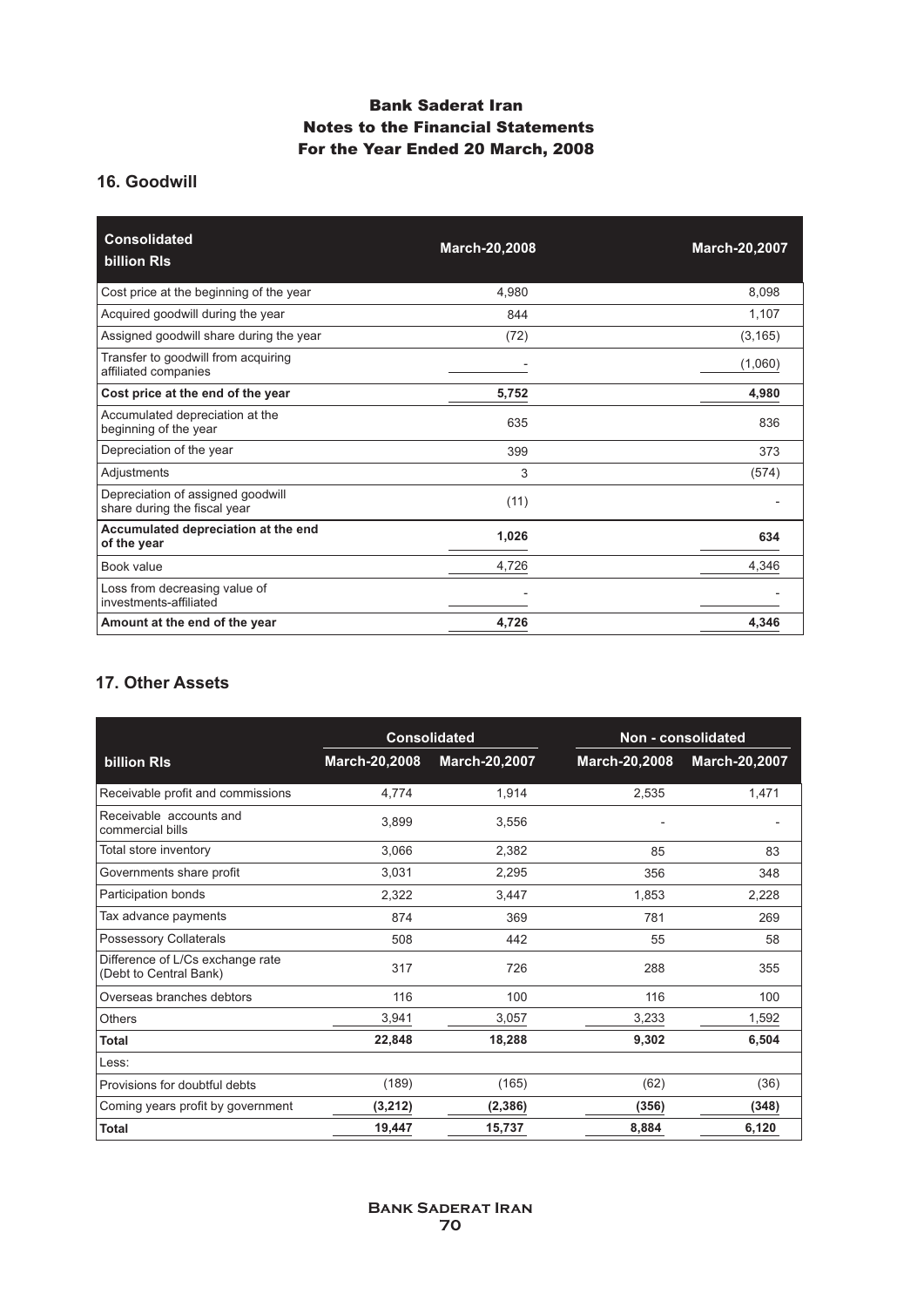### **18. Items in transit**

|                                                      |                | <b>Consolidated</b>      |
|------------------------------------------------------|----------------|--------------------------|
| <b>billion RIs</b>                                   | March-20, 2008 | March-20, 2007           |
| <b>Debit items:</b>                                  |                |                          |
| Capital paid to foreign branches                     | 2,939          | 2,726                    |
| Loans& credits to foreign branches                   | 1,057          | 0                        |
| Forex demand deposits with foreign branches          | 173            | 2,079                    |
| Forex Term deposits with foreign branches            | 13,448         | $\mathbf 0$              |
| Loans & credits granted to other foreign branches    | 111            | 155                      |
| Demand deposits with other foreign branches          | 6,788          | 6,046                    |
| Term deposits with other foreign branches            | 5,570          | 5,981                    |
| Due from Head Office/demand deposits with H/O        | 153            |                          |
| Due from Head Office/Term deposits with H/O          | 4,033          |                          |
| Due from Head Office/Network Finance                 | 112            |                          |
| Due from Head Office/Network Refinance               | 9,687          |                          |
| Due from Head Office/Network discount of L/Cs        | 893            | $\overline{\phantom{m}}$ |
| <b>Total claims from Head Office</b>                 | 14,878         | 2,652                    |
| <b>Branches Account</b>                              | 55,622         | 59,099                   |
| <b>Head Office account</b>                           |                |                          |
| Head Office account /Forex                           | 283            | 119                      |
| <b>Total debit items</b>                             | 100,869        | 78,857                   |
| <b>Final Balance</b>                                 | 18,552         | 13,850                   |
|                                                      |                |                          |
| <b>Credit items:</b>                                 |                |                          |
| Capital of foreign branches                          | 2,412          | 2,285                    |
| Loans & credits received from Head Office            | 1,056          | 0                        |
| Forex Head Office demand deposits                    | (542)          | 2,171                    |
| Forex Head Office Term deposits                      | 13,445         | 2,642                    |
| Loans & credits received from other foreign branches | 110            | 0                        |
| Demand deposits of other foreign branches            | 7,307          | 5,972                    |
| Term deposits of other foreign branches              | 5,641          | 3,765                    |
| Demand deposits of foreign branches with Head Office | 252            | 0                        |
| Term deposits of foreign branches with Head Office   | 4,034          | 0                        |
| Finance by foreign branches                          | 112            | 0                        |
| Refinance by foreign branches                        | 9,668          | 0                        |
| Discount of L/Cs by foreign branches                 | 893            | 0                        |
| Debit account to foreign branches                    | 14,959         | 0                        |
| <b>Branches' Account</b>                             | 0              | 0                        |
| Head Office account                                  | 37,929         | 48,172                   |
| Head Office account / Forex                          | $\pmb{0}$      | 0                        |
| <b>Total credit items</b>                            | 82,317         | 65,007                   |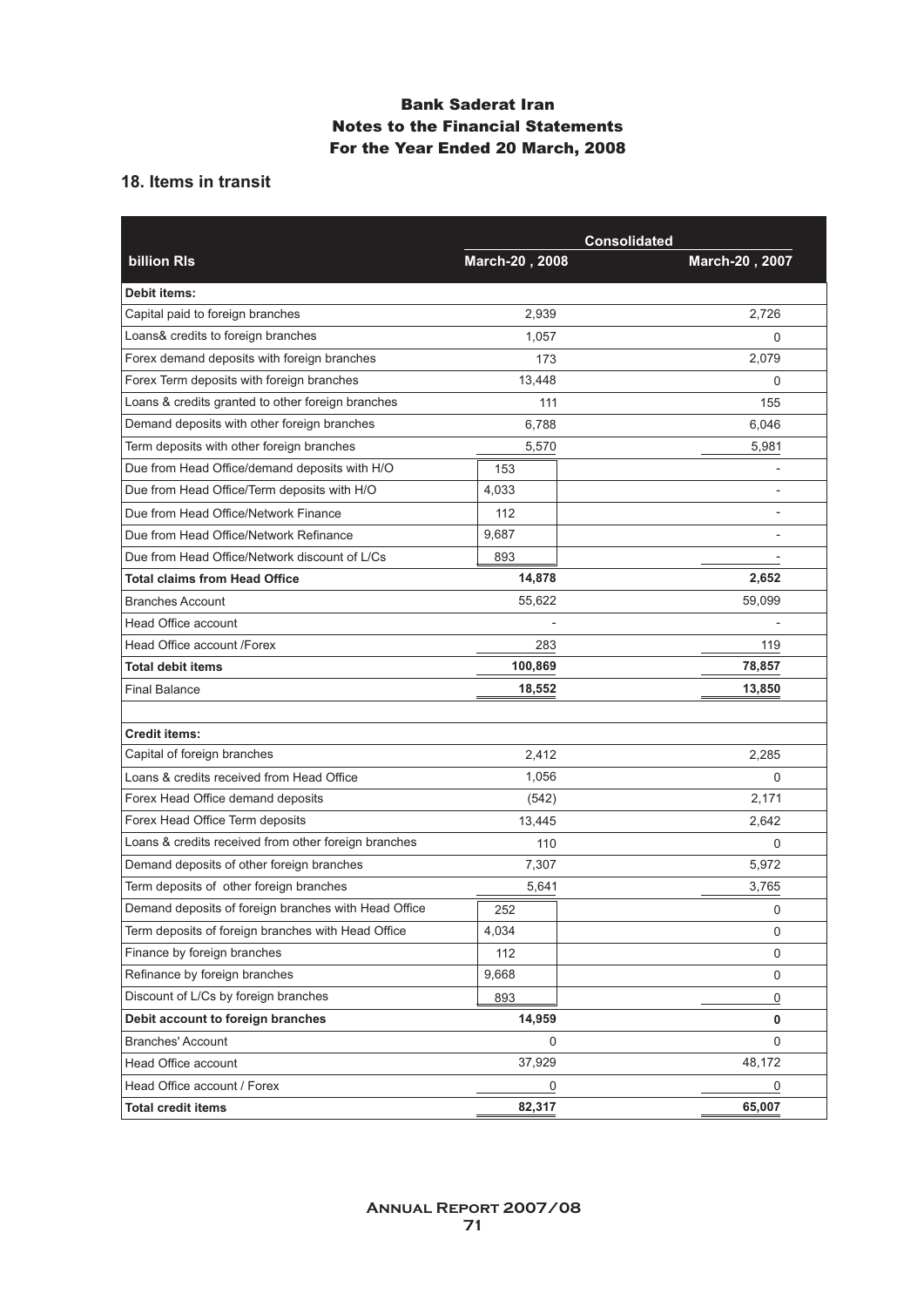### **18. Items in transit are divided as follows:**

|                                                      | <b>Consolidated</b> |                |  |
|------------------------------------------------------|---------------------|----------------|--|
| <b>billion RIs</b>                                   | March-20, 2008      | March-20, 2007 |  |
| <b>Debit items:</b>                                  |                     |                |  |
| Capital paid to foreign branches                     | 2,939               | 2,726          |  |
| Loans & credits to foreign branches                  | 1,057               | $\Omega$       |  |
| Forex demand deposits with foreign branches          | 173                 | 2,079          |  |
| Forex Term deposits with foreign branches            | 13,448              | 2,689          |  |
| Loans & credits granted to other foreign branches    | 111                 | 155            |  |
| Demand deposits with other foreign branches          | 6,788               | 6,046          |  |
| Term deposits with other foreign branches            | 5,570               | 5,981          |  |
| Due from Head Office/demand deposits with H/O        | 153                 |                |  |
| Due from Head Office/Term deposits with H/O          | 4,033               |                |  |
| Due from Head Office/Network Finance                 | 112                 |                |  |
| Due from Head Office/Network Refinance               | 9,687               |                |  |
| Due from Head Office/Network discount of L/Cs        | 893                 |                |  |
| <b>Total claims from Head Office</b>                 | 14,878              | 2,652          |  |
| <b>Branches Account</b>                              | 9,999               | 9,417          |  |
| Head Office account                                  |                     |                |  |
| Head Office account /Forex                           |                     |                |  |
| <b>Total debit items</b>                             | 54,963              | 31,746         |  |
| <b>Final Balance</b>                                 | 4,506               | 3,453          |  |
|                                                      |                     |                |  |
| <b>Credit items:</b>                                 |                     |                |  |
| Capital of foreign branches                          | 2,412               | 2,285          |  |
| Loans & credits received from Head Office            | 1,056               | $\mathbf 0$    |  |
| Forex Head Office demand deposits                    | (542)               | 2,171          |  |
| Forex Head Office Term deposits                      | 13,445              | 2,642          |  |
| Loans & credits received from other foreign branches | 111                 | 0              |  |
| Demand deposits of other foreign branches            | 7,307               | 5,972          |  |
| Term deposits of other foreign branches              | 5,641               | 6,454          |  |
| Demand deposits of foreign branches with Head Office | 252                 | 0              |  |
| Term deposits of foreign branches with Head Office   | 4,034               | 0              |  |
| Finance by foreign branches                          | 112                 | 0              |  |
| Refinance by foreign branches                        | 4,488               | 0              |  |
| Discount of L/Cs by foreign branches                 | 893                 | 0              |  |
| Debit account to foreign branches                    | 9,780               | 2,131          |  |
| <b>Branches' Account</b>                             | 0                   | $\mathbf 0$    |  |
| Head Office account                                  | 8,560               | 3,605          |  |
| Head Office account / Forex                          | 2,687               | 3,033          |  |
| <b>Total credit items</b>                            | 50,457              | 28,293         |  |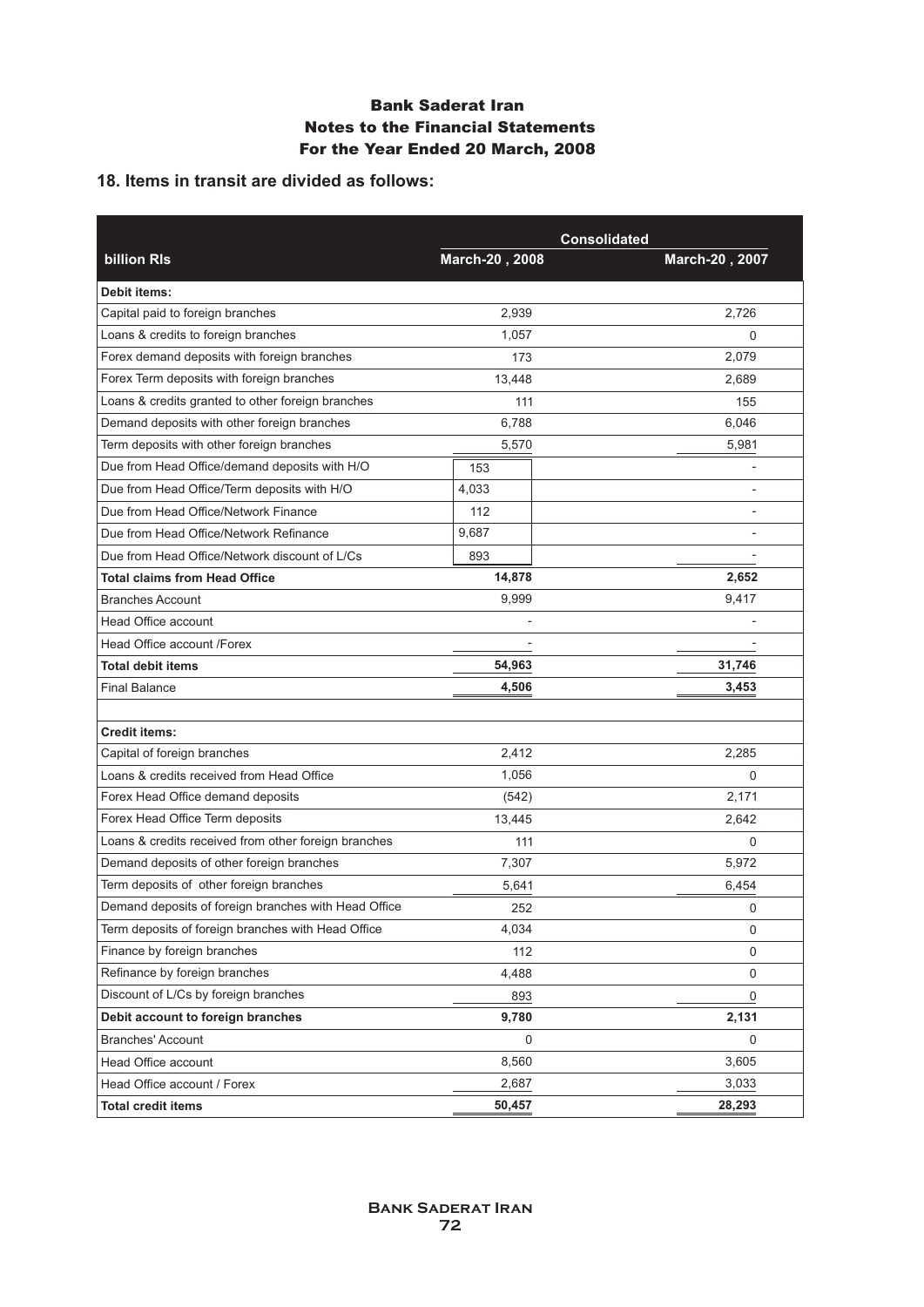# **19. Due to Central Bank**

|                                                               | <b>Consolidated</b> |                      | Non - consolidated |                      |
|---------------------------------------------------------------|---------------------|----------------------|--------------------|----------------------|
| billion RIs                                                   | March-20,2008       | <b>March-20,2007</b> | March-20,2008      | <b>March-20,2007</b> |
| Facilities received from<br>FX reserve fund                   | 8.015               | 5.610                | 7.340              | 5.158                |
| Government petty cash<br>(Central Bank)                       | 1.743               | 1.628                | 1.412              | 1,199                |
| Due to Central Bank for the balance<br>of the current account | 1.070               | 6.347                | 974                | 6,347                |
| <b>Others</b>                                                 | 66                  | 660                  | 65                 | 660                  |
| <b>Total</b>                                                  | 10,894              | 14,245               | 9,791              | 13,364               |

### **20. Due to Banks and Credit Institutions**

|                                        |                      | <b>Consolidated</b>  |                      | Non - consolidated   |
|----------------------------------------|----------------------|----------------------|----------------------|----------------------|
| billion RIs                            | <b>March-20,2008</b> | <b>March-20,2007</b> | <b>March-20,2008</b> | <b>March-20,2007</b> |
| Term deposits of banks                 | 24,053               | 21,142               | 17.098               | 15,525               |
| Loans & credits received<br>from banks | 3.802                | 11.761               | 3.930                | 5.082                |
| Demand deposits of banks               | 2.020                | 1.456                | 3.005                | 1,456                |
| <b>Others</b>                          | 245                  | 464                  | 122                  | 544                  |
| <b>Total</b>                           | 30,120               | 34,823               | 24,155               | 22,607               |

# **21. Demand Deposits**

|                                                  | <b>Consolidated</b>  |                      | Non - consolidated   |                      |
|--------------------------------------------------|----------------------|----------------------|----------------------|----------------------|
| <b>billion RIs</b>                               | <b>March-20,2008</b> | <b>March-20.2007</b> | <b>March-20,2008</b> | <b>March-20.2007</b> |
| Interest Free current Account<br>in Rials /Forex | 45.122               | 40.642               | 16.289               | 13.147               |
| Sold bank cheques                                | 24.564               | 14.185               | 10.113               | 5,745                |
| Payment orders on Bank Saderat                   | 16,217               | 6,386                | 4.922                | 6,386                |
| Sundry creditors                                 | 6,333                | 4,339                | 3.453                | 2,670                |
| Others                                           | 1,961                | 1,628                | 1,164                | 732                  |
| <b>Total</b>                                     | 94,197               | 67,180               | 35,941               | 28,680               |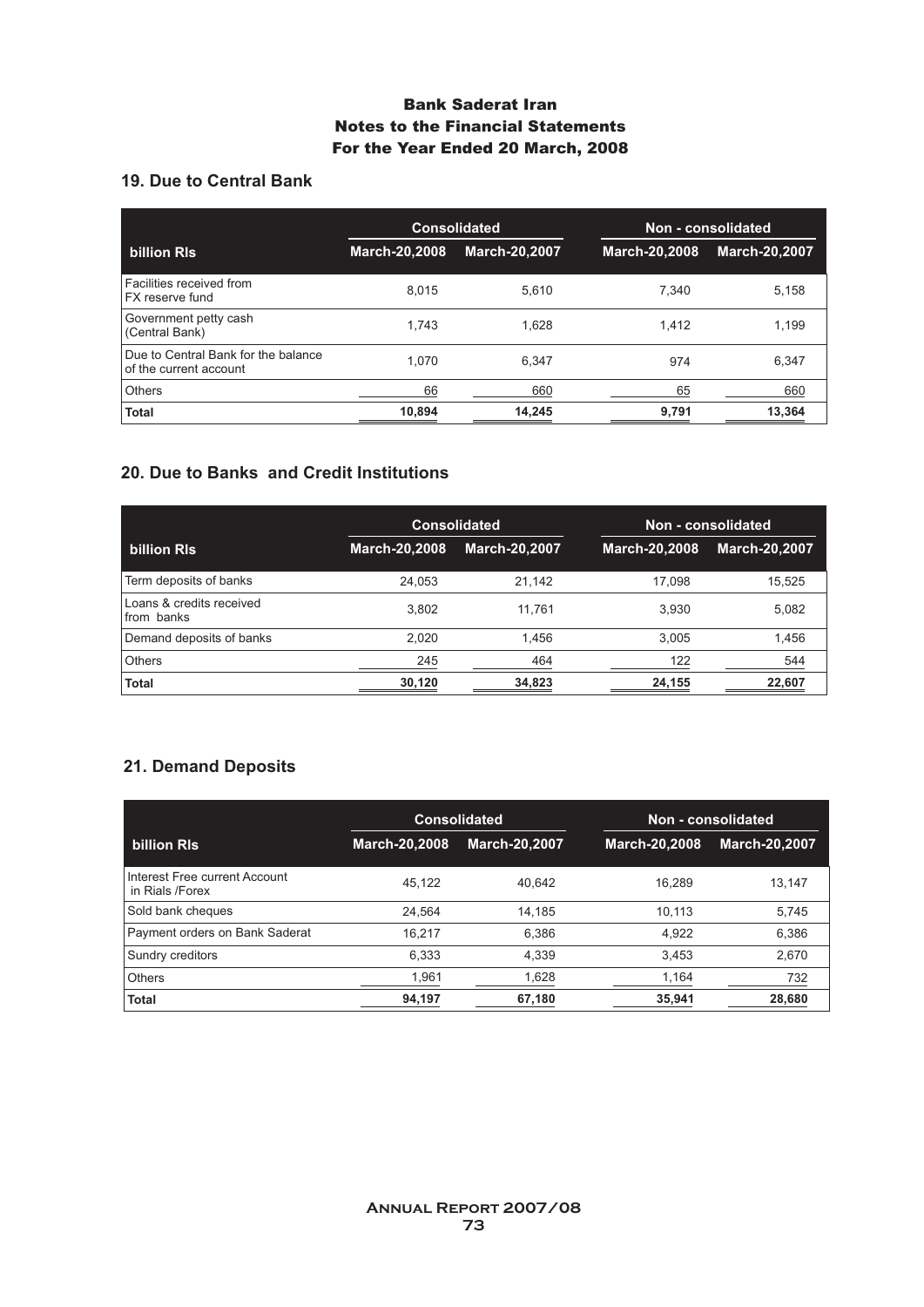# **22. Saving & Similar Accounts**

|                                           |                      | <b>Consolidated</b>  |               | Non - consolidated   |  |
|-------------------------------------------|----------------------|----------------------|---------------|----------------------|--|
| billion RIs                               | <b>March-20,2008</b> | <b>March-20,2007</b> | March-20,2008 | <b>March-20,2007</b> |  |
| Interest Free Saving Accounts<br>in Rials | 21.044               | 20.898               | 5.560         | 5,802                |  |
| Interest Free Saving Accounts<br>in Forex | 1.392                | 248                  | 1.259         | 135                  |  |
| <b>Others</b>                             | 12                   | 13                   | հ             | 5                    |  |
| <b>Total</b>                              | 22,448               | 21,159               | 6,825         | 5,942                |  |
|                                           |                      |                      |               |                      |  |

# **23. Term Investment Deposits**

|                     |                      | <b>Consolidated</b>  |                      | Non - consolidated   |
|---------------------|----------------------|----------------------|----------------------|----------------------|
| billion RIs         | <b>March-20,2008</b> | <b>March-20.2007</b> | <b>March-20,2008</b> | <b>March-20,2007</b> |
| Short-term deposits | 52.579               | 43.652               | 18.183               | 16.147               |
| Long-term deposits  | 48.758               | 37.345               | 16.987               | 13.860               |
| <b>Others</b>       | 6,142                | 1.937                | 1,930                | 735                  |
| <b>Total</b>        | 107,479              | 82,934               | 37,100               | 30,742               |

# **24. Other Deposits**

|                                              | <b>Consolidated</b>  |                      | Non - consolidated |                      |
|----------------------------------------------|----------------------|----------------------|--------------------|----------------------|
| billion RIs                                  | <b>March-20,2008</b> | <b>March-20,2007</b> | March-20,2008      | <b>March-20,2007</b> |
| Term deposits in forex                       | 33,024               | 18.578               | 32.851             | 18,451               |
| Advances received under<br>letters of credit | 4.596                | 6.479                | 3.118              | 5.074                |
| Letter of quarantee cash deposits            | 2,708                | 1,443                | 1.177              | 498                  |
| <b>Others</b>                                | 962                  | 549                  | 194                | 21                   |
| <b>Total</b>                                 | 41,290               | 27,049               | 37,340             | 24.044               |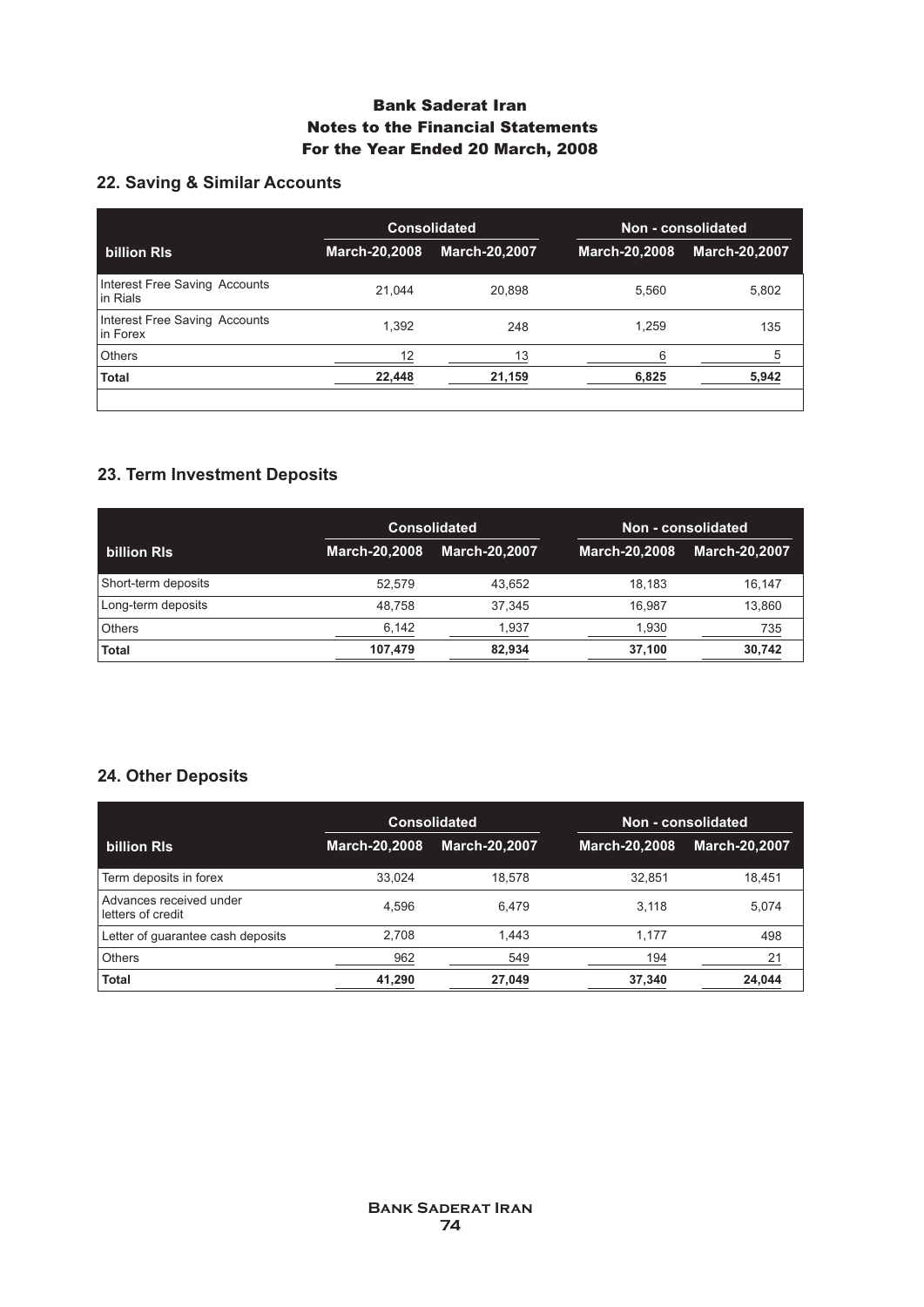### **25. Provision and Other Liabilities**

|                                                                                | <b>Consolidated</b> |               |                              | Non - consolidated   |
|--------------------------------------------------------------------------------|---------------------|---------------|------------------------------|----------------------|
| billion RIs                                                                    | March-20,2008       | March-20,2007 | March-20,2008                | <b>March-20,2007</b> |
| Provision for expenses                                                         | 7,922               | 5,930         | 3,808                        | 2,719                |
| Provision for work termination benefit                                         | 2,091               | 1,706         | 569                          | 476                  |
| Loans (Ghadir)                                                                 | 1,789               | 2,048         |                              | -                    |
| Payable accounts and documents                                                 | 1,616               | 1,108         | $\qquad \qquad \blacksquare$ | -                    |
| Funds received from sales of<br>participation bonds                            | 1,328               | 589           | 1,225                        | 533                  |
| Provision for short -term& long-term<br>deposits interest                      | 708                 | 811           | 299                          | 661                  |
| Tax provision                                                                  | 686                 | 911           | 286                          | 254                  |
| Principal & interest received from the<br>central bank for participation bonds | 684                 | 1,832         | 680                          | 1,831                |
| Proposed and payable dividend                                                  | 581                 | 29            |                              |                      |
| Domestic creditors (foreign branches)                                          | 396                 | 395           | 396                          | 395                  |
| Commercial accounts &<br>notes payable of Ghadir                               | 148                 | 46            |                              |                      |
| <b>Others</b>                                                                  | 4,637               | 4,523         | 3,461                        | 2,320                |
| <b>Total</b>                                                                   | 22,586              | 19,928        | 10,724                       | 9,189                |

### **26. Due under Letters of Credit & Forex Bills**

The Bank's liabilities for RLS.26,895 billion is related to the Deferred Payment L/Cs and Forex Bills, the documents of which have been delivered to the applicant and bank is liable to pay at the maturity.

At the maturity date, the due amount, is usually funded by the applicant and effected to beneficiary.

### **27. Share Capital**

**27.1.** The Bank's share capital stood at Rls16,803 billion fully owned at the balance sheet date by the Government of the Islamic Republic of Iran.

#### **27.2.** Affiliated Companies :

| <b>Consolidated</b><br>Company                         | <b>Location</b>                | <b>Percentage of Investment</b><br><b>Group</b> | <b>BSI</b> | <b>Activity</b>           |
|--------------------------------------------------------|--------------------------------|-------------------------------------------------|------------|---------------------------|
| Provincial subsidiary<br>banks $(29)$                  | All provinces<br>except Tehran | 100                                             | 100        | Banking                   |
| <b>Bank Saderat PLC</b>                                | London                         | 100                                             | 100        | Banking                   |
| <b>Bank Saderat Tashkent</b>                           | Tashkent                       | 100                                             | 100        | <b>Banking</b>            |
| Ghadir Investment Co.<br>(Public Joint Stock)          | Tehran                         | 78.06                                           | 0.43       | Investment                |
| <b>Bank Saderat Brokerage</b><br>(Private Joint Stock) | Tehran                         | 100                                             | 67         | <b>Brokerage Services</b> |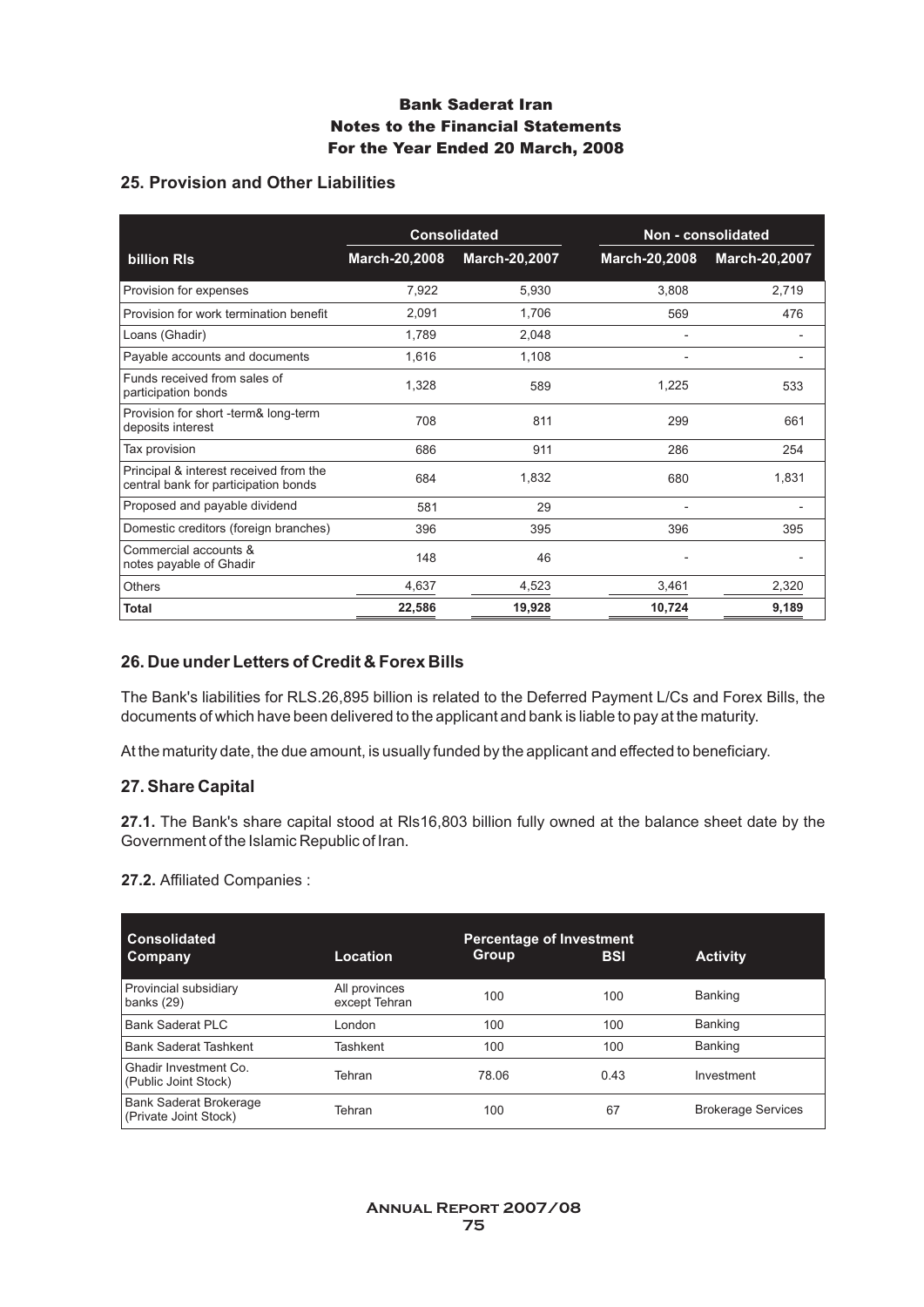# **28. Reserves**

|                | <b>Consolidated</b> |                      |     | Non - consolidated          |
|----------------|---------------------|----------------------|-----|-----------------------------|
| billion RIs    | March-20,2008       | <b>March-20,2007</b> |     | March-20,2008 March-20,2007 |
| Legal reserve  | 1.644               | 1,363                | 743 | 451                         |
| Other reserves | 4,628               | 4,837                | 204 | 87                          |
| <b>Total</b>   | 6,272               | 6,200                | 947 | 538                         |

# **29. Changes due to Foreign Exchanges Rate Unification**

Forex adjustment due to fixed exchange rate in the amount of Rls 1,348 billion relates to the statutory balance exchange rate in early 2002 in accordance with Central Bank rules and regulations. After auditing, this amount was reflected in the shareholders' equity as "Due to the Government".

### **30. Exchange Rate Profit (Loss)**

Adjustment for assets and liabilities in the amount of Rls 1,448 billion was made into shareholders' equity in accordance with Central Bank Decree No. 1844, approved on 19/01/2003.

### **31. Minority Interest**

|                           |                | <b>Consolidated</b> |
|---------------------------|----------------|---------------------|
| billion RIs               | March-20, 2008 | March-20, 2007      |
| Share capital             | 1.991          | 1.908               |
| Reserves                  | 1.141          | 1.597               |
| Accumulated profit (loss) | 610            | 291                 |
| <b>Total</b>              | 3,742          | 3,796               |

# **32. Profit and Compensation on Delay of Payment**

|                                                |               | <b>Consolidated</b>  |               | Non - consolidated   |
|------------------------------------------------|---------------|----------------------|---------------|----------------------|
| billion RIs                                    | March-20,2008 | <b>March-20,2007</b> | March-20,2008 | <b>March-20,2007</b> |
| Interest received from<br>financial facilities | 14.041        | 11.940               | 5.251         | 4,228                |
| Delay penalties received<br>from facilities    | 3.582         | 2.640                | 1.391         | 1.212                |
| Interest from participation bonds              | 1,887         | 1,065                | 1.674         | 836                  |
| Interest received from<br>direct investments   | 4             |                      | 8             | 2                    |
| <b>Total</b>                                   | 19,514        | 15,645               | 8,324         | 6,278                |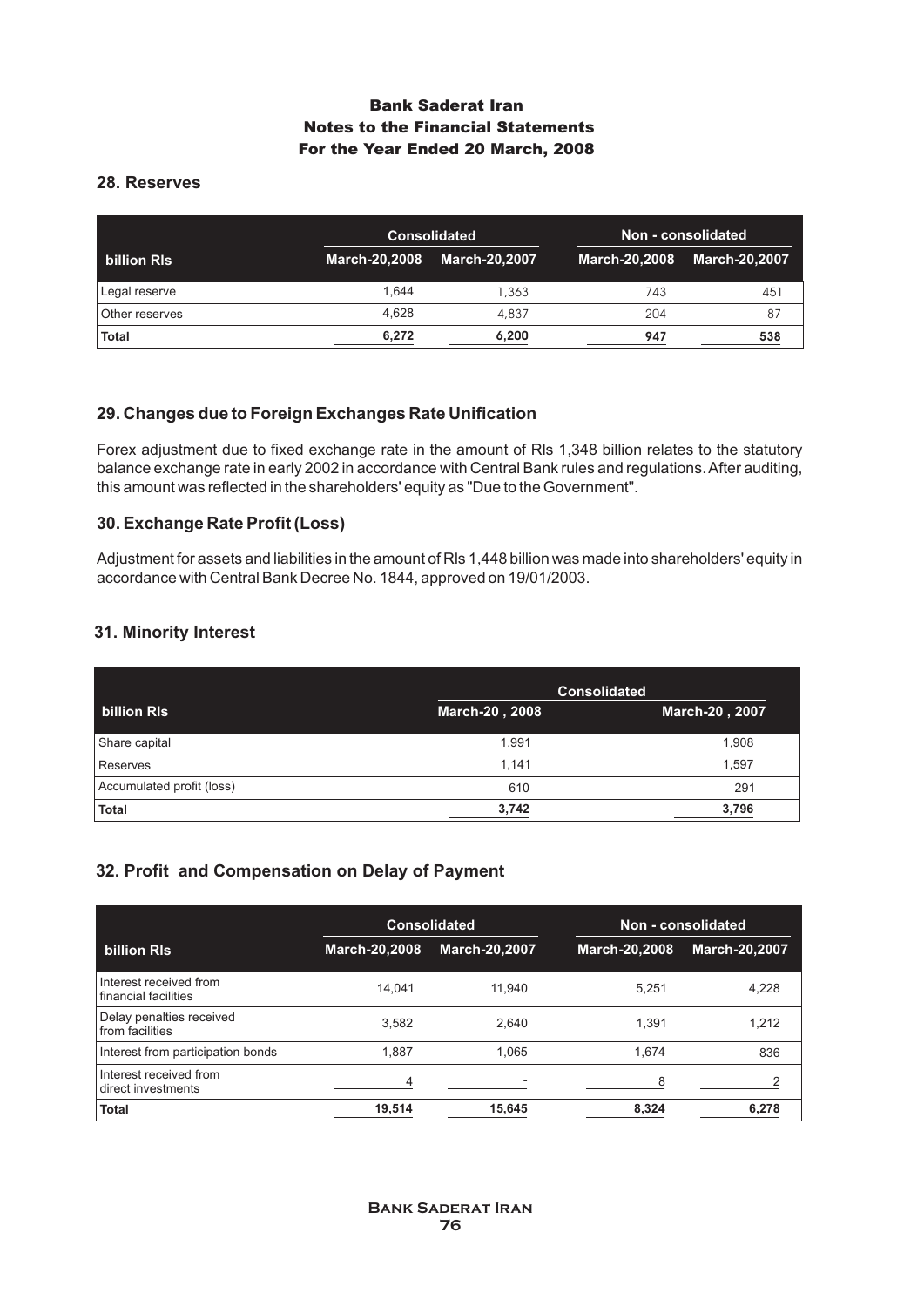#### **33. Other Revenues**

Other revenues in the amount of RLS 192 billion relates to the prizes of statutory deposits of Bank Saderat Iran, Network which were calculated and made in the accounts in accordance with the directive of the Central Bank of Iran at a rate of 1% on the average balance of statutory deposits during the year.

### **34. Profit & Compensation on Delay of Payment for Non- Interest Revenues**

|                                                                                 |               | <b>Consolidated</b> | Non - consolidated |               |
|---------------------------------------------------------------------------------|---------------|---------------------|--------------------|---------------|
| <b>billion RIs</b>                                                              | March-20,2008 | March-20,2007       | March-20,2008      | March-20,2007 |
| Non-interest revenue from other<br>amounts due                                  | 1,521         | 816                 | 1,025              | 477           |
| Profit of Loans & credits                                                       | 928           | 616                 | 928                | 616           |
| Interest received on discounted<br>bills by foreign branches                    | 845           | 681                 | 845                | 681           |
| Interest received on paid letters<br>of credit                                  | 841           | 785                 | 841                | 160           |
| Interest received from inter-bank<br>loans                                      | 680           | 279                 | 680                | 279           |
| Interest received from Provincial<br><b>Bank Saderat</b>                        |               |                     | 580                | 445           |
| Profit of Loans & credits granted<br>to Banks                                   | 928           | 293                 | 463                | 293           |
| Bank Saderat PLC, Bank Saderat<br>Tashkent & Future Bank revenues               | 349           | 245                 | 349                | 245           |
| Forex received revenue from<br>facilities granted                               | 220           | 40                  | 220                | 40            |
| Profit received from long-term<br>deposits                                      | 219           | 260                 | 219                | 260           |
| Surplus resources of Free<br>Trade Zones                                        | 202           | 26                  | 202                | 26            |
| Profit received from overdraft & credit<br>on current accounts of foreign banks | 199           | 642                 | 199                | 642           |
| Interest received from bonds<br>securities                                      | 72            | 64                  | 72                 | 64            |
| Ghardh Al Hassane and compensation<br>on delay of payment                       | 248           | 205                 | 63                 | 37            |
| Prizes for other deposits                                                       | 73            | 55                  | 46                 | 33            |
| Others                                                                          | 156           | 280                 | 117                | 159           |
| Total                                                                           | 7,481         | 5,287               | 6,849              | 4,457         |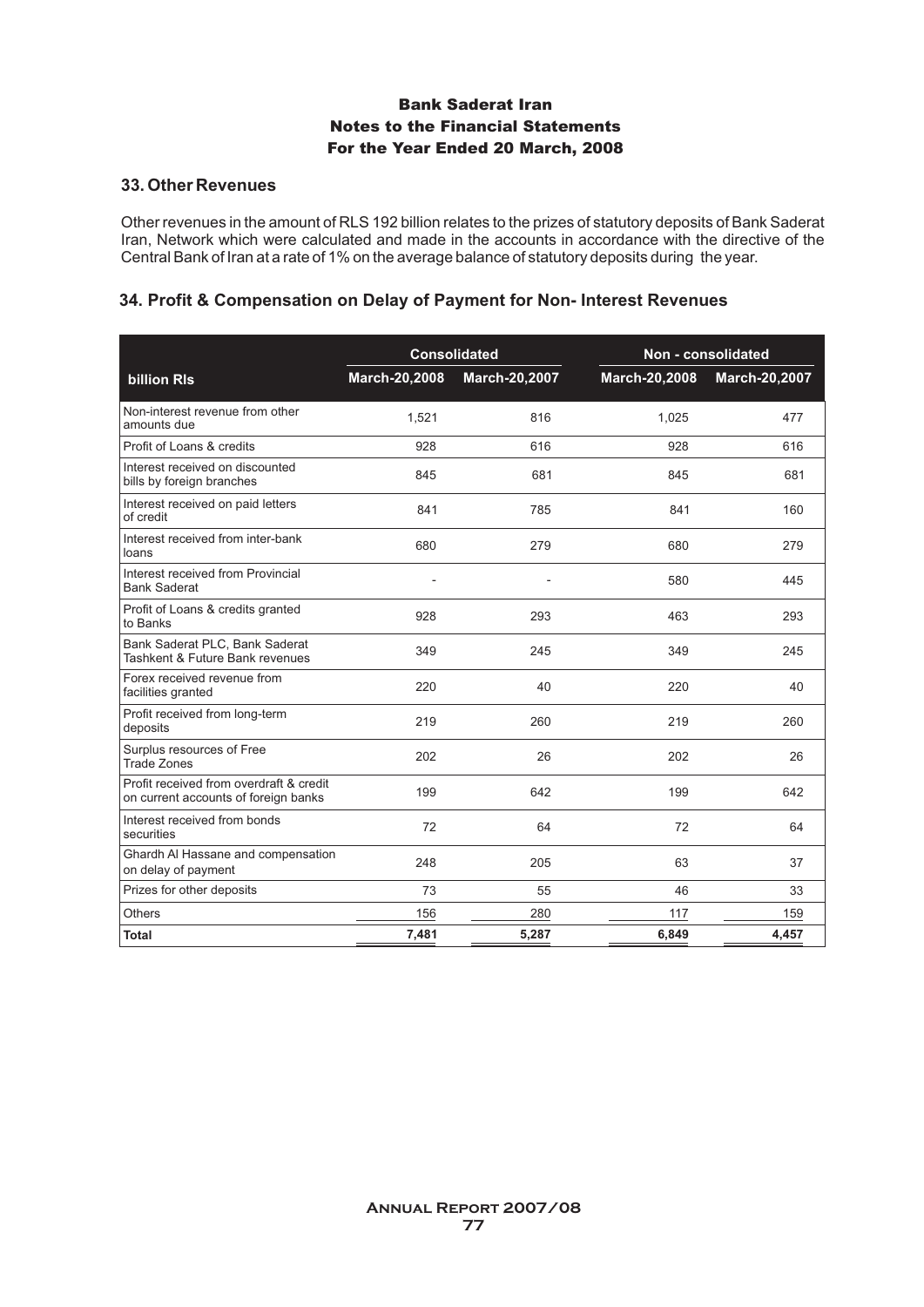# **35. Fees & Commissions Received**

|                                                   | <b>Consolidated</b> |                      |               |                      |  | Non - consolidated |
|---------------------------------------------------|---------------------|----------------------|---------------|----------------------|--|--------------------|
| billion RIs                                       | March-20,2008       | <b>March-20,2007</b> | March-20,2008 | <b>March-20,2007</b> |  |                    |
| Opened Letters of credit                          | 425                 | 688                  | 249           | 588                  |  |                    |
| Purchased and discounted L/Cs                     | 324                 | 10                   | 324           | 9                    |  |                    |
| Guarantees                                        | 376                 | 299                  | 92            | 130                  |  |                    |
| Foreign branches & brokerage                      | 178                 | 84                   | 176           | 82                   |  |                    |
| <b>International Division</b>                     | 156                 | 45                   | 156           | 31                   |  |                    |
| Forex transactions                                | 92                  | 81                   | 23            | 23                   |  |                    |
| Domestic Branches                                 | 68                  | 18                   | 62            | 18                   |  |                    |
| <b>International Affairs</b>                      | 53                  | 17                   | 43            | 13                   |  |                    |
| Fees on state accounts<br>(Representation of CBI) | 40                  | 33                   | 30            | 28                   |  |                    |
| <b>Others</b>                                     | 191                 | 219                  | 66            | 134                  |  |                    |
| Total                                             | 1,903               | 1,494                | 1,221         | 1,056                |  |                    |

# **36. Other Revenues**

|                                                 | <b>Consolidated</b> |                      | Non - consolidated |                      |
|-------------------------------------------------|---------------------|----------------------|--------------------|----------------------|
| billion RIs                                     | March-20,2008       | <b>March-20,2007</b> | March-20,2008      | <b>March-20,2007</b> |
| Disposal of movable & immovable<br>assets       | 248                 | 46                   | 19                 | 8                    |
| Miscellaneous revenues of<br>foreign branches   | 105                 | 180                  | 98                 | 175                  |
| Post, phone & telegraph                         | 42                  | 52                   | 21                 | 25                   |
| Interest received from transactions<br>in forex | 115                 | 182                  | 115                | 81                   |
| <b>Others</b>                                   | 271                 | 414                  | 204                | 302                  |
| <b>Total</b>                                    | 781                 | 874                  | 457                | 591                  |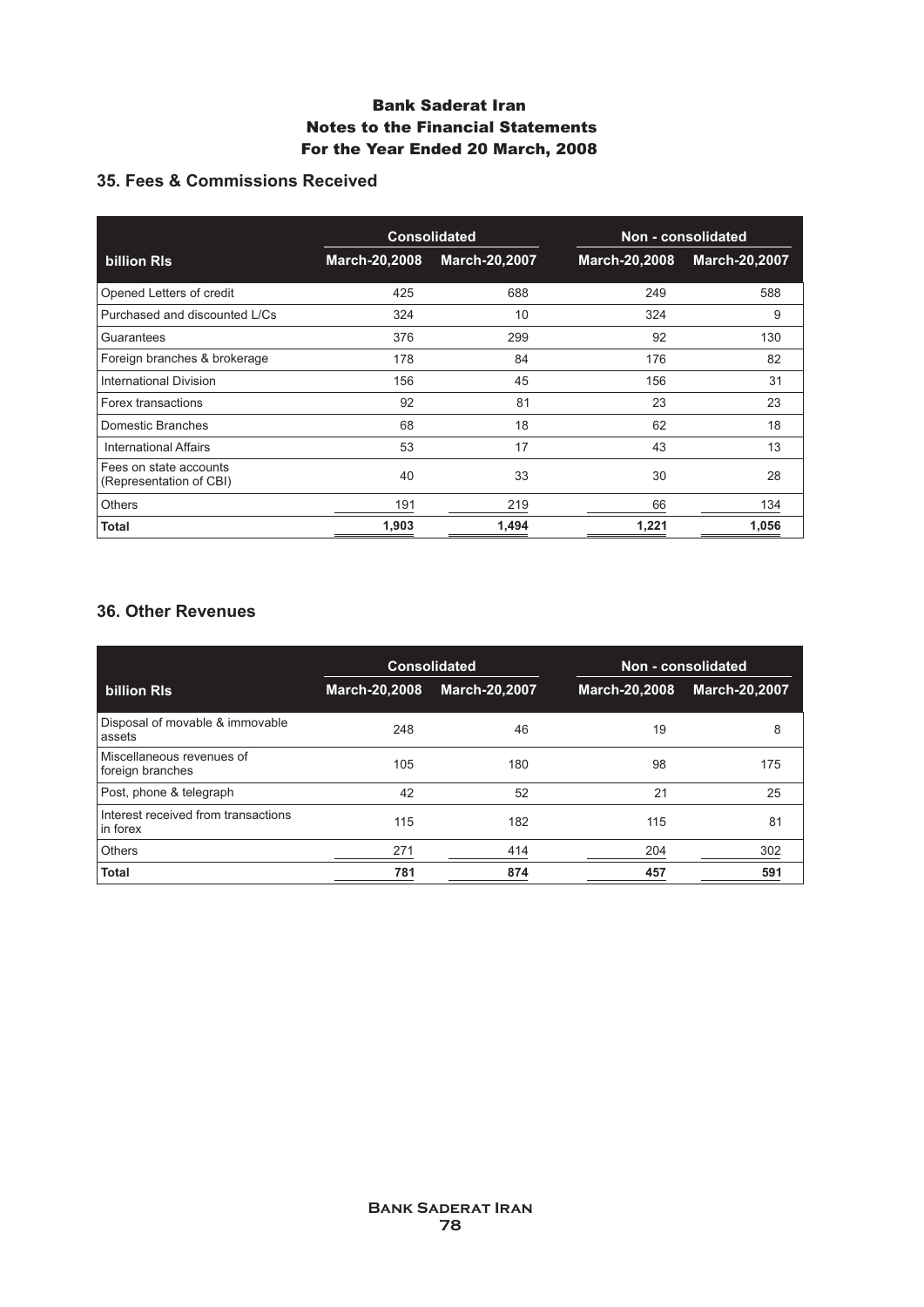### **37. Operating Revenues of Subsidiaries**

Operating revenues of subsidiaries in the amount of Rls 6,302 billion relate to subsidiaries of Ghadir Investment Company. This amount was Rls 3,483 billion in the previous fiscal year.

#### **38. Operating Expenses of Subsidiaries**

Operating expenses of subsidiaries in the amount of Rls 4,437 billion related to subsidiaries of Ghadir Investment Company. This amount was Rls 2,521 billion in the previous fiscal year.

### **39. Profit from Operating Investments**

Profit from operating investments in the amount of Rls 351 billion relates to Ghadir Investment Company and comprises the following items:

|                                                  |                | <b>Consolidated</b> |
|--------------------------------------------------|----------------|---------------------|
| billion RIs                                      | March-20, 2008 | March-20, 2007      |
| Net profit received from disposal of investments | 208            | 1,047               |
| Dividend                                         | 153            | 106                 |
| Participation bond profit                        | 10             | 16                  |
| Share value increase                             | (2)            | 28                  |
| Sub-total                                        | 369            | 1,197               |
| Less: purchase of share                          | (18)           | (16)                |
| <b>Total</b>                                     | 351            | 1,181               |

# **40. Profit paid (except profit of depositors)**

Profit paid (except profit of depositors) in the amount of Rls 6,067 billion (the profit paid in the previous fiscal year was 3,416 billion) relates to profit paid to forex term investments by foreign branches and Bank Saderat PLC and Bank Saderart Tashkent. The profits paid for the facilities received from the banks in the Network are as follows:

|                                                                   | <b>Consolidated</b>                                  |                      | Non - consolidated |                      |  |
|-------------------------------------------------------------------|------------------------------------------------------|----------------------|--------------------|----------------------|--|
| billion RIs                                                       | March-20,2008                                        | <b>March-20,2007</b> | March-20,2008      | <b>March-20.2007</b> |  |
| Profit paid by foreign branches                                   | 2,340                                                | 1,963                | 1.853              | 1.375                |  |
| Profit paid for usage of resources<br>of other branches           | 1.071                                                | 637                  | 1.071              | 214                  |  |
| Expenses of resources deficit<br>(Central Bank & Bank Melli Iran) | 1.750                                                | 289                  | 1.750              | 416                  |  |
| <b>Expenses of Network resources</b><br>deficit                   | $\overline{\phantom{a}}$<br>$\overline{\phantom{a}}$ |                      |                    | 455                  |  |
| <b>Others</b>                                                     | 906                                                  | 527                  | 923                | 447                  |  |
| Total                                                             | 6.067                                                | 3.416                | 5,597              | 2.907                |  |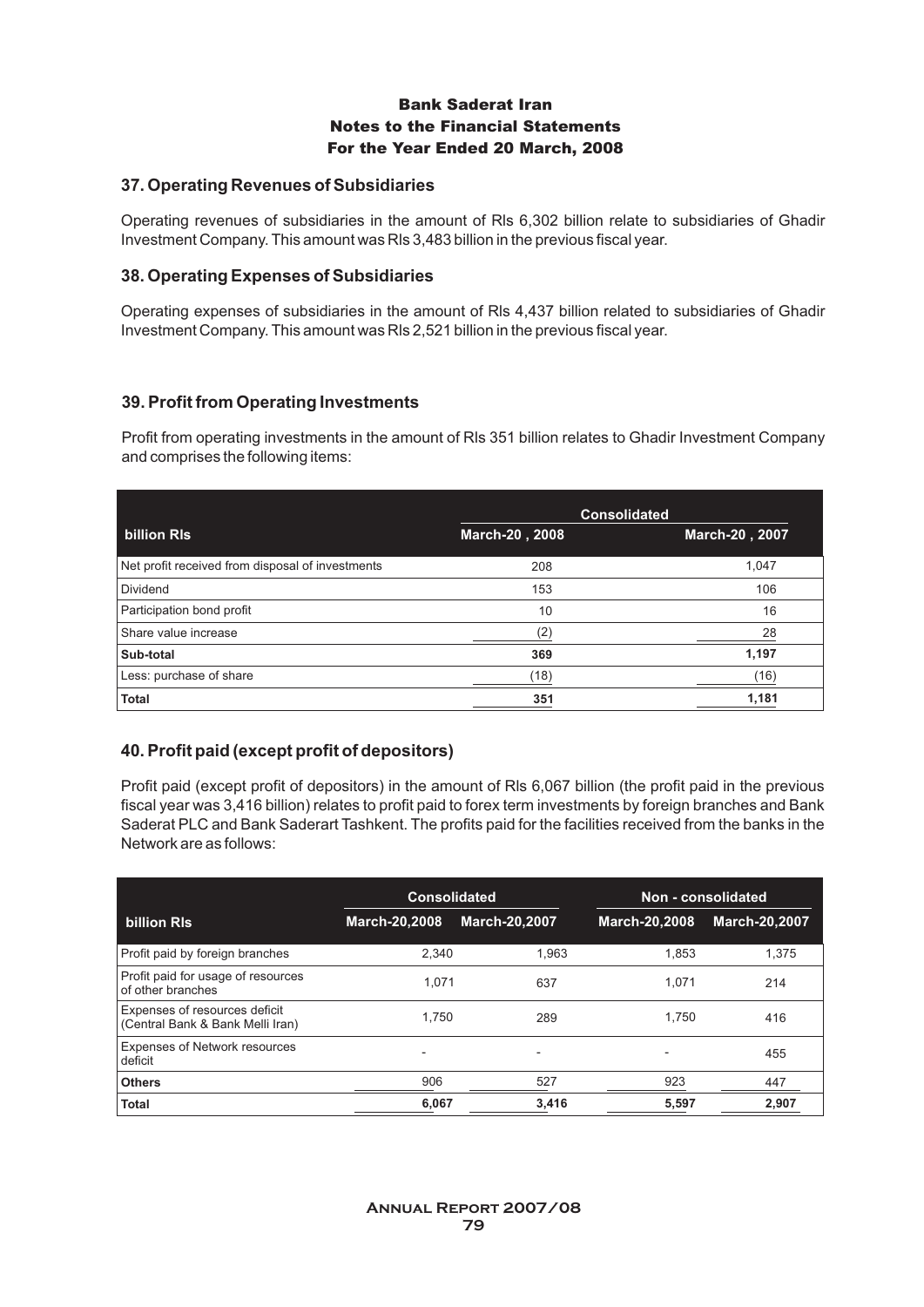### **41. Commission Paid**

Commission paid in the amount of Rls 63 billion included Rls.49 billion commission paid by BSI Network and the remaining Rls.14 billion is the commission paid by overseas branches, Bank Saderat PLC, London and Bank Saderat Tashkent.

### **42. General Expenses**

|                              | <b>Consolidated</b> |                      | Non - consolidated |                      |
|------------------------------|---------------------|----------------------|--------------------|----------------------|
| billion RIs                  | March-20,2008       | <b>March-20,2007</b> |                    | <b>March-20,2007</b> |
| Personnel expenses           | 5,615               | 4,615                | 1.710              | 1,483                |
| Provision for doubtful debts | 3,454               | 2,987                | 2.272              | 2,405                |
| Administrative expenses      | 2.775               | 2,538                | 1.253              | 1,187                |
| Depreciation                 | 470                 | 440                  | 339                | 319                  |
| <b>Others</b>                | 645                 | 633                  | 204                | 204                  |
| <b>Total</b>                 | 12,959              | 11,213               | 5,778              | 5,598                |

### **43. Other Operating Revenues and Expenses:**

|                                                          |                | <b>Consolidated</b> |
|----------------------------------------------------------|----------------|---------------------|
| billion RIs                                              | March-20, 2008 | March-20, 2007      |
| Commission of share transactions                         | 10             | 33                  |
| Profit from disposal of investments (Ghadir)             | 93             |                     |
| Other operating revenues (Ghadir)                        | 42             | 1                   |
| Received dividend (Ghadir)                               | 3              | 11                  |
| Sub-total                                                | 148            | 45                  |
| Other operating expenses                                 | (204)          | (38)                |
| Forex transactions (Provincial Bank Saderat)             | (465)          | (48)                |
| Unabsorbed expenses (Ghadir)                             |                | (16)                |
| Prizes for interest free deposits (Bank Saderat Network) | (394)          | (322)               |
| <b>Depreciation of goodwill</b>                          | (132)          | (241)               |
| Sub-total                                                | (1,195)        | (665)               |
| <b>Total</b>                                             | (1,047)        | (620)               |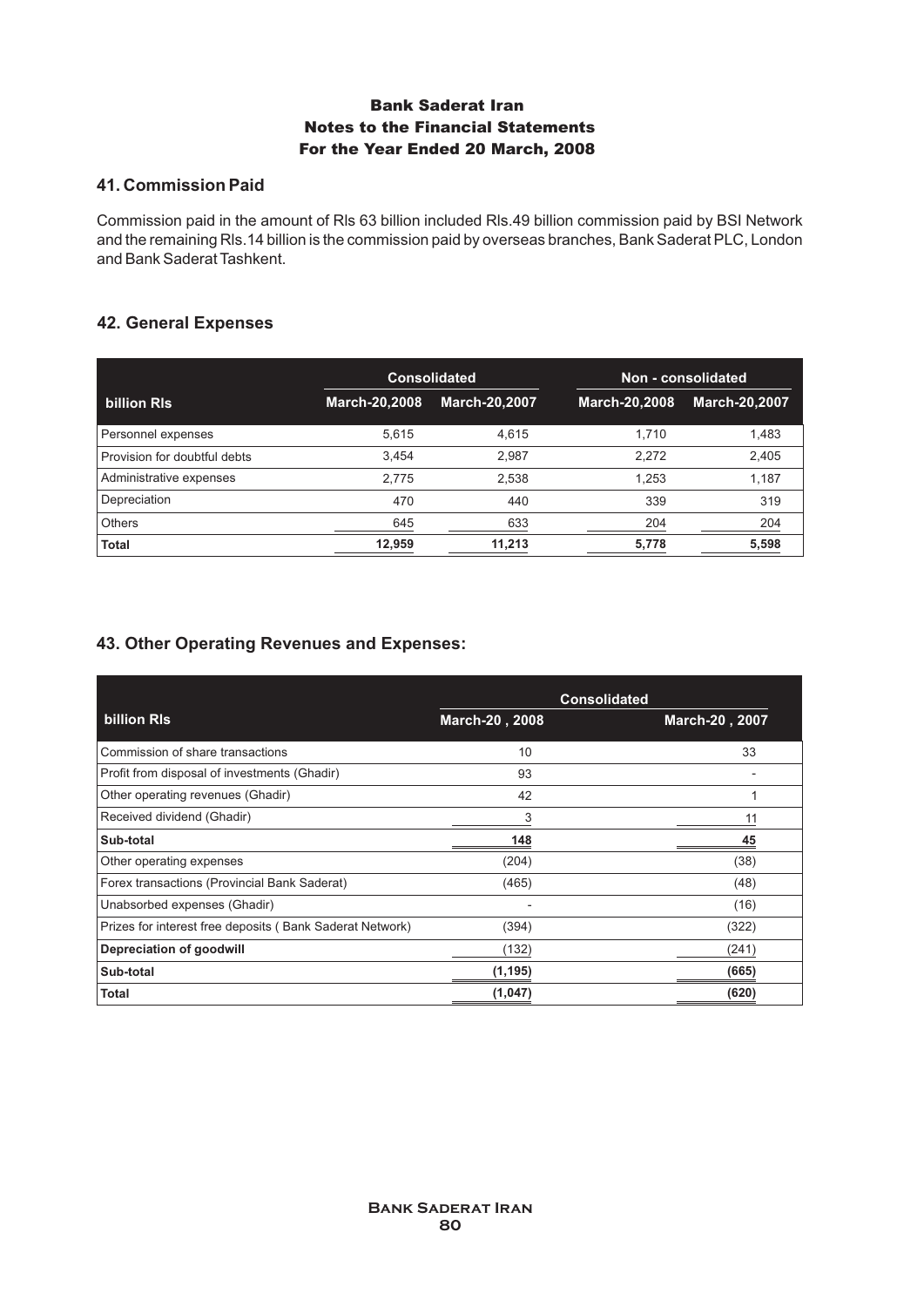# **44. Interest Paid on Depositors**

|                                                                               | <b>Consolidated</b>  |                      | Non - consolidated |                      |
|-------------------------------------------------------------------------------|----------------------|----------------------|--------------------|----------------------|
| billion RIs                                                                   | <b>March-20,2008</b> | <b>March-20,2007</b> | March-20,2008      | <b>March-20,2007</b> |
| Depositors' share of profit                                                   | 11.392               | 8,204                | 4.154              | 3,050                |
| Profit paid to depositors                                                     | (10,875)             | (7,519)              | (3,968)            | (2,794)              |
| Payment deficit                                                               | 517                  | 685                  | 186                | 256                  |
| Attorney fees to apply<br>investment deposits                                 | (517)                | (685)                | (186)              | (256)                |
| Payable down payment<br>difference balance in<br>comparison to final payments |                      |                      |                    |                      |

### **45. Financial Expenses**

The financial expenses for Rls 210 billion (previous fiscal year for Rls 274 billion) is wholly related to Ghadir Investment Co. and its subsidiaries paid for interest of facilities received from the banks.

# **46 .Prior year Adjustments**

|                                                                          | Group<br>billion RIs |  |
|--------------------------------------------------------------------------|----------------------|--|
| Receivable profit & commissions                                          | 199                  |  |
| Claims from government                                                   | 1,435                |  |
| Other incomes                                                            | 438                  |  |
| <b>Total credit items</b>                                                | 2,072                |  |
| Provision for commitments present value of Bank staff to retirement fund | (4,669)              |  |
| Tax                                                                      | (237)                |  |
| Legal reserve                                                            | (36)                 |  |
| Other reserves                                                           | (15)                 |  |
| Other expenses                                                           | (607)                |  |
| <b>Total debit items</b>                                                 | (5, 564)             |  |
| Total                                                                    | (3, 492)             |  |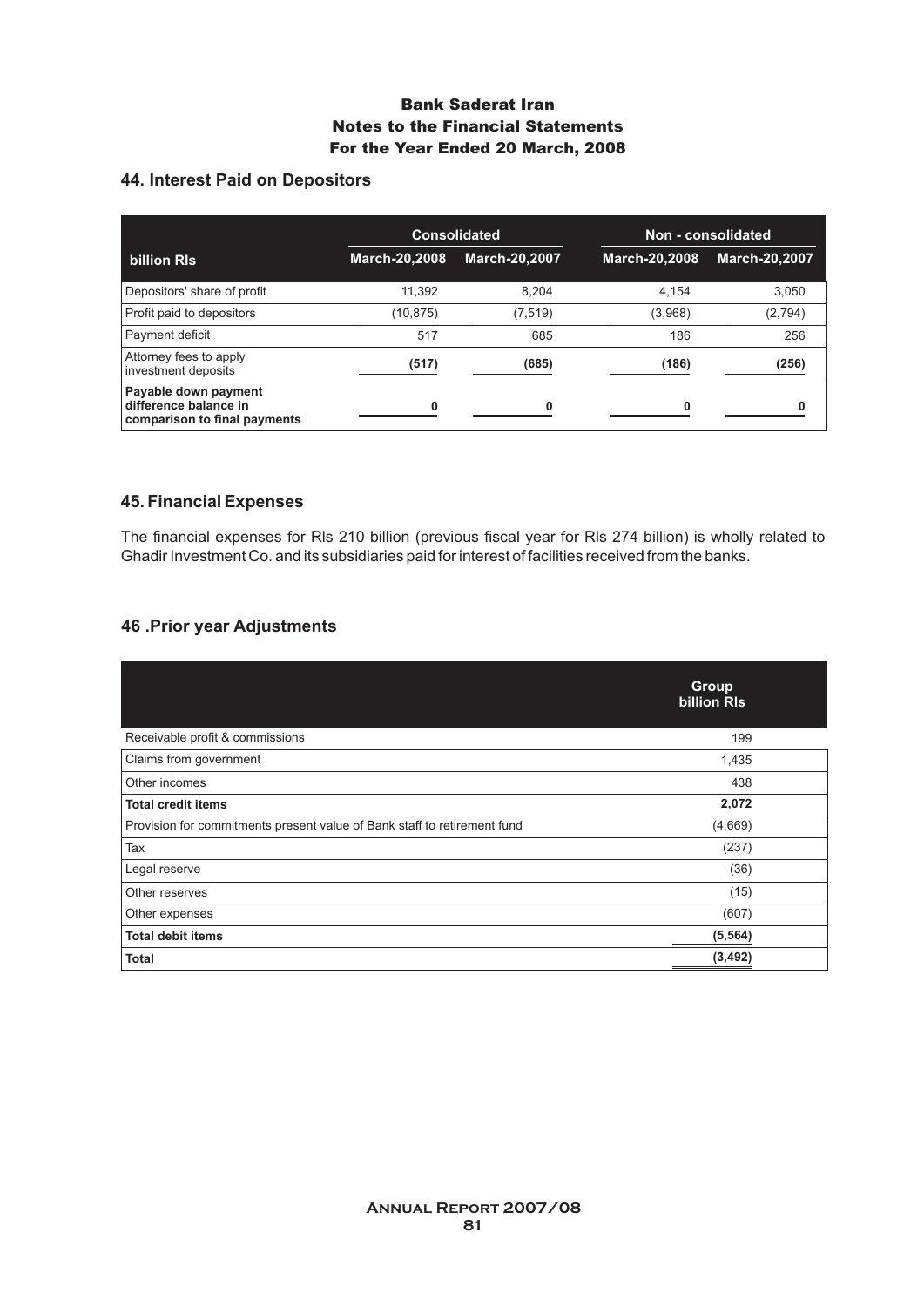### **47. Transactions included in Article 129, Amendment of commercial law and with affiliated persons**

**A.**Transactions included in Article 129, Amendment of commercial law: There has been one transaction under Article 129, Amendment of Commercial law.

**B.** Transactions with the affiliated persons:

Transactions with the affiliated persons during the fiscal year 2007- 2008, were as follows:

| Name of the Company                      | <b>Type of affiliation</b>                  | <b>Description</b>                                                                                                                                                                                                   | Amount<br><b>Million RIs</b> |
|------------------------------------------|---------------------------------------------|----------------------------------------------------------------------------------------------------------------------------------------------------------------------------------------------------------------------|------------------------------|
| A. Kharazmi Company                      | Joint Member of<br><b>Board of Director</b> | Repairing and keeping ATM machines,<br>Supporting and maintaining traveler's<br>cheque system, comprehensive provision<br>system, Human resources comprehensive<br>system Treasury and Swift comprehensive<br>system | 54.642                       |
| <b>B.</b> Bank Saderat Iran<br>Provinces | Shareholders:<br><b>Bank Saderat Iran</b>   | Income resulted from rental of BSI's<br>immovable properties to be used by the<br>provinces for one year                                                                                                             | 112.000                      |
| <b>Bank Saderat Iran</b><br>Provinces    | Shareholders:<br>Bank Saderat Iran          | Provinces' joint expense                                                                                                                                                                                             | 124.000                      |
| <b>Bank Saderat Iran</b><br>Provinces    | Shareholders:<br>Bank Saderat Iran          | Resource surplus profit                                                                                                                                                                                              | 201.000                      |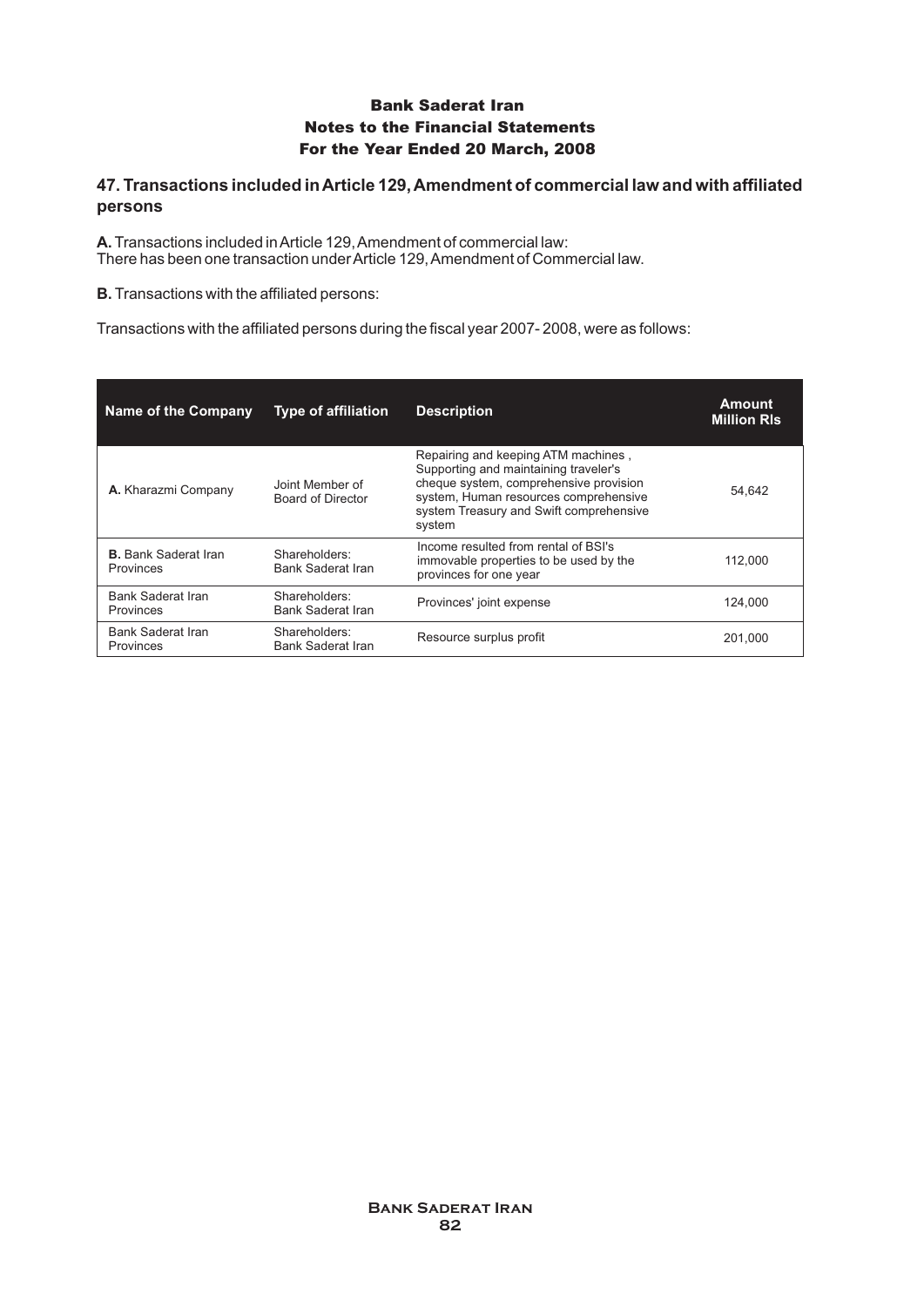# **48. Comparison of Approved Budget & Performance**

|                                                                      | Non - consolidated<br>March-20,2008 |                                      |                                             | Non - consolidated |                               |
|----------------------------------------------------------------------|-------------------------------------|--------------------------------------|---------------------------------------------|--------------------|-------------------------------|
|                                                                      |                                     |                                      |                                             |                    | March-20,2008                 |
| <b>Billion Rials</b>                                                 |                                     | <b>Performance Supplement Budget</b> | <b>Billion Rials</b>                        |                    | Performance Supplement Budget |
| <b>Revenues:</b>                                                     |                                     |                                      | <b>Revenues:</b>                            |                    |                               |
| Interest received                                                    | 8,383                               | 9,044                                | Land & building                             | 463                | 1,534                         |
| Non-interest<br>revenues                                             | 8,874                               | 6,113                                | Machineries &<br>major equipments           | 80                 | 27                            |
| <b>Operating</b><br>expenses:                                        | (10, 519)                           | (7,631)                              | Vehicles                                    | 0                  | 12                            |
| Wage                                                                 | (427)                               | (444)                                | Furniture &<br>Administrative<br>equipments | 8                  | 25                            |
| Privilege                                                            | (141)                               | (146)                                | Automation                                  | 173                | 157                           |
| Extraordinary                                                        | (629)                               | (635)                                | Goodwill                                    | 8                  | 50                            |
| Retirement &<br>Saving                                               | (392)                               | (357)                                | Researches<br>expenses                      | 1                  | 25                            |
| <b>Bonus</b>                                                         | (18)                                | (18)                                 | <b>Total</b>                                | 734                | 1,830                         |
| Administrative<br>expenses                                           | (1,243)                             | (1, 392)                             |                                             |                    |                               |
| Commitments<br>Present value<br><b>Bank staff</b><br>retirement fund | (204)                               |                                      |                                             |                    |                               |
| Depreciation                                                         | (339)                               | (800)                                |                                             |                    |                               |
| Doubtful debts                                                       | (2, 272)                            | (2, 311)                             |                                             |                    |                               |
| Depreciation of<br>investment value                                  |                                     | (190)                                |                                             |                    |                               |
| Work termination<br>benefit                                          | (111)                               | (220)                                |                                             |                    |                               |
| Profit (loss)                                                        | 962                                 | 1,013                                |                                             |                    |                               |